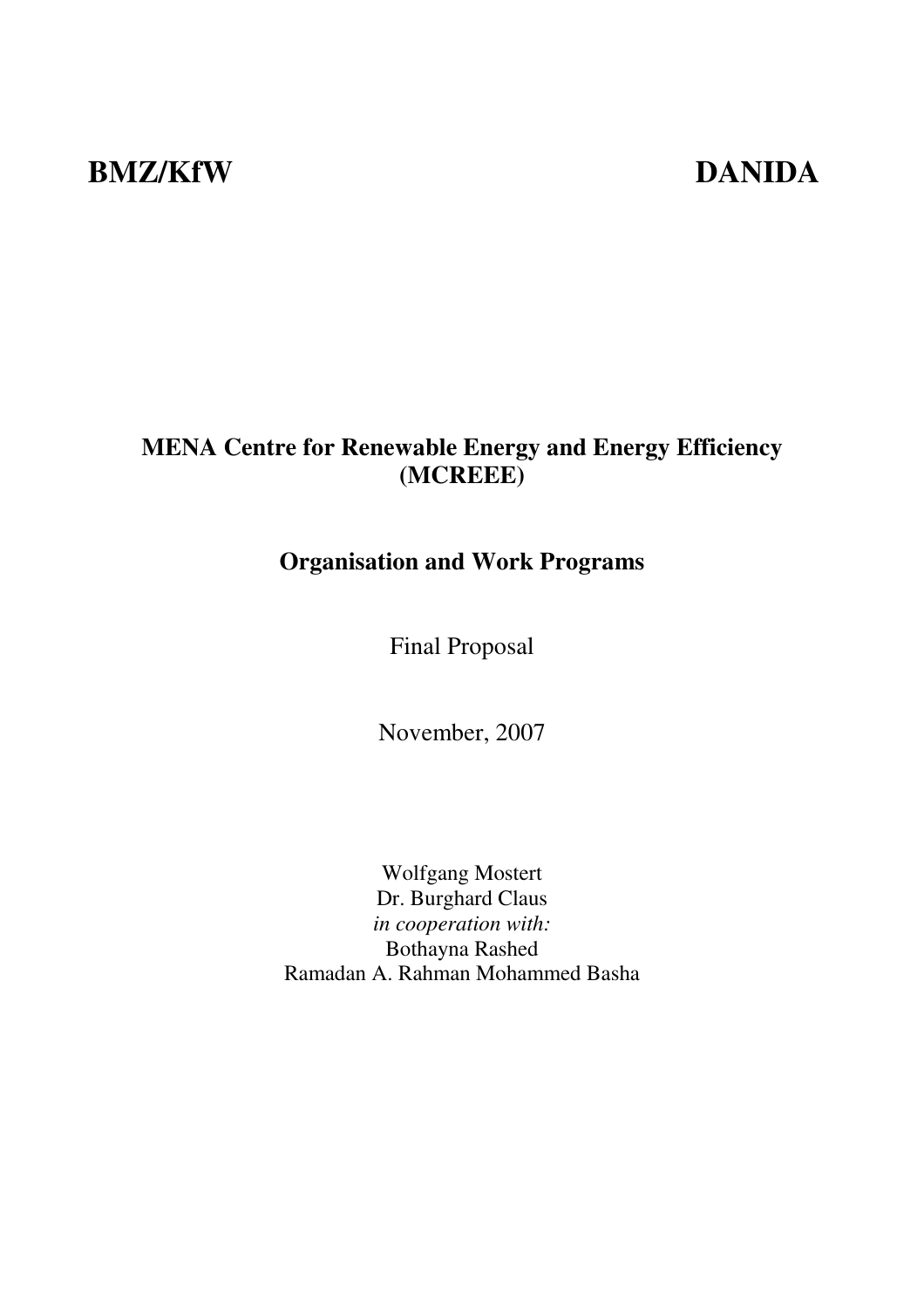### **TABLE OF CONTENTS**

| $\mathbf{1}$   |        |                                                                           |  |  |
|----------------|--------|---------------------------------------------------------------------------|--|--|
| $\overline{2}$ |        |                                                                           |  |  |
|                | 2.1    |                                                                           |  |  |
|                | 2.2    |                                                                           |  |  |
|                | 2.2.1  |                                                                           |  |  |
|                | 2.2.2  |                                                                           |  |  |
|                | 2.2.3  |                                                                           |  |  |
|                | 2.3    |                                                                           |  |  |
|                | 2.3.1  | Bi-Annual Progress Report on Status of RE&EE in MENA Region  14           |  |  |
|                | 2.3.2  | Reports on policy issues of interest to MENA countries in general  14     |  |  |
|                | 2.3.3  | Consultant assistance to policies and programs of individual countries 15 |  |  |
|                | 2.3.4  |                                                                           |  |  |
|                | 2.3.5  |                                                                           |  |  |
|                | 2.3.6  | Data bank with information about RE&EE in MENA countries 16               |  |  |
|                | 2.4    |                                                                           |  |  |
|                | 2.4.1  |                                                                           |  |  |
|                | 2.4.2  |                                                                           |  |  |
|                | 2.4.3  |                                                                           |  |  |
|                | 2.5    |                                                                           |  |  |
| $\overline{3}$ |        |                                                                           |  |  |
|                | 3.1    |                                                                           |  |  |
|                | 3.2    |                                                                           |  |  |
|                | 3.2.1  |                                                                           |  |  |
|                | 3.2.2  |                                                                           |  |  |
|                | 3.3    |                                                                           |  |  |
|                | 3.3.1  |                                                                           |  |  |
|                | 3.3.2  |                                                                           |  |  |
|                | 3.3.3  |                                                                           |  |  |
|                | 3.4    |                                                                           |  |  |
|                | 3.5    |                                                                           |  |  |
|                |        |                                                                           |  |  |
|                | 3.5.2  |                                                                           |  |  |
|                | 3.5.3  |                                                                           |  |  |
|                | 3.5.4  |                                                                           |  |  |
|                | 3.5.5  |                                                                           |  |  |
|                | 3.5.6  | Associated Research Staff in each MENA country on retainer contracts29    |  |  |
|                | 3.5.7  |                                                                           |  |  |
|                | 3.5.8  |                                                                           |  |  |
|                | 3.5.9  |                                                                           |  |  |
|                | 3.5.10 |                                                                           |  |  |
| $\overline{4}$ |        |                                                                           |  |  |
|                | 4.1    |                                                                           |  |  |
|                | 4.2    |                                                                           |  |  |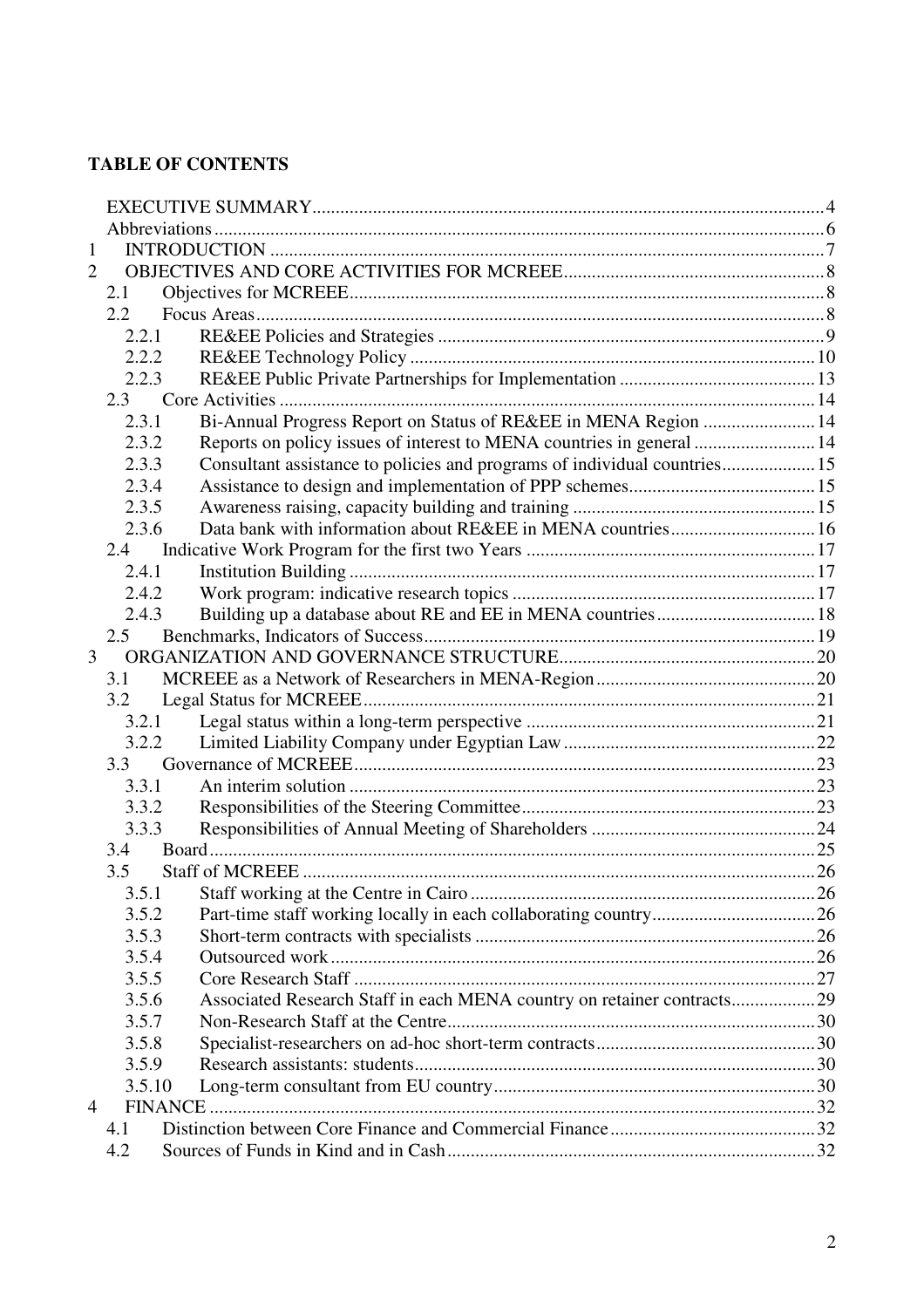| 4.2.1 | Funds for first 5-years allocated by Donors and Egyptian Government32 |  |
|-------|-----------------------------------------------------------------------|--|
| 4.2.2 |                                                                       |  |
| 4.2.3 |                                                                       |  |
| 4.3   |                                                                       |  |
| 4.3.1 |                                                                       |  |
| 4.3.2 |                                                                       |  |
| 4.3.3 |                                                                       |  |
| 4.3.4 |                                                                       |  |
| 4.3.5 |                                                                       |  |
| 5     |                                                                       |  |
| 5.1   |                                                                       |  |
| 5.2   |                                                                       |  |
|       |                                                                       |  |
|       |                                                                       |  |
|       |                                                                       |  |
|       |                                                                       |  |
|       |                                                                       |  |
|       |                                                                       |  |
|       |                                                                       |  |
|       |                                                                       |  |
|       |                                                                       |  |
|       |                                                                       |  |
|       |                                                                       |  |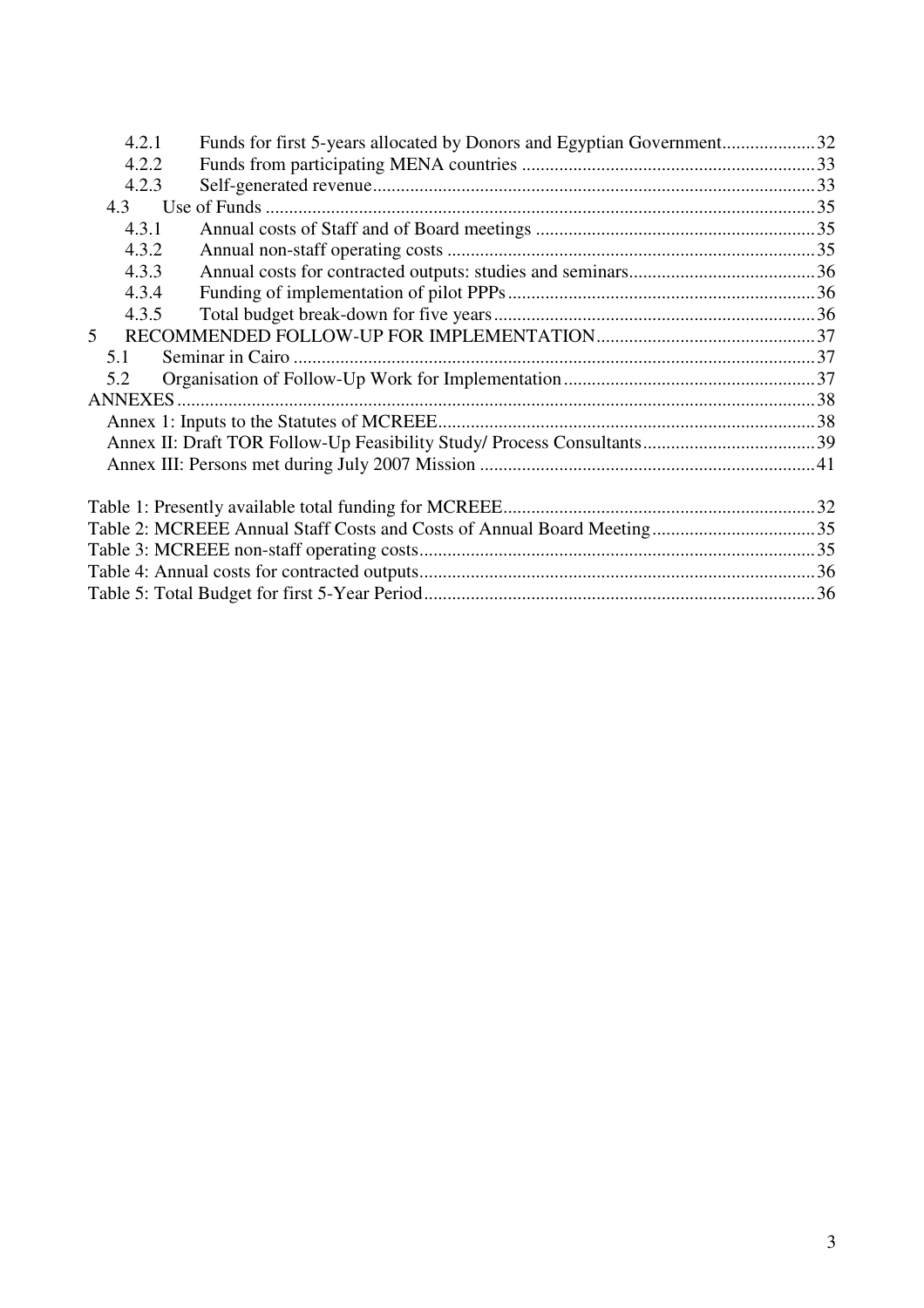# **EXECUTIVE SUMMARY**

The **objective of this report** is to define the framework for a financially and legally independent **MENA Centre for Renewable Energy and Energy Efficiency (MCREEE)** acting as a research network with headquarters in Cairo/Egypt and with permanently associated researchers in each collaborating MENA country.

#### *Objectives and core activities of MCREEE*

The **objectives of MCREEE** are to accelerate penetration of RE&EE technologies in MENA countries and to increase global market shares for MENA RE&EE service industries and manufactured products.

In order to further these objectives, the Centre is to act as a think tank in the three interrelated **core areas** of: RE&EE policies, Public-Private-Partnerships (PPP) for RE&EE and RE&EE research and technology policies and programs. In addition, the Centre will facilitate RE&EE training and education.

These core areas have to be reflected in the **core activities** of the Centre:

- ° Bi-annual Progress Report on Status of RE&EE in the MENA Region;
- ° Reports on policy issues of interest to MENA countries in general and consultant assistance to policies and programs of individual countries;
- ° Assistance to design and implementation of PPP schemes;
- ° Awareness raising, capacity building and training;
- ° Data bank with information about RE&EE in MENA countries.

Work programs will be prepared by the Centre's staff; the consultants propose an **indicative work program** as basis for discussion including institution building in the initial phase and major studies on topics of RE&EE policy, technology transfer, R&D and PPP to be prepared by researchers under contract with MCREEE and presented at workshops at the Centre or in other MENA countries. Building up the data base about RE&EE in MENA countries and developing benchmarks and indicators of success (networking, awareness raising, quality and impact indicators) are two other important element of the proposed indicative work program.

#### *Legal status*

As the consultants recommend to organize MCREEE as a regionally anchored network, with a regional view of RE&EE, beyond national interests but serving national interests by mobilizing the benefits of exchange of know how and regional cooperation, they propose a **legal status** reflecting this vision: Establish MCREEE for its first five years period 2008 – 2012 as an international project by trilateral agreement between the co-financing governments of Egypt, Germany and Denmark. The Implementing Agency for this pilot phase is the Egyptian Ministry of Electricity. MCREEE will be the Executing Agency and could be created in the form of a LLC which provides legal autonomy, flexibility and institutional permanency and invites other energy agencies of MENA governments to join the Egyptian Government/NREA and the donors as shareholders.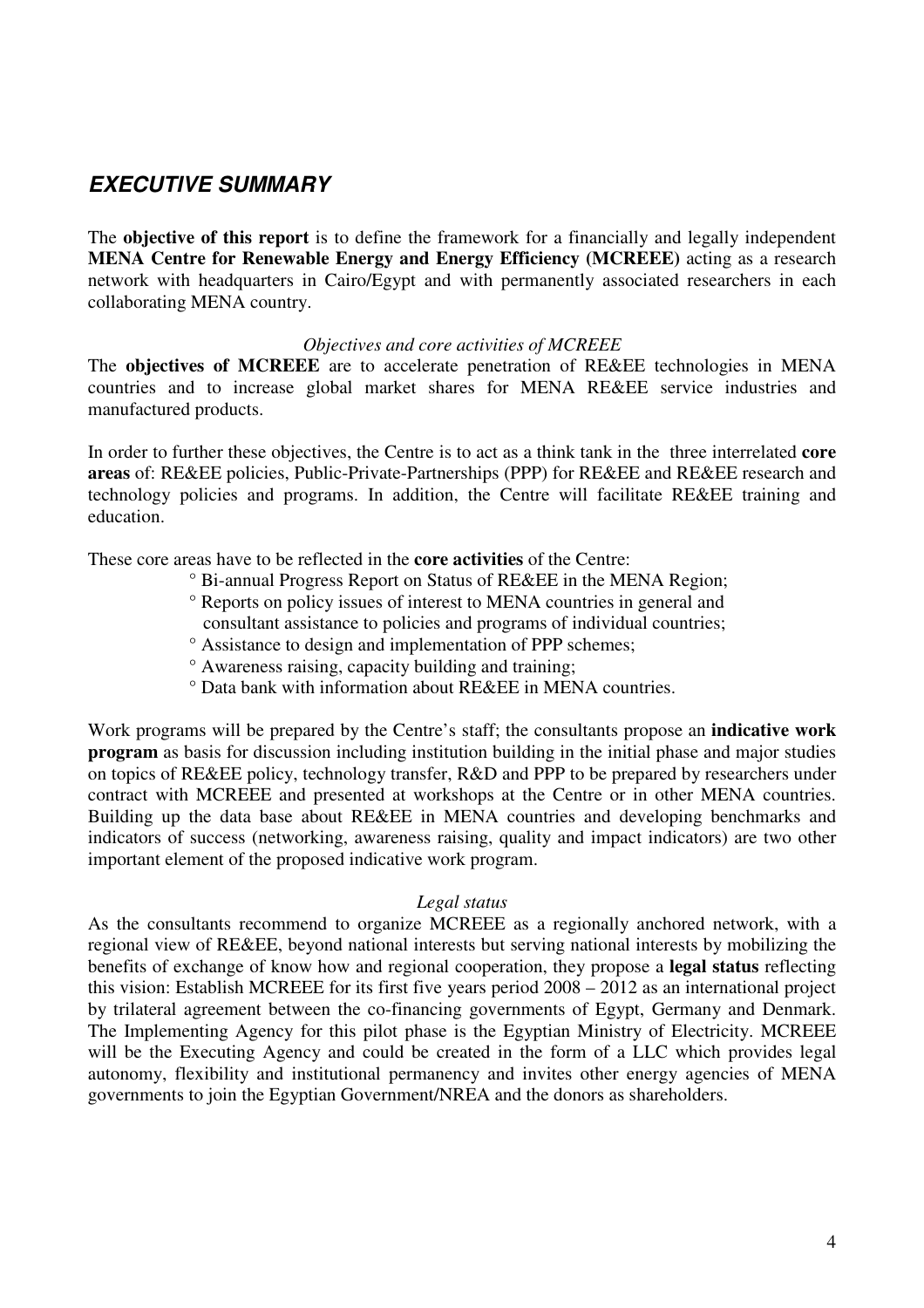During the first five years period the MCREEE will be governed by a **Steering Committee**  composed of representatives from Egyptian shareholders and co-financing donors. After the initial phase the functions of the Steering Committee will be trusted to the annual meeting of shareholders. Detailed governance will be executed by the **Board of MCREEE**, composed of seven members representing the regional energy agencies of the Arabic MEDENER countries, academia, private sector, donors and host government/NREA.

#### *Finance*

The centre must be provided by the shareholders with **core finance** on a multi-annual basis to cover the cost of the permanent staff at the centre in Cairo and at country level, the basic operating costs of MCREEE logistics, the cost of the bi-annual status report on RE&EE policy in MENA countries and the costs of at least one major study per year in each of the three major topics covered by MCREEE. In 2007, the Egyptian Government has committed  $\epsilon$  2 million in cah and  $\epsilon$  2 million in kind, the German Government  $\epsilon$  6 million in cash and the Danish Government is planning to add another  $\epsilon$  2 milion in cash. The total in kind and cash amounts to  $\epsilon$  12 million, equal to  $\epsilon$  2.4 million per year.

In addition, MCREEE being a legal person is in a position to attract **commercial contracts** for studies with governments and international institutions. The net revenue from commercial contracts is expected as a minimum to cover MCREEE's total costs in performing and administering these contracts including a reasonable share of overhead cost.

#### *Initial budget for five years' pilot phase*

The budget commitments of  $\in$  12 million are sufficient to cover the **total budget needs** of MCREEE in the initial five years phase; even if commercial contracts are not considered, this is a sound basis to go ahead with the implementation of the MCREEE project.

#### *Follow-up, Next steps*

The next important step to **implementation** is the Egyptian Minister of Electricity's invitation of representatives from MENA governments to a seminar in Cairo to discuss the findings and recommendations of this report. The outcome of this seminar can be a good basis to ensure the implementation of MCREEE. The consultants propose to entrust NREA with the preparatory work including the feasibility study. NREA might be guided by a small steering committee consisting of one representative of the Ministry of Electricity, two from MEDENER (one from Maghreb, one from Mashrek) and one from the donors and be assisted by the consultant doing the feasibility study.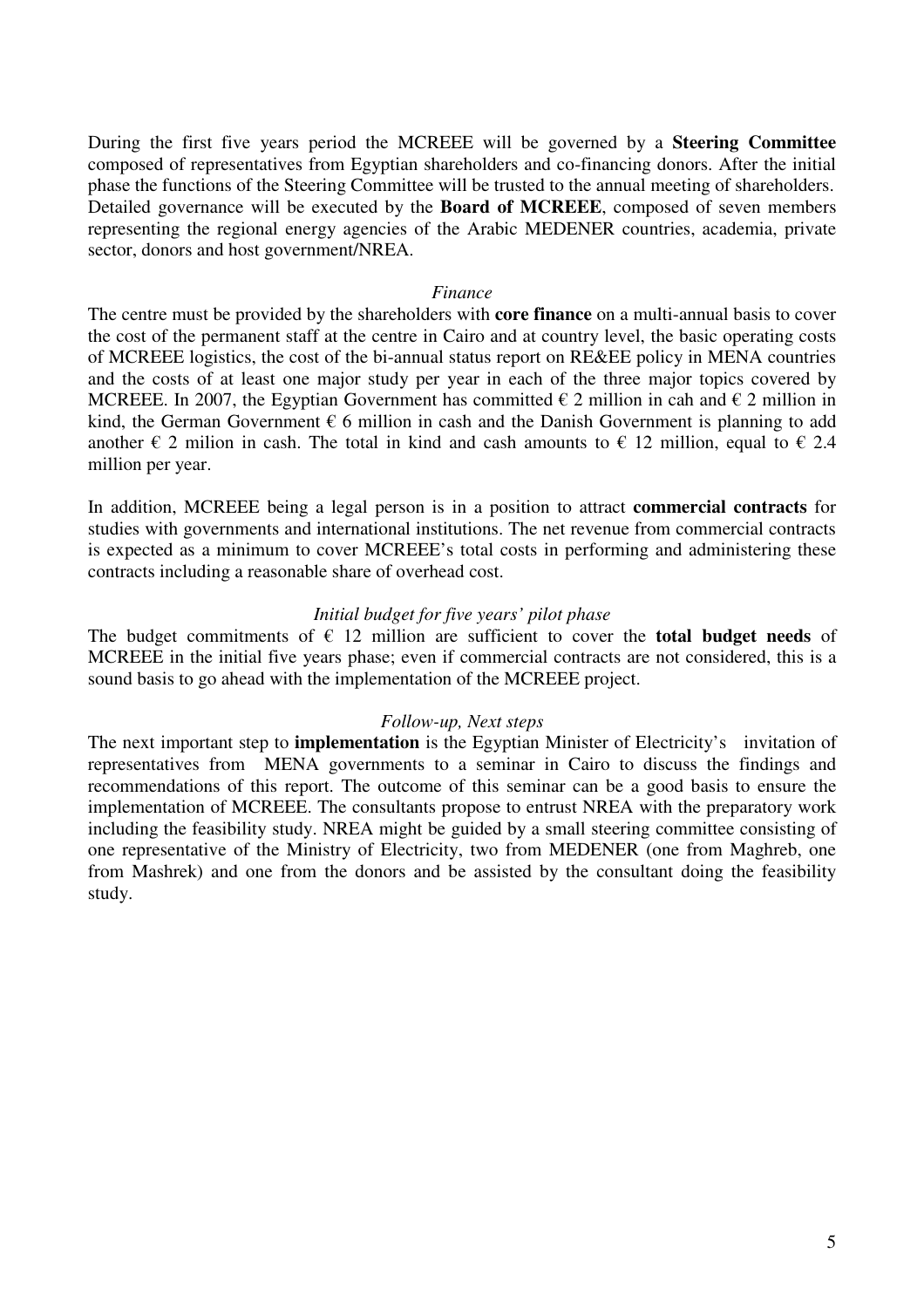# **Abbreviations**

| <b>BMZ</b>       | German Federal Ministry for Economic Cooperation and Development       |
|------------------|------------------------------------------------------------------------|
| <b>CSP</b>       | <b>Concentrated Solar Power</b>                                        |
| <b>DANIDA</b>    | Danish International Development Agency                                |
| EE               | <b>Energy Efficiency</b>                                               |
| <b>EE&amp;RE</b> | Energy Efficiency & Renewable Energy                                   |
| <b>ERC</b>       | <b>Energy Research Centre Cairo University</b>                         |
| <b>ESCO</b>      | <b>Energy Saving Company</b>                                           |
| EU               | European Union                                                         |
| <b>GAFI</b>      | General Authority for Investment and Free Zones                        |
| <b>GDP</b>       | <b>Gross Domestic Product</b>                                          |
| <b>GHG</b>       | Green House Gas                                                        |
| GoE              | Government of Egypt                                                    |
| <b>IMC</b>       | <b>Industrial Modernization Centre</b>                                 |
| <b>IEA</b>       | <b>International Energy Agency</b>                                     |
| <b>KfW</b>       | KfW – German International Development Bank                            |
| <b>LLC</b>       | <b>Limited Liability Company</b>                                       |
| <b>MBA</b>       | <b>Master of Business Administration</b>                               |
| <b>MCREEE</b>    | MENA Centre for Renewable Energy and Energy Efficiency                 |
| <b>MEDENER</b>   | Mediterranean Association of the National Agencies for Energy          |
|                  | Conservation                                                           |
| <b>MENA</b>      | Middle East & North Africa                                             |
| <b>NGO</b>       | Non-Governmental Organization                                          |
| <b>NREA</b>      | New and Renewable Energy Authority                                     |
| <b>OECD</b>      | Organization for Economic Cooperation and Development                  |
| <b>PPP</b>       | <b>Public Private Partnership</b>                                      |
| PV               | Photo Voltaic                                                          |
| R&D              | <b>Research and Development</b>                                        |
| R&D&D            | Research and Development and Demonstration                             |
| <b>RE</b>        | Renewable Energy                                                       |
| <b>TA</b>        | <b>Technical Assistance</b>                                            |
| <b>TOR</b>       | Terms of Reference                                                     |
| <b>UAB</b>       | <b>Union of Arab Banks</b>                                             |
| <b>UNDP</b>      | <b>United Nations Development Bank</b>                                 |
| <b>UNEP</b>      | <b>United Nations Environment Program</b>                              |
| <b>URC</b>       | Centre for Energy, Climate and Sustainable Development at Risoe        |
| Definitions      |                                                                        |
| <b>PPP</b>       | "Collaboration agreements between public and private organisations for |
|                  | reaching mutually agreed to goals that originate from public policy"   |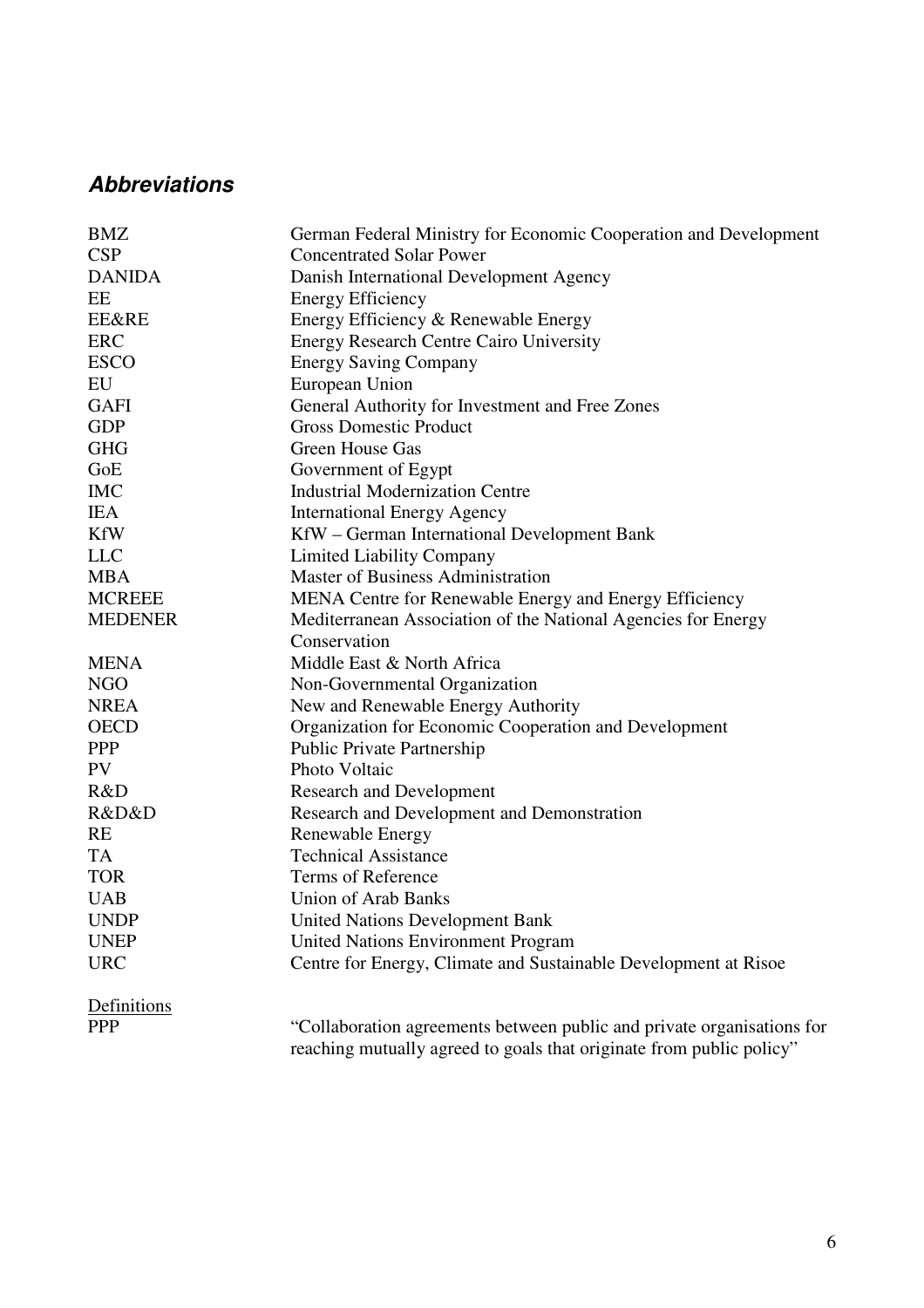# **1 INTRODUCTION**

The idea for "MENA Centre for Energy Efficiency and Renewable Energy" (MCREEE) arose out of bilateral discussions between the German and the Egyptian Governments about whether it would make sense to establish a MENA regional centre for EE and RE. The discussions were joined later by the Danish Government with the EU Commission recently expressing an interest also in its cofunding participation. The commissioned demand study, the report "MENA Centre for Renewable Energy and Energy Efficiency, Demand Study, May 2007", confirmed that the centre within three identified subject areas can provide value added to the work performed by already existing institutions and regional collaboration agreements.

On the 20th of May 2007, the Egyptian Minister of Energy and Electricity, the Chairman of NREA, and representatives of the Danish and German Embassies, BMZ and KfW discussed the results of the report. It was concluded, that the scope of activities, the institutional, legal and organizational setup of the Centre needed more investigation and discussion. Therefore the two consultants of the fact finding mission, Wolfgang Mostert and Dr. Burghard Claus, were contracted for a follow-up mission in Cairo. The mission visited Cairo from July 2 to 10, 2007, where from the Egyptian side, Mrs Bothayna Rashed and Mr Ramadan A. Rahman Mohammed Basha, both from NREA, completed the consultant team.

The task of the mission was to define the framework for a financially and legally independent MCREEE acting as a research network with headquarters located in Cairo/Egypt and with permanently associated researchers in each collaborating MENA country. The terms of reference ask for proposals for the following items:

- 1. Statute of the Centre: Objective, core activities, legal status, organizational and governance structure
- 2. Budget
- 3. Host institution
- 4. Relationship of the Centre with other research institutions in the region
- 5. Detailed description of the Centre's activities and draft proposal of a work program for the first two years
- 6. Qualification profiles and job descriptions of the core staff
- 7. Draft TOR for a feasibility study and business plan for the Centre

During its stay, the mission held meetings with representatives from the Ministry of Energy, the Ministry of Higher Education and State Ministry for Scientific Research, the Ministry of Industry, Cairo University and NREA, as well as with experts from individual institutions. The list of persons met is attached in Annex III.

On July 9, H.E. the Minister of Electricity and Energy, Mr. Hassan Ahmad Youness was briefed about the outcome of the mission. H.E. Minister Youness expresses the intention to forward the report to his MENA minister-colleagues asking them to send experts to a workshop in Cairo to discuss the report and take decisions on the recommendations; a potential date is end October. On July 10, at the German Embassy, the development counselors Ms. Stephanie Rösch from the German Embassy and Ms. Bente Schiller from the Danish Embassy were briefed as well.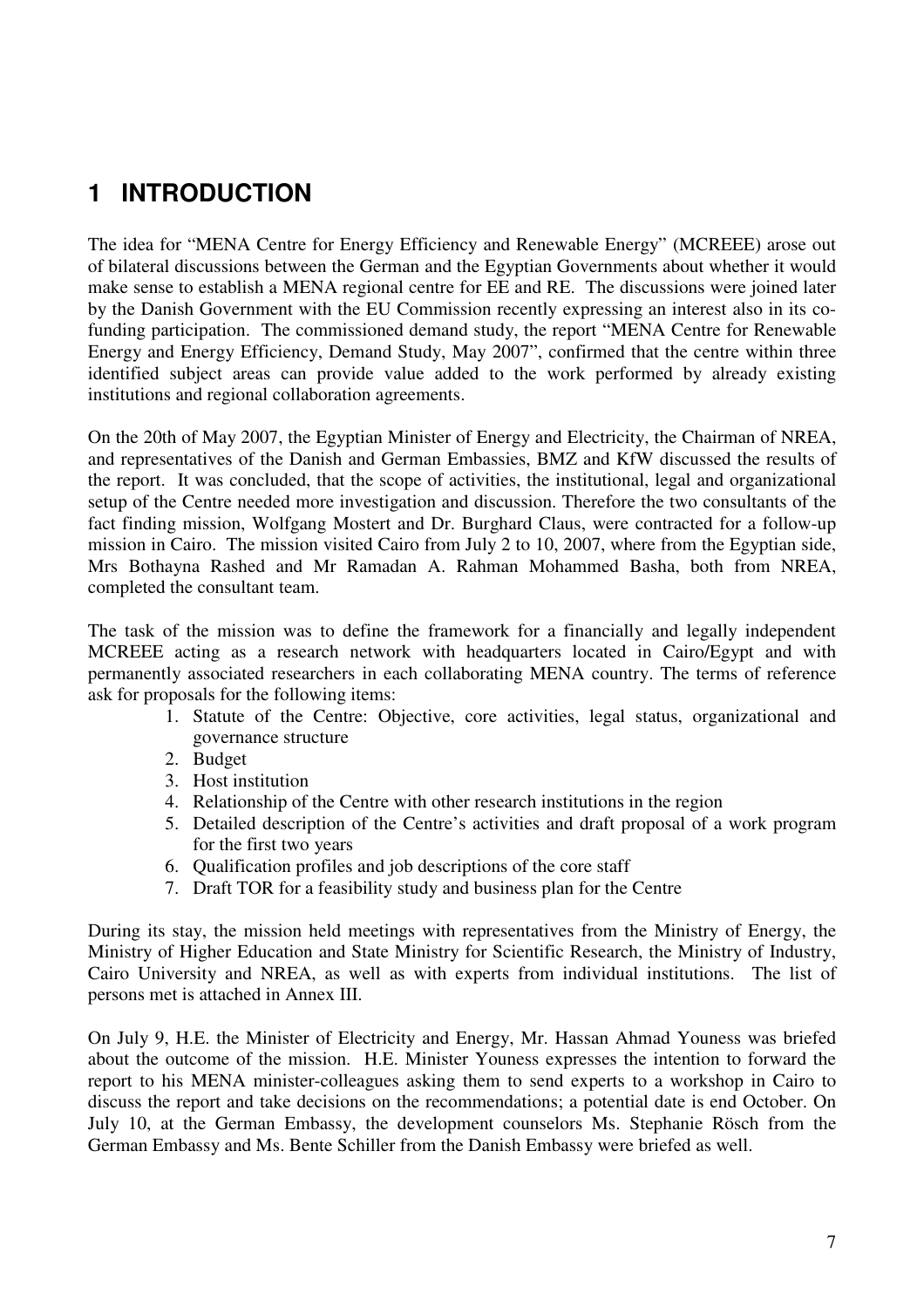# **2 OBJECTIVES AND CORE ACTIVITIES FOR MCREEE**

# **2.1 Objectives for MCREEE**

#### *Overall Objectives*

The objectives of MCREEE are: (i) to accelerate the implementation of cost-effective RE&EE policies, strategies and technologies in countries of the MENA region and (ii) to increase the share of RE&EE products and services from MENA countries on the global market.

#### *Specific Objectives*

The specific objectives for MCREEE are:

- to expand cooperation networks in RE&EE between MENA countries and between EUcountries and MENA countries;
- to raise the quality of RE&EE policy research in MENA countries;
- to spread best-practice RE&EE policy and implementation concepts in MENA countries;
- to expand the scope and scale of private-public-partnerships for RE&EE in MENA countries;
- to increase the benefits to MENA countries from EU-MENA technology cooperation in RE&EE and from technology transfer;
- to raise the level of R&D&D investments in RE&EE in MENA countries.

### **2.2 Focus Areas**

In order to further the twin objectives of accelerated penetration of RE&EE technologies in MENA countries and of increased global market shares for MENA RE&EE service industries and manufactured products, the Centre is to act as a think tank in the three interrelated core areas of: (i) RE&EE policies, (ii) Public-Private-Partnerships (PPP) for RE&EE and (iii) RE&EE research & technology policies and programs.

The focus areas of the centre reflect the two main drivers of RE&EE policies in MENA countries which are (i) the *national energy objectives* of cost-effective coverage of energy needs and security of supply and (ii) the *national industry objectives* of creating national value added (GDP-growth) and employment. *Environmental benefits*, although not unimportant, are secondary to these.

The key lesson of international RE&EE policies is that single measures generate few or partial results; significant results require the implementation of an integrated package of supplementary and mutually reinforcing measures. The MCREEE is to provide advice integrated packages. The energy policy & strategy unit is to support national policies by recommending cost-effective policy instruments and programs. The PPP and R&D-units are to deliver the details for policies, programs and instruments in their respective areas and to give practical advice and information assistance to private and public actors.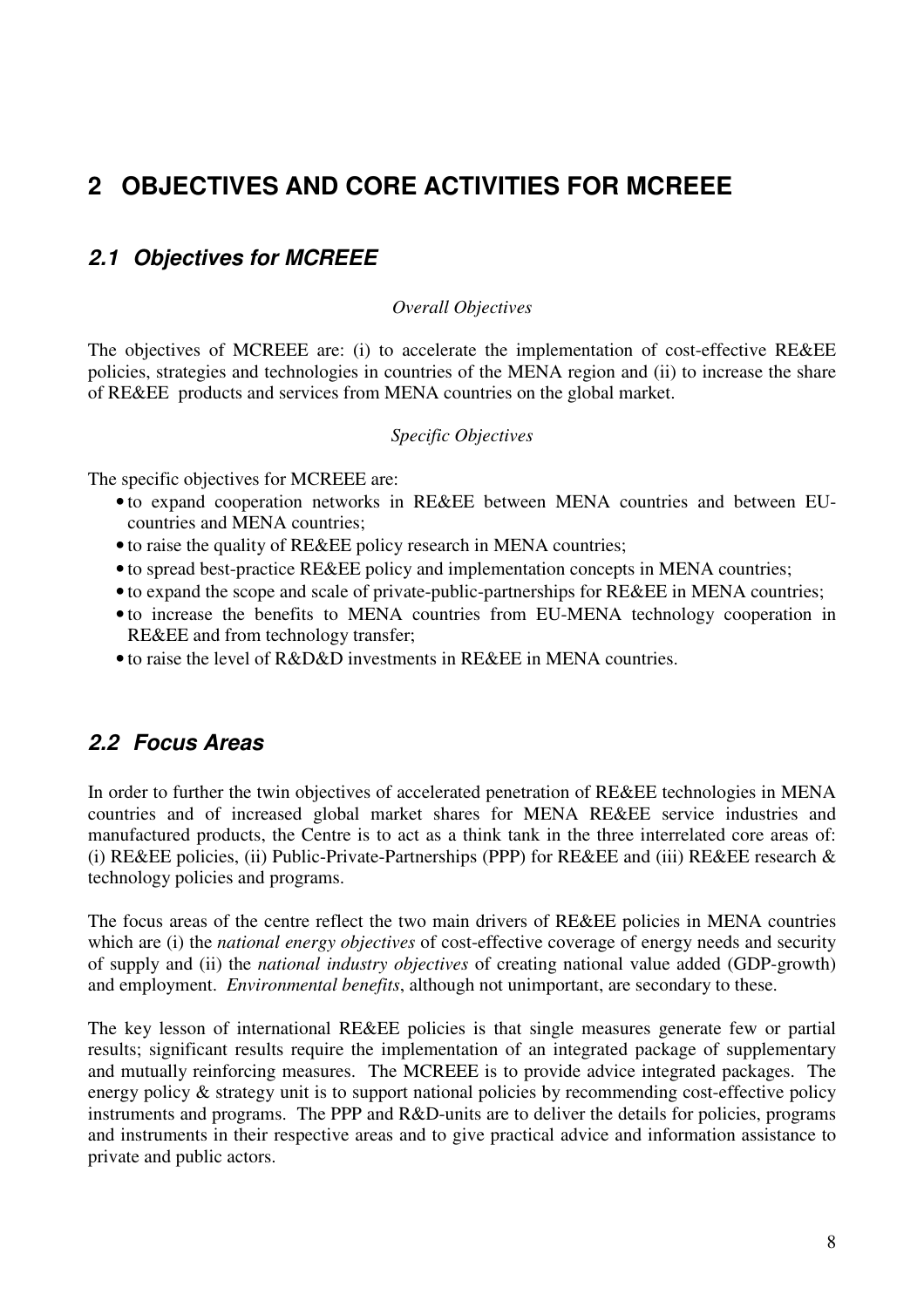# **2.2.1 RE&EE Policies and Strategies**

There are various supplementary approaches to categorizing RE&EE policy instruments.

One is to focus on **how instruments work**. One distinguishes between:

- (i) *command and control instruments* (regulations, codes, norms) and
- (ii) the two major categories of *market based instruments*: (a) support to *know-how building*  (information, TA, public financed R&D) and (b) *incentives for action* (investment grants, soft loans, loan guarantees, tax credits, fossil fuel taxation).

#### The other is to focus on the **immediate target for the policy measure:**

- (i) A*voiding "bad" practices* (from energy objective point of view); for this, regulation, norms and standards are used.
- (ii) *Promoting good practices;* for this, incentives, labelling and other information services are used.
- (iii) *Getting things done better and cheaper*; for which R&D support, public procurement of promoted technologies, capacity building and market transformation through innovative deployment policies are used.

Command and market instruments are complementary: command instruments are good at eliminating "bad practices", market instruments are better at promoting good practices. RE&EE strategies are effective only if a balanced use is made of instruments. Codes should be kept as demanding as possible and economically rational, use of grants should be reserved for areas where only incentives work.

One general lesson that countries worldwide have accepted is the *need for comprehensiveness in energy policy*. The design and implementation of successful deployment programmes demands activities and public funding for promoting energy R&D, actions to reduce market barriers for new technologies and specific institutional initiatives for promoting market transformation by aligning the activities of public and private stakeholders. The complexity of energy policy is reflected in the recourse to the publication of socalled *road maps*; five years ago that word was unknown to energy economists, they knew *action plans* only. Road maps are open to redirect measures on the basis of intermediate results and experience to the target by adaption processes (learning system).

A comprehensive framework for investments in RE&EE comprises:

- (i) ambitious, yet realistic, quantitative targets for the scale of RE&EE achievements;
- (ii) clear power market rules that facilitate investments in RE and in EE;
- (iii) energy prices that fully reflect the economic opportunity cost of fuels and power (ideally also accounting for external environmental costs);
- (iv) mandatory regulations, economic incentives and finance for RE&EE investments;
- (v) an institutional structure for effectively providing information and TA;
- (vi) R&D policies for EE & RE.

Since, until recently, EE and RE policies had low status within the energy policies of MENA countries, the legislative, regulatory and financial framework for EE and RE investments is first now under serious development. Few MENA countries have implemented clear *market & pricing*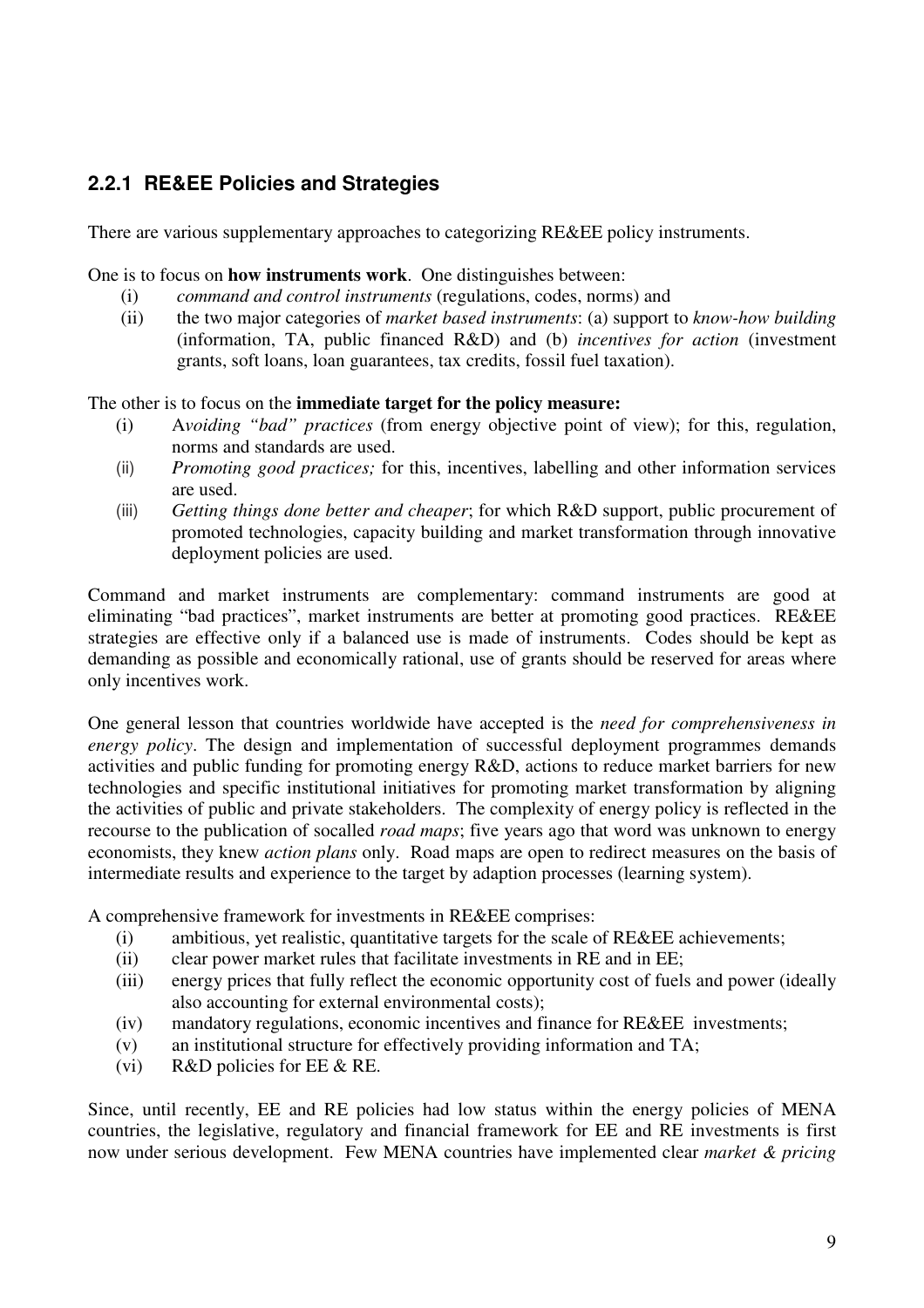*rules for purchases of RE-generated power, rules for grid connection and "power wheeling*". The framework for the promotion of *EE* is evolving. No country has a well-articulated *long-term strategy for lifting national know-how in RE&EE energy technology*. As in all countries worldwide, problems are encountered in the implementation of regulations for EE&RE.

The key responsibilities of the Centre in this focus area are:

- 1. through high-quality analysis of frontier issues to become a thought leader in the development of cost-effective new policy concepts and instruments;
- 2. to raise the awareness of policy makers about the importance of replacing single policy measures by packages of policy instruments if comprehensive results are to be achieved;
- 3. to review RE&EE policies and programs, draw attention to elements that are missing if stated policy targets are to be achieved and make recommendations for measures to include;
- 4. to provide sound micro- and macro-economic analysis demonstrating the rationale of proposed RE&EE policies and programs;
- 5. to draw attention to policies and instruments in countries around the world that had shown to be effective, as well as to "errors to be avoided";
- 6. to provide independent and high quality information of interest to potential foreign investors about the present and evolving size of the market for RE&EE technologies in the region.

# **2.2.2 RE&EE Technology Policy**

In MENA countries, RE&EE technology policy concerns Government measures or programs to promote innovation and adoption of new RE&EE technologies by national industries and engineering firms with the purpose to improve their international competitive position.<sup>1</sup>

Throughout the 1990s, exports from the MENA region (over 70 per cent of which are accounted for by oil and oil-related products) grew at 1.5 per cent per year, far below the global rate of six per cent; manufacturing exports remained stagnant and private-capital flows lagged behind those of other regions; MENA GDP growth averaged a mere 3.6 percent a year.<sup>2</sup> The reasons for underperformance are manifold, but one factor is the low rate of national investment in R&D: in general, in MENA countries, investment in research and development does not exceed 0.5 per cent of gross national product, less than one sixth of the level in OECD countries.

Policy makers in MENA countries are aware that low R&D investment is a major factor for the marginalization of MENA countries from the globalisation process; and as a consequence, technology policies to lift public and private investment in  $R&D$  are being formulated.<sup>3</sup> Technology policy comprises *general measures* and *sector specific technology policies*. The latter

 $\overline{a}$ 

 $1$  In OECD countries, the energy objectives of "clean energy" (reduced GHG-emissions) and security of supply (increased reliance on domestically available sources of energy) lead Government to support R&D&D in RE&EE technologies whose commercial viability is uncertain. MENA countries with their huge hydrocarbon and solar energy resources have no need to engage in R&D with uncertain markets and commercial outcomes; job creation and economic growth are the exclusive drivers for their RE&EE technology policy.

 $\bar{2}$ Source: Arab Development Report, UNDP, 2002

 $3$  Egypt has the ambition to lift the national rate of investment in R&D from the present 0.8% of GDP to 1.5% of GDP within a few years and to 3.5% by 2017.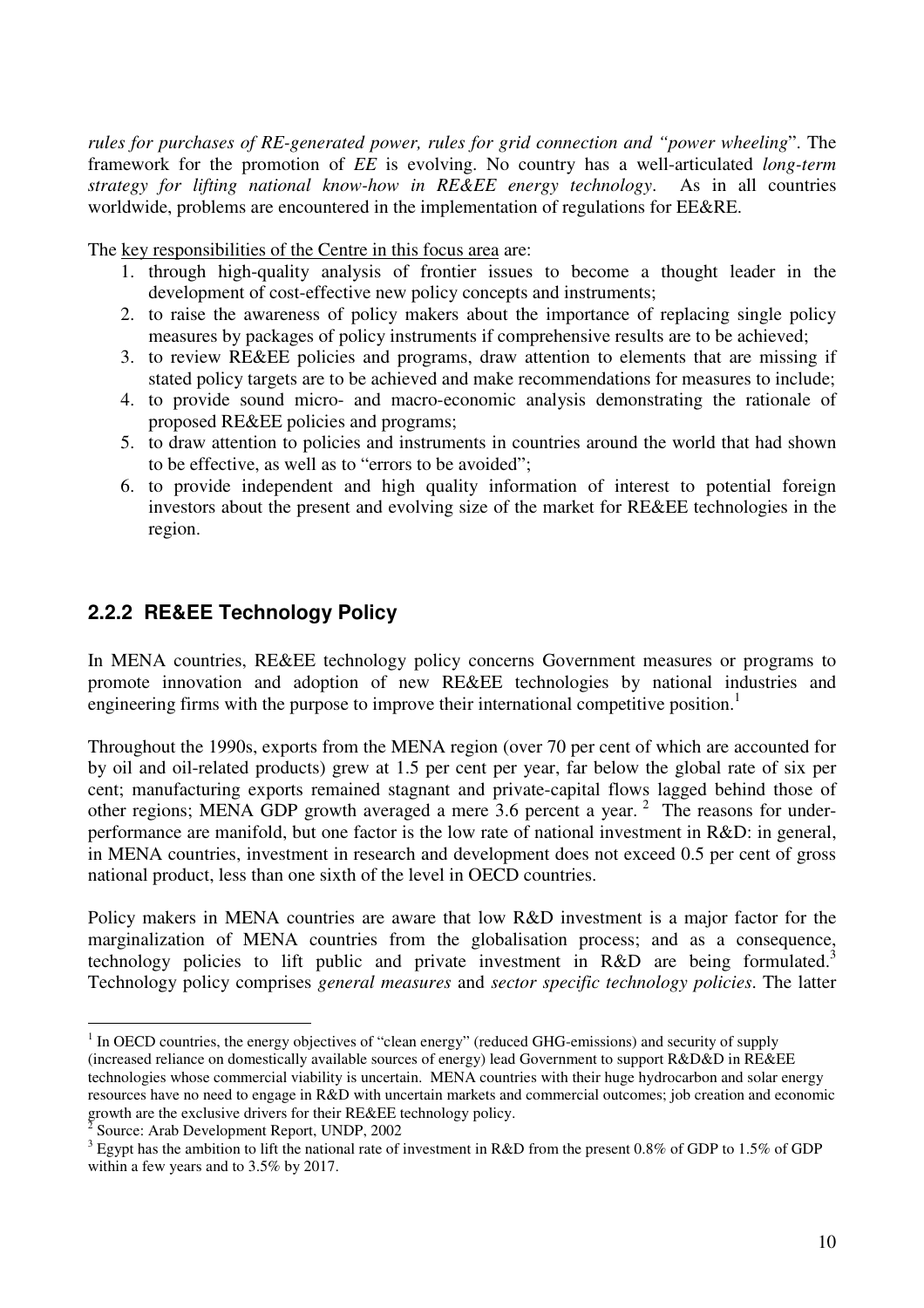are implemented in niches where Government policies create a market for new promising technologies of a size that is sufficient to make upstart production by national firms commercially feasible.<sup>4</sup> Market development<sup>5</sup> and technology development go hand in hand in technology policy.<sup>6</sup>

RE&EE is a priority sector for technology policy in MENA countries for two reasons. First, the MENA region has phenomenally attractive prospects for developing world class EE&RE-firms: the solar energy resources are unrivalled, wind energy resources are first class in several locations, and with the population of the Middle East and North Africa forecast to hit 600 million by 2025, the IEA predicts that MENA nations need to install at least 100,000 megawatts of new generation before 2030. Second, RE&EE is one of the sub-sectors with the fastest long-term growth rates on the global market and MENA is located next to the largest single market for RE&EE technology: the EU-countries. Getting just a 0.5% share of the EU market for RE&EE technology in 2012 as supplier of components and of final products would represent  $\epsilon$ 0.5 billion in exports.

At present, RE&EE technology policy is at a nascent stage. The selection of research topics is logical and similar in MENA countries: CSP for power and water desalinization, third generation PV, nano-technology for RE&EE , biomass and biogas energy, energy efficient lighting (mainly done by entrepreneurs). One key problem is that national funding is too small. Research institutes and private companies depend too much for funding on their participation in EU's R&D framework program<sup>7</sup>, where normally, they are junior partners in project consortia developed by institutions and companies located in EU-countries. The potential for pro-active development of project concepts and applications is largely un-exploited. A conceptual problem is the limited level of ambition of RE&EE technology policy in MENA countries: typically, the aim is to increase the national production share of RE-technologies that are to be installed in the country with the hope of spin-offs in terms of the exports of RE&EE technology to countries in the MENA-region. $8$ 

The Centre will, therefore, provide economically founded justifications for increased Government support to the building of national RE&EE know-how and capacity and recommend policies that can turn MENA firms into global exporters of RE&EE technology.

The key responsibilities of the Centre in the area of RE&EE technology policy are:

 $\overline{a}$ 

1. At the macro-level, technology policy involves judgment about the impact-effective balance between *technology transfer* through direct foreign investment, joint ventures, licenses and

<sup>&</sup>lt;sup>4</sup> See Michael Porter: "The Competitive Advantage of Nations" on the constructive role Government can play and have played in a number of success-countries. He assigns important roles to demand conditions and to vertical relationships among industries in creating comparative advantage. Competitive supplier industries in a nation help encourage world class downstream industries. Once a "cluster" forms the whole group of industries becomes mutually supporting. The importance has been confirmed in supply chain analysis of the RE-industry in leading countries.

<sup>&</sup>lt;sup>5</sup> The government of Egypt, for example, has fixed the goal of lifting the RE-share of electricity generation other than large hydro to 3% of electricity by 2010 and 14% by 2020.

<sup>&</sup>lt;sup>6</sup> An example from Egypt: the report "Renewable Energy Sector in Egypt" commissioned by Industrial Modernization Center (IMC) and prepared by Energy Research Center (ERC) of the Faculty of Engineering - Cairo University

<sup>&</sup>lt;sup>7</sup> All countries benefit from the transfer of RE&EE policy and program experiences from EU countries. For the development of the technologies of the future: CSP and 3<sup>rd</sup> generation PV-systems they depend on the willingness of EU countries to finance most R&D and subsidize the initial large-scale investment in CSP-plants that are heavily lossmaking but needed to bring down the future cost of the technology.

<sup>&</sup>lt;sup>8</sup> The shining exception is Abu Dhabi's multi-billion dollar Masdar Initiative launched in April of 2006, to use the financial resources and energy expertise to promote innovations in clean energy and resource conservation.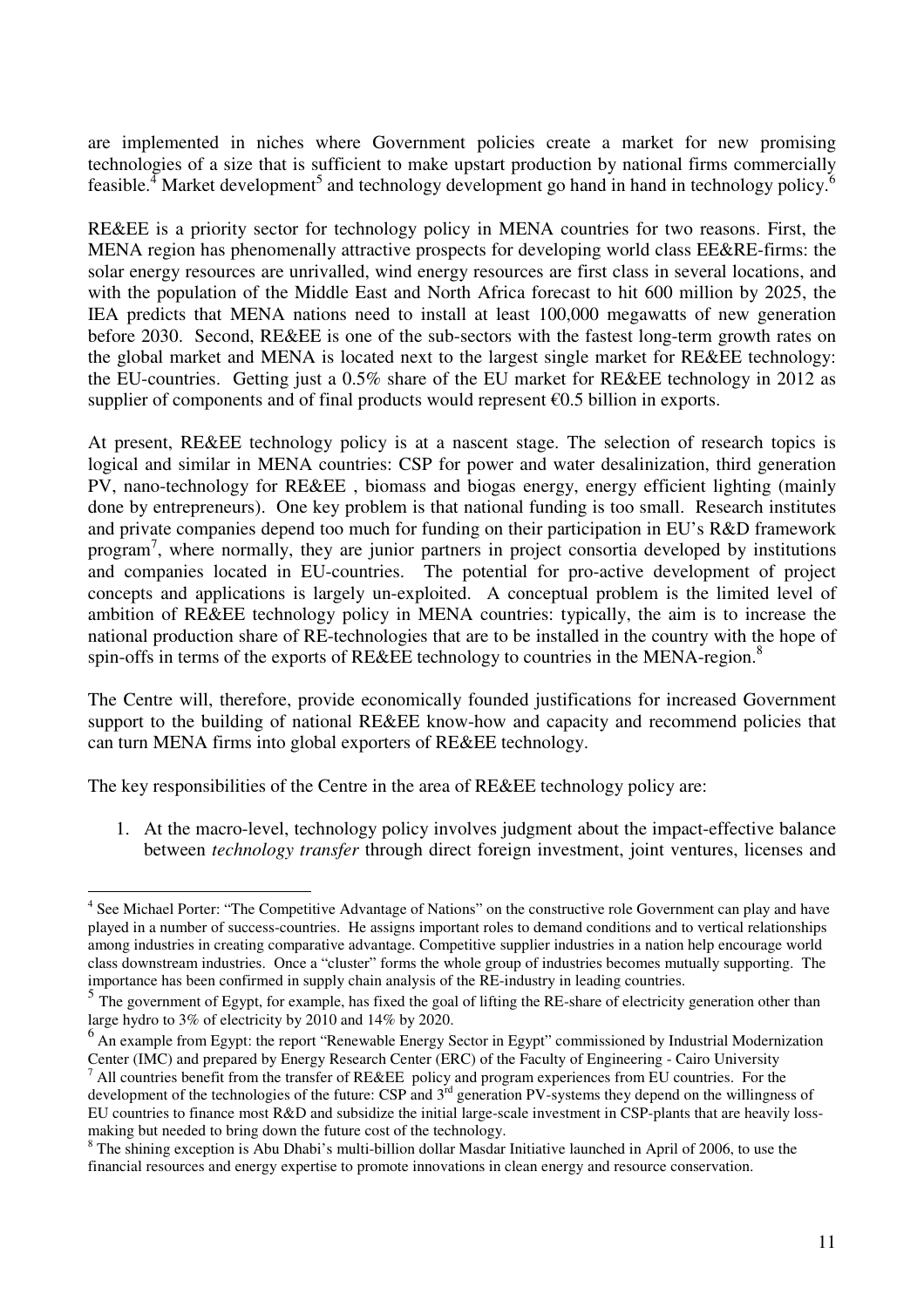development & design contracts and *national technology development* by universities, manufacturing firms and engineering consultants. With reference to documented international experience, the Centre is to

- a. advice on the balance between using state financial resources to achieve results in the short term (technology transfer policies) versus giving financial support to activities that generate impacts in the longer term (technology development policies);
- b. provide information about the results of international studies and reviews looking into the cost-benefit ratios of Government R&D programs for EE&RE;
- c. to benchmark the scale and scope of MENA country efforts to promote national RE&EE know-how against the level of public support in countries that have shares in the world market;
- d. advice on pitfalls in joint-venture and production license contracts.<sup>9</sup>
- 2. At the micro-level, technology policy involves choice of policy instruments, stimulation of effective research consortia and getting more benefits out of EU-MENA cooperation programs and projects in R&D&D. The Centre will, with reference to international experiences with technology policy instruments and their cost-effectiveness, identify and recommend cost-effective instruments that:
	- a. Increase R&D-investments by private industry;
	- b. Create economies of scale and of scope by stimulating the creation of public-private research consortia and technology clusters;
	- c. Point out areas where donor collaboration programs duplicate each other too strongly and areas that are under-funded;
	- d. Give practical advice to Government institutions, research institutes and private firms about making pro-active use of EU R&D programs and projects that allow participation by legal persons from MENA countries in tenders. This involves, inter alia assisting public institutions and private firms in: (i) identifying national and international potential sources of grant and soft finance for R&D activities, (ii) assisting these in how to find collaboration partners in other MENA countries and in EU countries to form consortia for project applications; and (iii) helping firms and institutions in how to write winning proposals.

 $\overline{a}$ 

 $9^9$  E.g. avoiding production license contracts that limit the right to export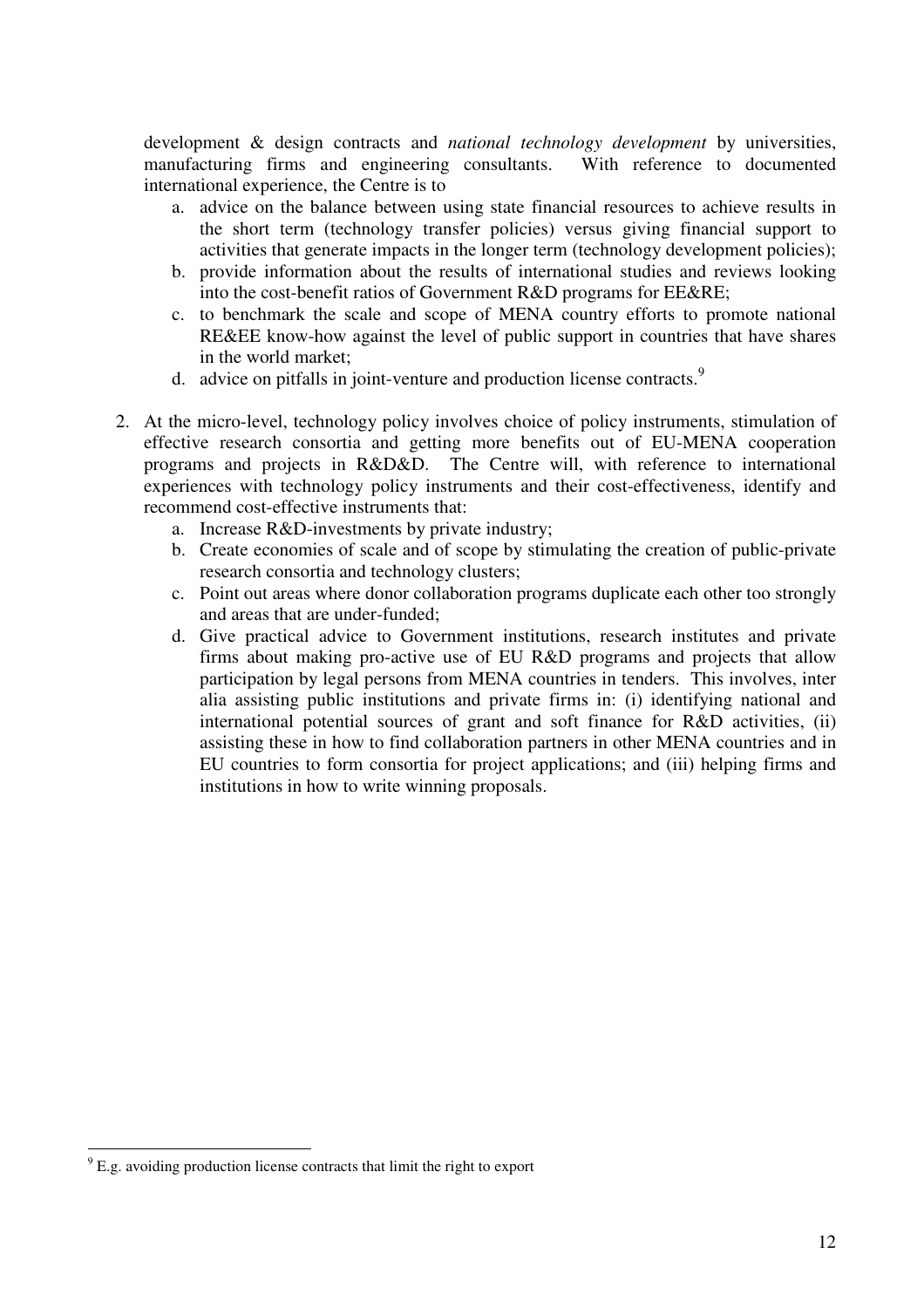# **2.2.3 RE&EE Public Private Partnerships for Implementation**

Details of RE&EE policy are developed in secondary legislation and implemented through PPPs.<sup>10</sup>

One general lesson from international experience with RE&EE promotion is the need for comprehensiveness: results are achieved by integrated packages composed on the *policy instrument side* of pricing policies, information / awareness campaigns, TA, grants, loan finance and on the *institutional side* of multi-stakeholder involvement in implementation.

International experiences with poor implementation of norms and standards in practice show the importance of using PPPs to promote good practices and introduce new technologies.

MENA countries have successfully implemented integrated PPP-concepts to promote RE&EE in niches such as promotion of solar water heaters or diffusion of energy efficient light bulbs in households. Yet, the increased policy ambitions and long-term targets for RE&EE call for a more widespread application of PPPs.

Taking into account the importance of PPP-concepts for achieving results in RE&EE , one may state that very little - if any - cross-national work is done in MENA-region on how to design effective PPPs.

The key responsibilities of the Centre in the area of "PPP Initiatives" are:

 $\overline{a}$ 

- to identify international "best practice" for integrated RE&EE promotion packages;
- to develop cost-effective new PPP-concepts in support of RE&EE ;
- to assist Government agencies and private companies in designing and implementing PPPprograms for RE&EE ;
- to systematically review existing PPP-initiatives in MENA countries and to benchmark these against best practice.

In addition to the above core activities, the PPP-unit will facilitate RE&EE training and education. This includes the commissioning of demand studies for RE&EE training and education, evaluation of best training practices, identification of best quality training approaches and institutes in MEA region and promotion of networking between leading RE&EE education and training institutes from EU countries and MENA countries.

<sup>&</sup>lt;sup>10</sup> The term "PPP" has various definitions. Some define PPP narrowly as "a variation of privatization in which elements of a service previously run solely by the public sector are provided through a partnership between the government and one or more private sector companies." The definition embraced by The Canadian Council for Public-Private Partnerships is: *"*A cooperative venture between the public and private sectors, built on the expertise of each partner, that best meets clearly defined public needs through the appropriate allocation of resources, risks and rewards." In this consultant report, the term PPP is used broadly to classify "collaboration agreements between public and private organisations for reaching mutually agreed to goals that originate from public policy".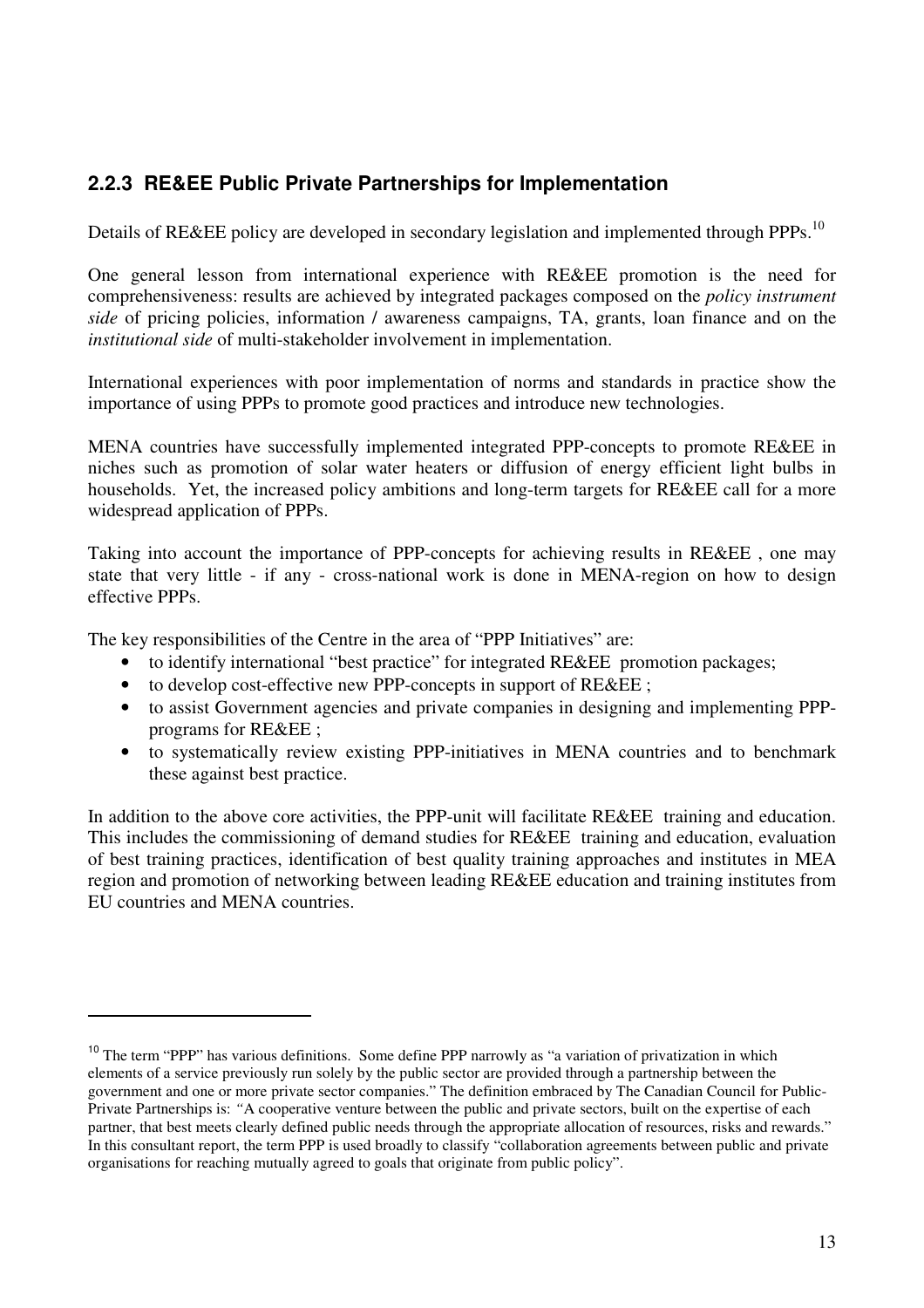# **2.3 Core Activities**

### **2.3.1 Bi-Annual Progress Report on Status of RE&EE in MENA Region**

The flagship publication by the Centre will be the bi-annual Report on the Status of RE&EE in MENA (the eight to nine target countries). The report will provide quantitative data on achievements in RE&EE during the year, report on particular successes in national and regional programs, give in-depth evaluative reviews of key new policy proposals and legislation and report on progress in value added and employment in RE&EE industries and services and in exports of RE&EE technology. The review will identify best practices of interest to other countries in MENA region as well as key obstacles to progress in RE&EE deployment and in developing national RE&EE manufacturing capacity and employment.

The report will be prepared by all three staff at Centre headquarters with the associate staff at national level (working under retainer contracts) being responsible for providing inputs on the development within their countries. Outside consultant assistance will be employed on short term contracts to assist with specific studies and evaluations.

The bi-annual report will, in addition to its standard status-quo survey, take an in-depth look at a specific issue – eg technology cooperation with EU; the issue will change from report to report.

The local Centre staff in each country will present the findings of the report at an open forum / seminar for politicians, energy experts, managers from industry and engineering sector and journalists. The presentation will comprise the MENA-wide findings of the report in general and the specific observations for the national country in particular.

### **2.3.2 Reports on policy issues of interest to MENA countries in general**

The Centre will:

- monitor international policy developments for identification of best practices,
- follow developments within the EU of relevance for MENA RE&EE policies,
- analyze how opportunities originating from the EU neighborhood program can be exploited,
- benchmark closely related member state policies and programs against each other to identify key success factors.

The Centre will publish its findings in working papers and reports that will be discussed at small expert seminars with participants from all associated MENA countries.

The themes for investigation by the Centre depend on the work program as defined by the Board.

Examples of what kind of subjects could be taken up are provided in the draft work program for the Centre (section 2.4).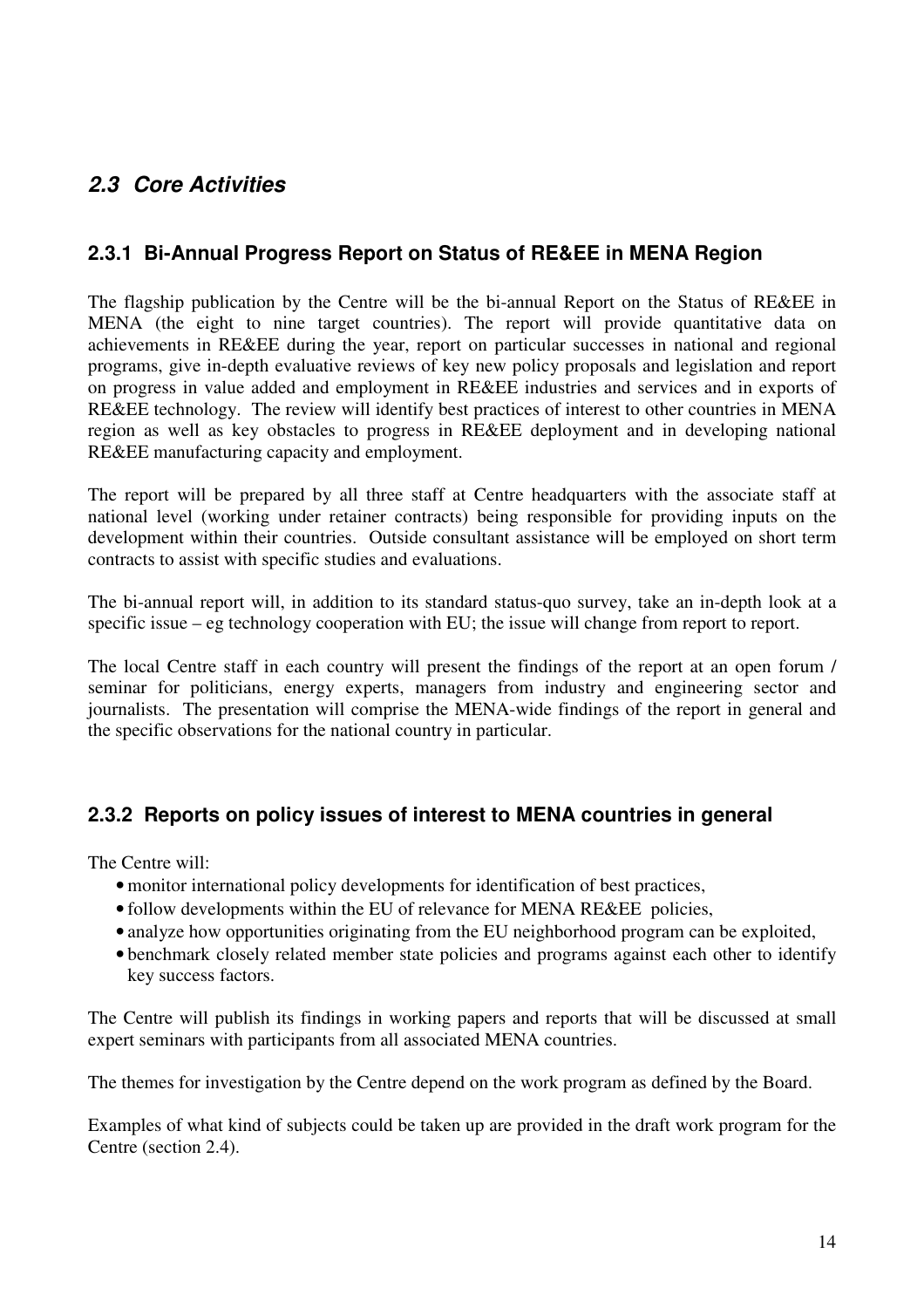### **2.3.3 Consultant assistance to policies and programs of individual countries**

The Centre will upon request by governments prepare reports on specific Government RE&EE programs and instruments and R&D policies. If the report is for internal Government use only, such reports will be co-financed by the requesting Government on a 75% basis.

#### **2.3.4 Assistance to design and implementation of PPP schemes**

The Centre will offer ad-hoc advice and peer reviewing of consultant inputs to the preparation of PPP concepts by Government agencies. Since concrete assistance to real life issues in this area provides valuable capacity building (learning-by-doing) of Centre staff, the know-how of which can be of use to other countries in their program preparation, such assistance is provided free-of-charge.

#### **2.3.5 Awareness raising, capacity building and training**

*Awareness raising* on RE&EE policies and programs is done through reports and discussion/ working papers that are placed on the Centre's website as well as by workshops organised by the Centre that present the findings of Centre reports.

Reports commissioned and published by the Centre provide not only descriptions but also evaluations of and comments to the status of existing policies. The quality of contracted consultants will be judged in particular by the quality of their recommendations.

*Capacity building* takes place at workshops organised by the Centre. In addition to workshops for disseminating results from reports commissioned by the Centre, the Centre can organise small workshops with presentations by world-renowned experts on issues and experiences deemed to be of interest to MENA policy makers. Workshops will be for small specialist audiences. To ensure that there is a genuine demand for proposed seminars/workshops, the Centre will not pay for the costs of travel and accommodation for attendants. Normally no more than three experts from each country would be allowed to participate. Participation at the bi-annual seminars held in each country for the presentation of the bi-annual report on the status of RE&EE in MENA countries will, however, be open to a broad range of stakeholders in the energy sector.

The Center may in its budget for capacity building and training include a budget line for *financing free training courses in a specific field for the best papers submitted to the Center out of contest for students* at regional universities.

Students, working directly at the Centre or for "in-country associated staff" on Centre issues, benefit from learning-by-doing capacity building through their exposure to Centre work and the peer reviewing of their written contributions by Centre staff.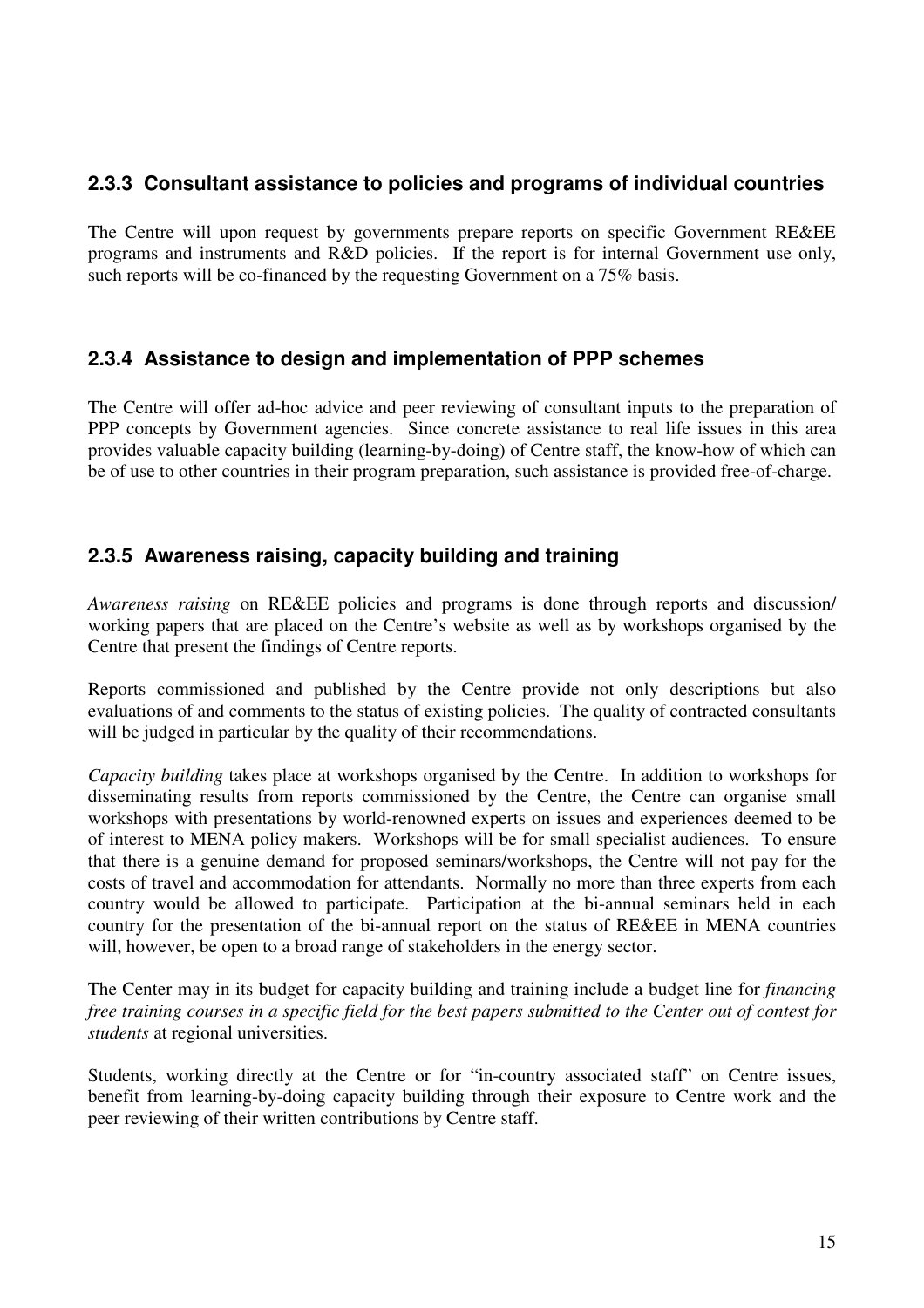*Training* will not be undertaken by the Centre directly. Indirectly, the Centre will contribute to the initiation of training programs by specialised institutes through its identification of priority training courses that are not yet offered by any institution in concerned countries. Developing and giving such training courses would be entrusted to existing training institutions, possibly under contract by the Centre.

# **2.3.6 Data bank with information about RE&EE in MENA countries**

The Centre will keep an up-to-date list of:

- Primary and secondary legislation in MENA countries for EE&RE,
- RE&EE programs and projects in MENA countries,
- Quality reports and papers published in the MENA region on RE&EE issues,
- Papers and powerpoint presentations presented at RE&EE workshops and seminars in MENA countries
- RE&EE consultants working at regional level
- Manufacturers of RE&EE technology in MENA countries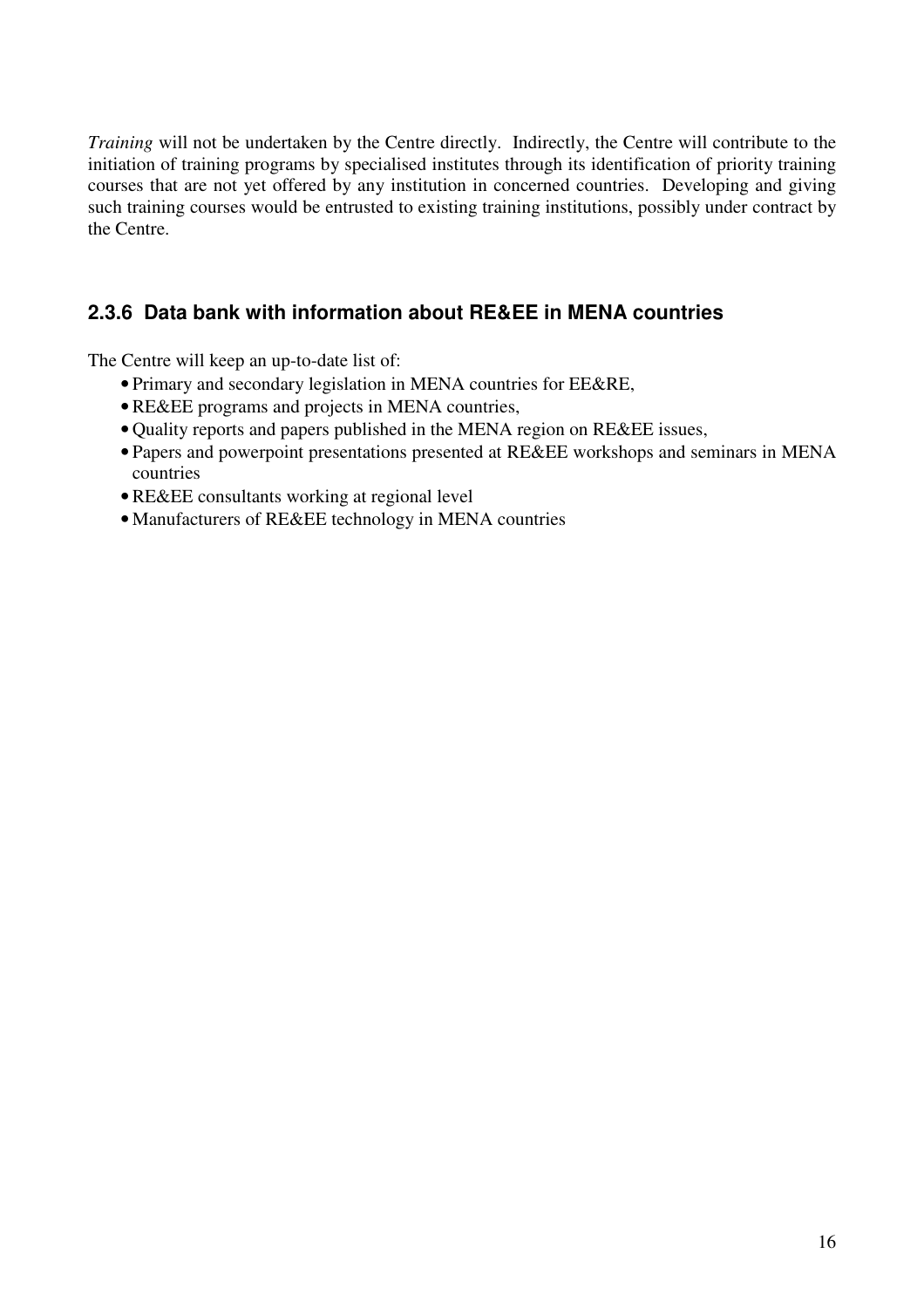# **2.4 Indicative Work Program for the first two Years**

Draft annual work programs will be prepared by the Centre staff within a pluri-annual perspective and submitted to the Board for approval.

The indicative draft work program presented below was prepared by the consultants for this report in consultation with Egyptian experts. It is intended to show what a work program for the first two years *could* look like, as a means to stimulate discussions on suitable topics.

# **2.4.1 Institution Building**

The work program for the first two years will during the initial months involve heavy concentration on administrative-organisational work:

- getting the Centre established as an organisation in Egypt;
- finding and contracting the ideal part-time staff (contracted on 25% retainer basis) at research institutions in participating/collaborating MENA countries;
- defining the detailed procedures for MCREEE governance, getting broad political agreement on these, and putting in place the modalities for governance in practice;
- getting the first work program developed and agreed to by the board;
- networking with potential collaboration partners in MENA and EU countries.

#### **2.4.2 Work program: indicative research topics**

Major studies prepared by researchers/consultants under contract with MCREEE will be presented and discussed at workshops organised at the Centre or in other MENA countries. The list of potential research topics type of activities shown below, does not represent a draft work program, nor a full list of potential activities. It is to facilitate discussions about what kind of activities could be implemented during the first two years.

#### *RE&EE policy - topics*

- 1. Status Quo for RE&EE in MENA Countries. Review of Market Penetration, Policies, Regulatory & Financing Frameworks, Manufacturing, Consulting and Research Capacities, Macro-Economic Impacts.
- 2. Comparison of RE and EE-Laws (adopted or in Draft Form) in MENA Countries.
- 3. Enforcement Issues with EE Regulations what factors are blocking implementation and what can be done: training of inspectors? simplification of building regulations? awareness raising material?
- 4. Comparative Review of Incentive Policies for RE&EE in MENA and in EU Countries. Cost-and Impact Effectiveness of reviewed Schemes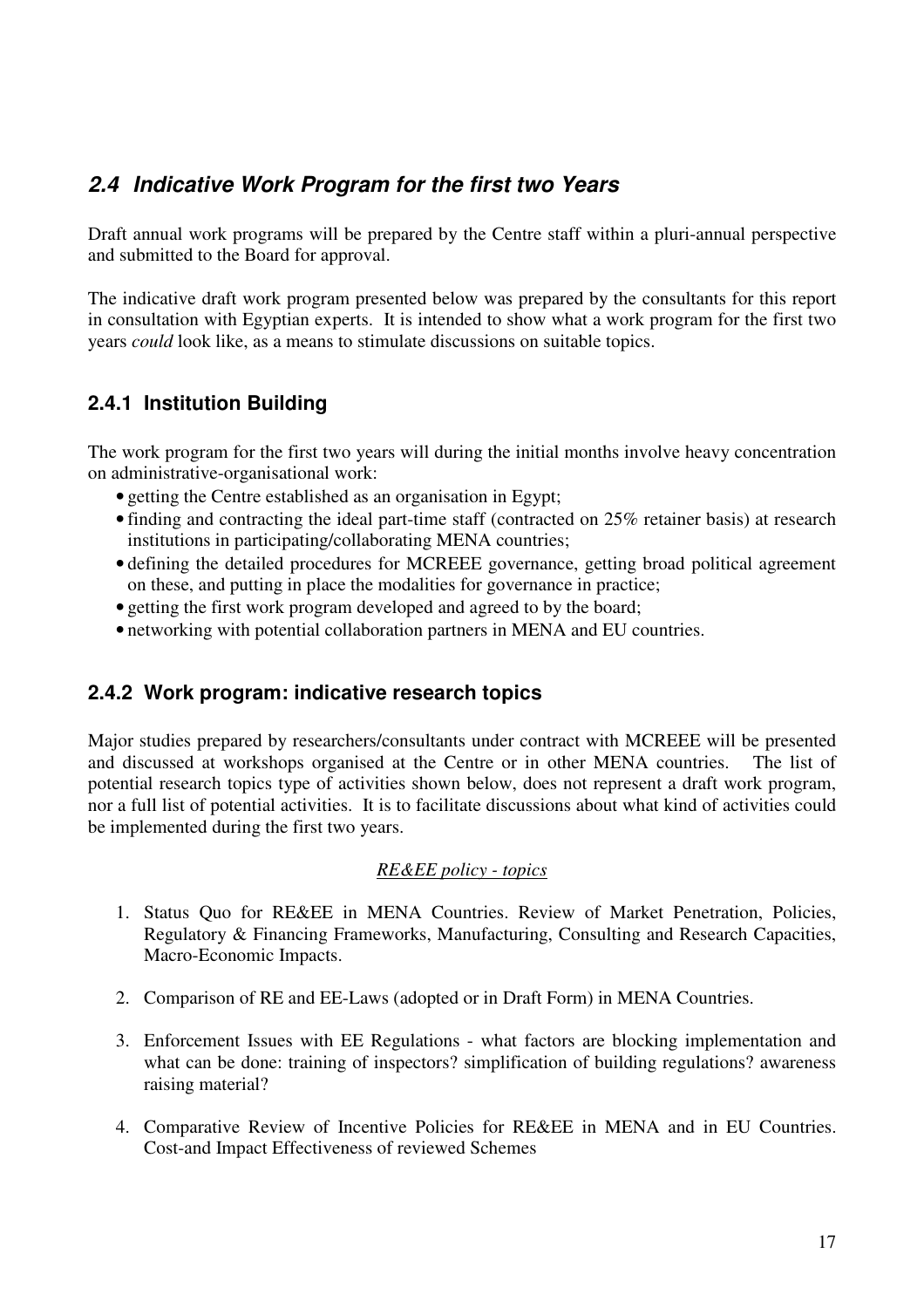- 5. Regulations and Planning for Public Lighting and Commercial Street Lights.
- 6. Benchmarking of EE in major energy consuming industries in MENA Countries, comparison with International Benchmarking
- 7. Labelling of Buildings as an Instrument for EE
- 8. Review of unexploited Co-generation and Stand-by Generation Potential in MENA countries and Use of interruptible Power Purchase Contracts.

#### *Technology Transfer, Research & Development - topics*

- 1. Comparative Analysis of International Policies and Strategies to create local Manufacturing of Wind-turbines and Wind Turbine Components: China, Spain, India. Brasil
- 2. Review of RE&EE Technology Cooperation of MENA Country Manufacturers with Foreign Country Manufacturers
- 3. Review of Strategy that turned China from being a marginal producer of Solar PV-Technology to becoming the World's leading Exporter within less than10 Years

#### *PPP - topics*

- 1. Comparative Analysis of PPPs for EE applied in MENA-countries: Lessons learned
- 2. Comparative analysis of solar water heater promotion programs in MENA countries and benchmarking against programs in Spain, Greece and Israel.
- 3. Analysis of Prospects for expanding the ESCO-concept in MENA Countries in Scope as well as in Scale
- 4. Use of Energy Supply Companies to promote Energy Efficiency at Consumer Premises
- 5. Involvement of Financial sector in financing EE
- 6. Review of World-Wide Experiences with PPPs for EE: desk-study supplemented by PEERinterviews

# **2.4.3 Building up a database about RE and EE in MENA countries**

An immediate priority task is to build up an electronic data base at MCREEE with a complete set of relevant legislation, policy instruments, energy consumption and supply, and progress and review reports about ongoing programmes and projects promoting RE and EE in MENA countries.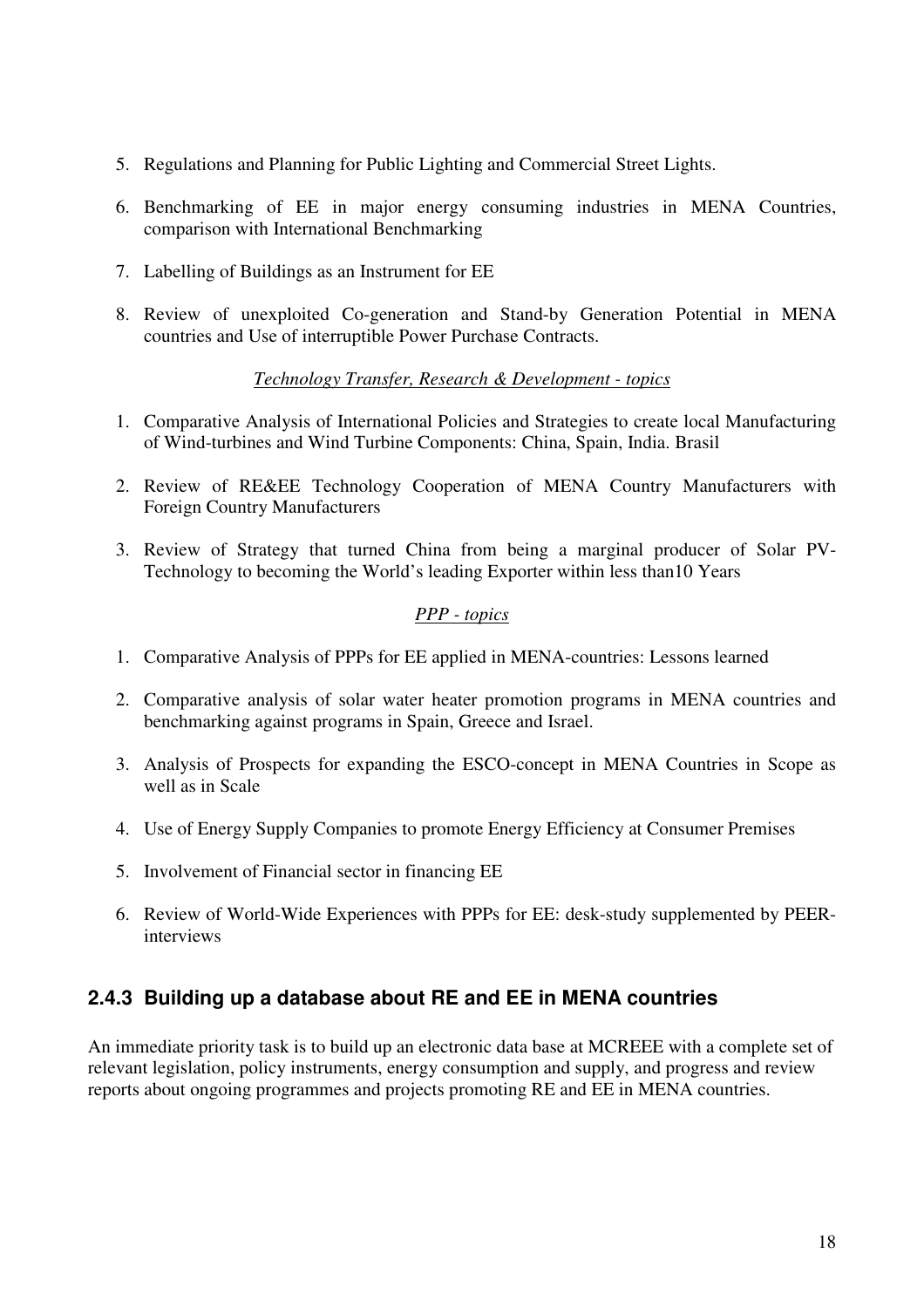# **2.5 Benchmarks, Indicators of Success**

#### Networking

- Effective integration of local part-time staff in MCREEE work programs and activities.
- Number of researchers, policy makers and energy specialists visiting the Centre per year.
- Geographic spread of MCREEE seminars/workshops that are hosted by institutions in countries other than Egypt.
- Ph.D. students in the region writing on Centre-identified issues
- Joint papers published by MENA experts who got into contact though work performed for the Centre or through attendance at Centre workshops
- Requests by Government agencies to peer review high-profile reports
- Geographic spread of use of experts from MENA-region in MCREEE consulting contracts
- Number of experts from EU-countries involved in MCREEE consulting contracts
- number of organized seminars, training programs, and no. of attendees

#### Quality indicators

- Number of articles/papers accepted by scientific journals
- Number of quotes/citations from Centre work in scientific and professional articles and reports
- Paid invitations to Centre staff to submit presentations at international seminars
- Number of Government-paid experts attending Centre workshops
- Number of contracts for studies won through participation in EU-tenders
- Number of contracts for studies with bilateral and multilateral development agencies
- The share of self-generated revenue as a percentage of MCREEE's operating costs (not including the cost of out-contracted studies)
- Outcome of evaluation reports on MCREEE commissioned by relevant stakeholders

#### Awareness raising

- Monthly downloads of reports and working papers from the Centre website
- Number of newspaper articles and radio/TV references about results from reports published by Centre
- National attendance at bi-annual "status que for RE&EE in MENA region" seminars

#### Impact indicators

- Number of recommendations made in reports commissioned by Centre that make their way into Government policy
- Assistance by Centre to the design and implementation of PPPs
- Increase in the share of funding from EU energy R&D framework programs going to organisations and firms from MENA countries
- Increase in Government R&D spending and shift towards R&D policies with offensive global market outlook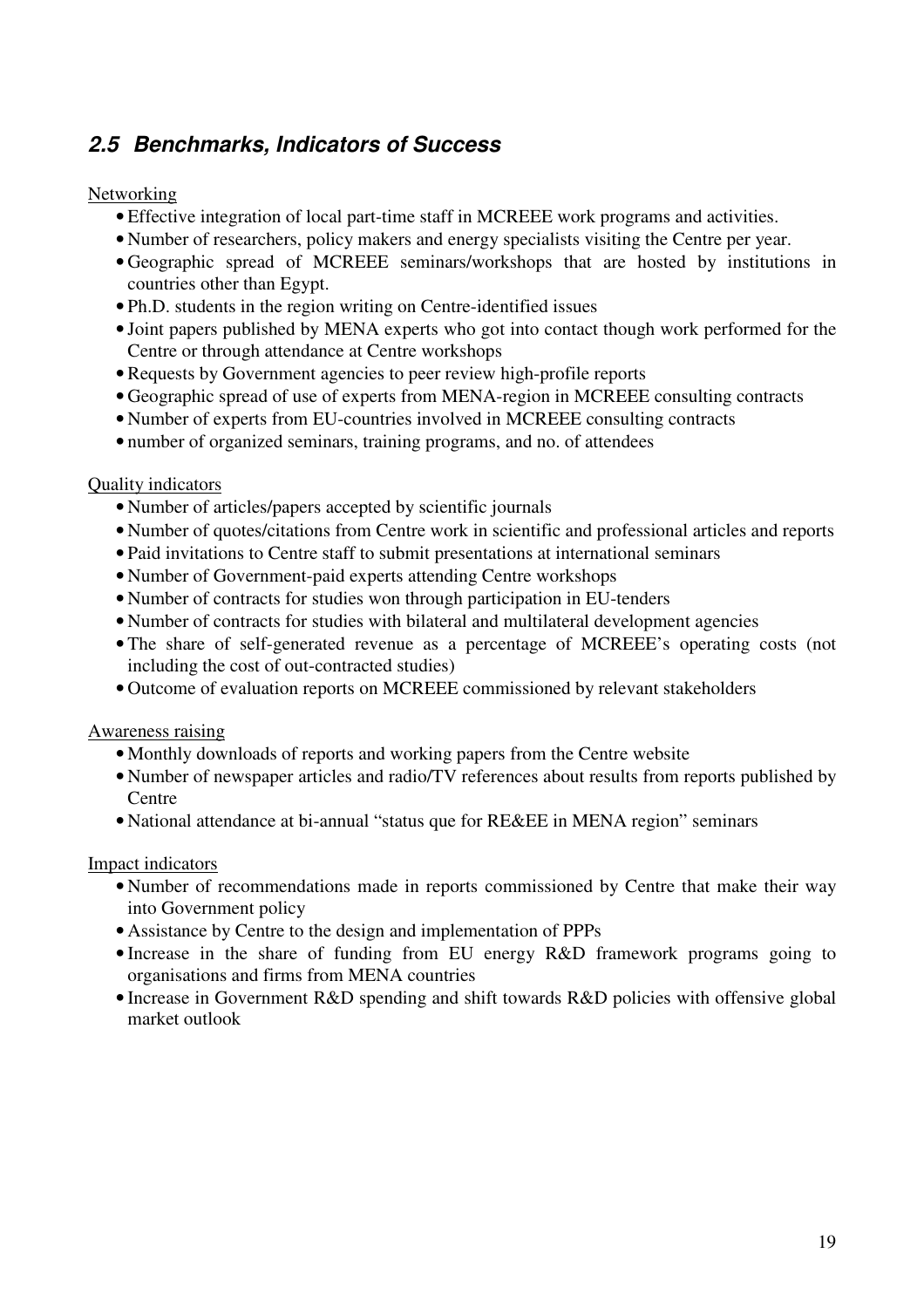# **3 ORGANIZATION AND GOVERNANCE STRUCTURE**

# **3.1 MCREEE as a Network of Researchers in MENA-Region**

MCREEE is concerned with the analysis and development of RE&EE policies and instruments in MENA context.

It is recommended to organize MCREEE as a regionally anchored network of researchers from the



very beginning. RCREE would have a small team of permanent research staff working full time the centre located in Cairo and one local researcher from each participating country who continues work at his/her local research institution, but is permanently attached to the centre as staff member on a part-time basis $11$ 

The regional anchorage of RCREE is further strengthened by other aspects: (i) Staff positions at MCREEE's management Centre in Egypt are open to nationals from MENA

countries. (ii) Most Board members are appointed by MENA-members of MEDENER. (iii) Consultant contracts are signed MENA-wide.

 $\overline{a}$ <sup>11</sup> This structure has been chosen after careful review of the experience of existing regional centers. Medener for example, is an association of first-class research institutions that have no permanent center with strong independent decision taking capabilities. Medenec is a central center with no local staff, attempts to get staff from other research institutions attached to the center by deployment of staff from national energy research centers failed.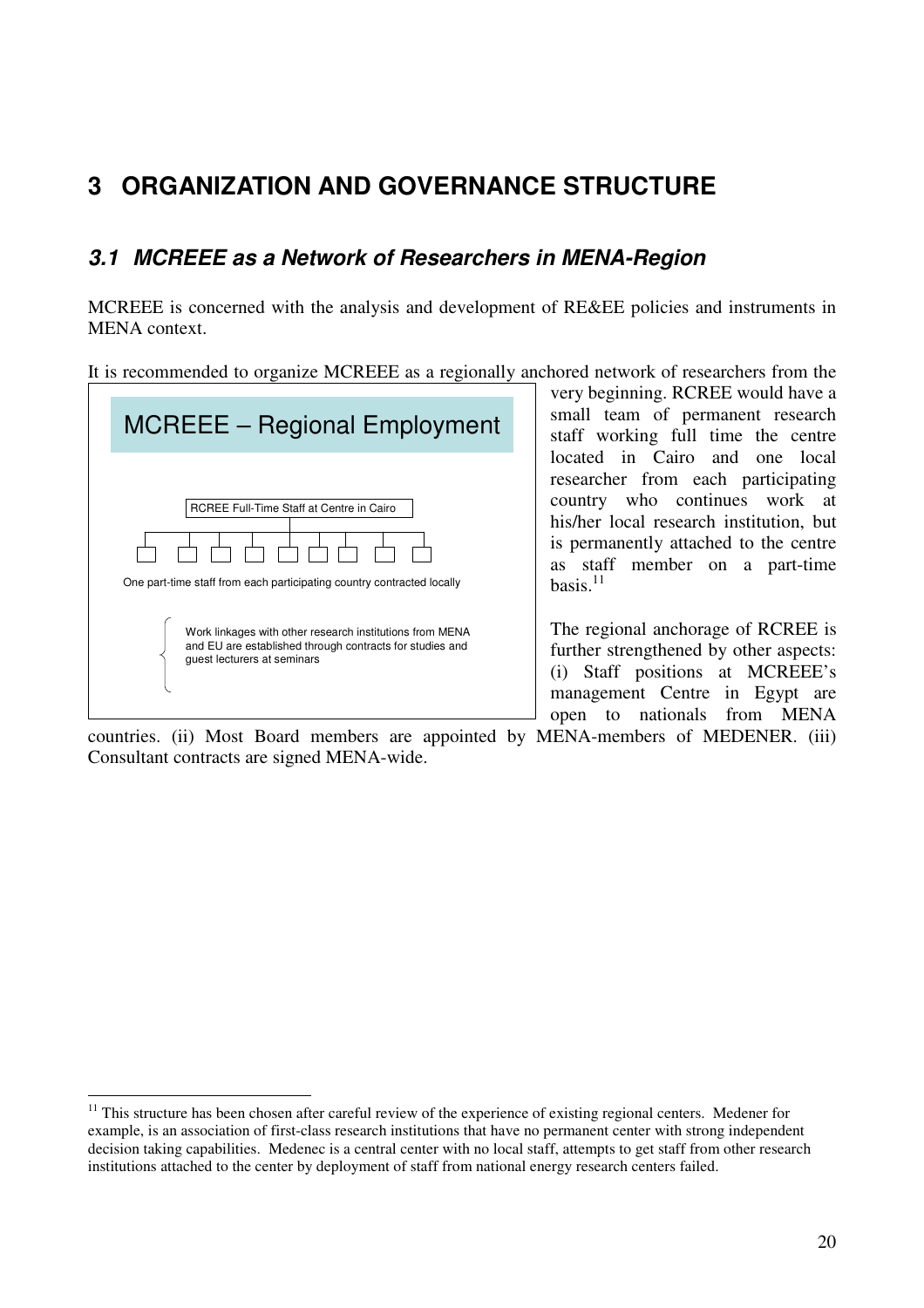# **3.2 Legal Status for MCREEE**

 $\overline{a}$ 

#### **3.2.1 Legal status within a long-term perspective**

The proposed legal solution combines the conventional program management structure of bilateral cooperation projects (a formal need because the product is started as a trilateral project between the German, Danish and Egyptian governments) with governance by regional bodies<sup>12</sup>. The aim, on the one hand, is to be flexible and avoid, a priori, to limit the range of options after the first five years, yet, on the other hand, give MCREEE a legal status, which indicates permanency:

- MCREEE will for its first five years period from early 2008 to early 2013 be established as an *international project by trilateral agreement between the three co-funding Governments: the Egyptian, German and Danish Governments*. 13
- The *Implementing Agency* for the first five years' pilot phase is the Egyptian Ministry of Electricity<sup>14</sup>; which will have final legal responsibility for MCREEE activities and for outstanding financial obligations/commitments at the end of the first five-year pilot period.<sup>15</sup> MCREEE itself will be *Executing Agency*.

 $12$  Ideally, MCREEE would from the start be created by joint decision of participating MENA countries. That is not realistic. There is a certain "yet another regional centre fatigue" in MENA. MCREEE has to prove its worth first in practice before one can expect a genuine regional interest. Therefore, it is recommended to create MCREEE in the form of a LLC established by joint trilateral decision as a five year pilot project. The LLC-form is chosen as it provides well-defined legal autonomy, is simple and signals institutional permanency.

<sup>&</sup>lt;sup>13</sup> The alternative, a convention between the co-financing donors and a regional organisation – e.g. the Arab League was judged not to be feasible because the project idea is included in the minutes of bilateral Egyptian-German cooperation and no regional organisation seems to be a clearly superior candidate to other regional organisations as collaboration partner.

<sup>&</sup>lt;sup>14</sup> The issue of Host Institution for MCREEE was discussed intensively with all partners. In Cairo two institutions presented themselves as candidates: Cairo University and NREA. Relevant criteria for choice of host institutions were: (i) long-term prospects for continued natural liaison or integration, (ii) international environment, where contracting international staff is a normal procedure, (iii) multidisciplinary research environment of highest academic standards, (iv) ability to accommodate a salary structure (or bonus system) that allows to attract the best talents in the region, (v) willingness to make adequate office space available to the Centre free of charge. The chancellor of Cairo University offered required office space and infrastructure within the premises of the University, a part time financial controller and a full time secretary to the Executive Director free of charge. The Centre would have full access to all university facilities and be fully integrated into the university, getting status of an independent unit. The unit status gives the Centre program and financial independence, the right to receive donor contributions, the right to earn money and spend it for the Centre - like e.g. the "Energy Research Center" founded by the Faculty of Engineering which has won several high-profile contracts to analyze RE&EE policy issues. But, setting up MCREEE as a centre under one of the Egyptian universities would have moved the project from the tutelage of the Ministry of Electricity (the initiative taker) and under the Ministry of Higher Education. This could have let to a loss of identification with MCREEE. NREA offered similar conditions as Cairo University. It was considered that formal integration with NREA it would make it difficult for MCREEE to be recognised by other MENA agencies as a truly regional centre. NREA generously offered providing office space – suited for the purposes of the Centre - free of charge without requirement for MCREEE to become formally affiliated with NREA. That offer is ideal.

<sup>&</sup>lt;sup>15</sup> Donors require the identification of a host for the Centre, an institution which is responsible for paying unpaid bills of the project at the end of the five years; this situation could arise in case of underperforming financial/accounting management. This was essential for UNEP's acceptance of the *Centre on Energy, Climate and Sustainable*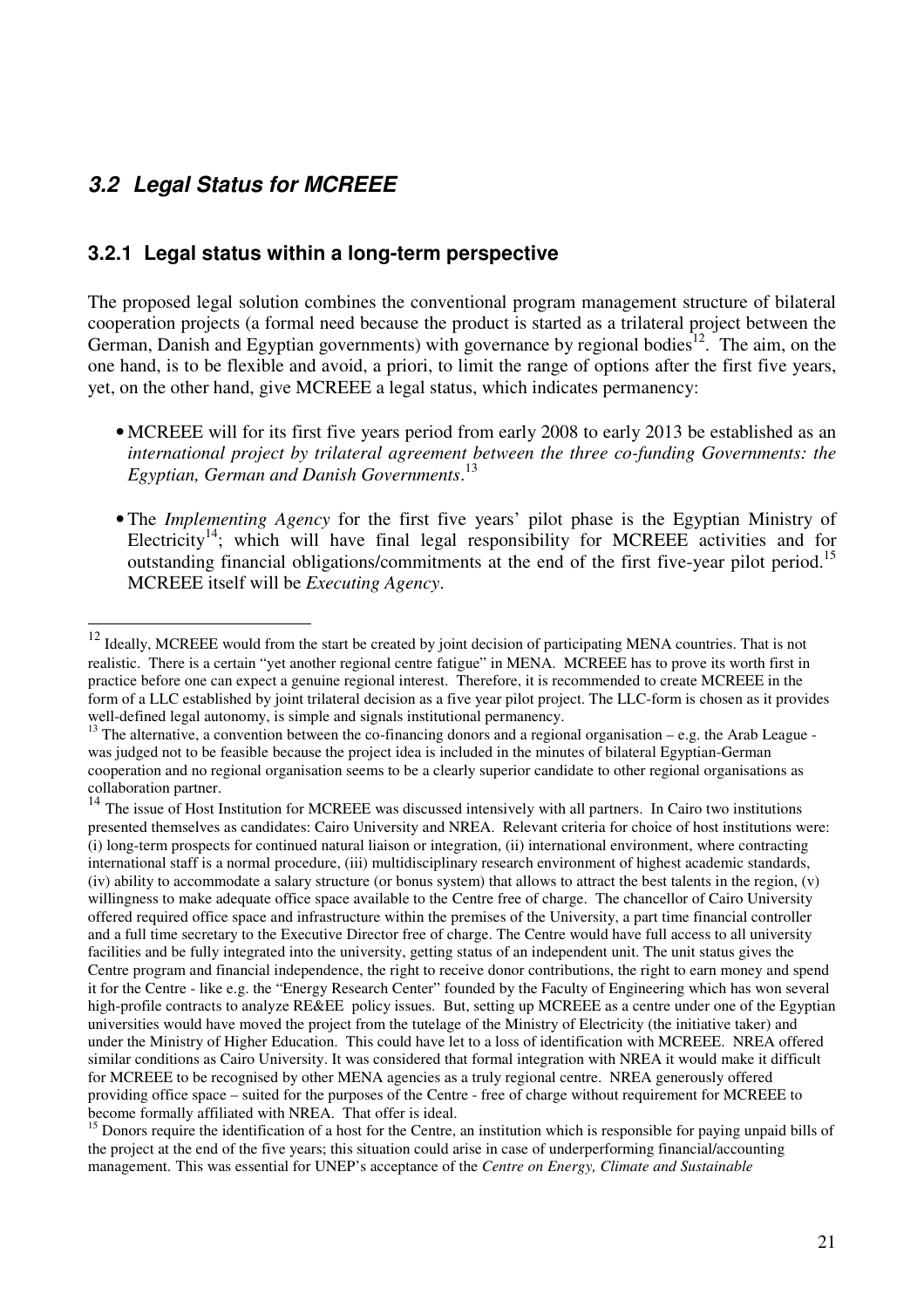• It is recommended to establish MCREEE as a *Limited Liability Company* under Egyptian Law. Each shareholder is to purchase a  $\epsilon$ 1,000 share.<sup>16</sup> The shareholders will be co-financing donors and the Egyptian Government, preferably, NREA. The ambition is that energy agencies of MENA Governments having an interest in the activities of MCREEE become shareholders either from the beginning or a later stage.

The organisation form makes it easy to adjust MCREEE's legal form and institutional association to the reality existing at the end of the five years period. The key assets for performing the task – the network of researchers in MENA-region and EU countries and tested modalities for their cooperation - will be firmly established by then and not disappear with the change of legal form.

- For example, MCREEE can be turned into an exclusively regional institution by the donors selling their shares to the other MENA shareholders; MCREEE could then be a research centre jointly owned by the energy agencies in the region. Non-MENA donors could continue to cofinance the centre activities; and this time the issue of host institution would be irrelevant, as the convention for collaboration could be signed with MCREEE itself.
- Or, MCREEE can be closed down as a LLC by shareholder decision, yet continue its activities as a research centre at an Egyptian or a non-Egyptian university interested in the subject of RE&EE policy in MENA countries.

At the end of the first three years of operation, it is expected that the board will commission a study to define the legal status for the centre after the end of the five years.

#### **3.2.2 Limited Liability Company under Egyptian Law**

 $\overline{a}$ 

The choice of the limited liability company (LLC) form was based on a comparison between the LLC and three alternatives: the Non-Governmental Organisation (NGO), the Foundation and the Shareholding Company.<sup>17</sup> The legal framework for the first two alternatives was found to be too weak.<sup>18</sup> NGOs are recognised in the Egypt in the form of Associations governed by Law No. 153/1999 according to which they required authorization by the Egyptian Ministry of Social Affairs and are to have a social objective. The Foundation is too undefined by Egyptian Law. The Shareholding Company is less simple than the LLC and provides no advantages for the purpose.

*Development (URC)* at Risoe. URC is financed jointly by UNEP, Danida and Risoe National Laboratory and staffed by an international group of scientists, engineers and economists. The budget paid by donors (mainly the Danish Government) is managed by UNEP-Paris and operated as an international program (which, inter alia, gives tax freedom for employees). Yet, although URC operates independently from Risoe providing technical support to UNEP in energyenvironment matters, URC is part of Risoe (and Risoe gives financial support in the form of free office space and utility services).

<sup>&</sup>lt;sup>16</sup> The shares are set low because LLCs with a capital of more than 250,000 EGP are required to distribute 10% of annual profits to their staff.

<sup>&</sup>lt;sup>17</sup> The consultants also looked at other international organizations with similar aims. *OECD* in Paris is created by International Convention between the signing Governments; this legal form is too ambitious for a small center. The IEA is created as a separate *programme* under OECD.

 $18$  The information is based on the paper "Allgemeine rechtliche Hintergrundinformationen betreffend einer GmbH-Gründung in Ägypten", prepared for the consultant team by the legal officer of the Deutsch-Arabische Industrie- und Handelskammer Kairo, August 2007, Ms. Daniela Kaphahn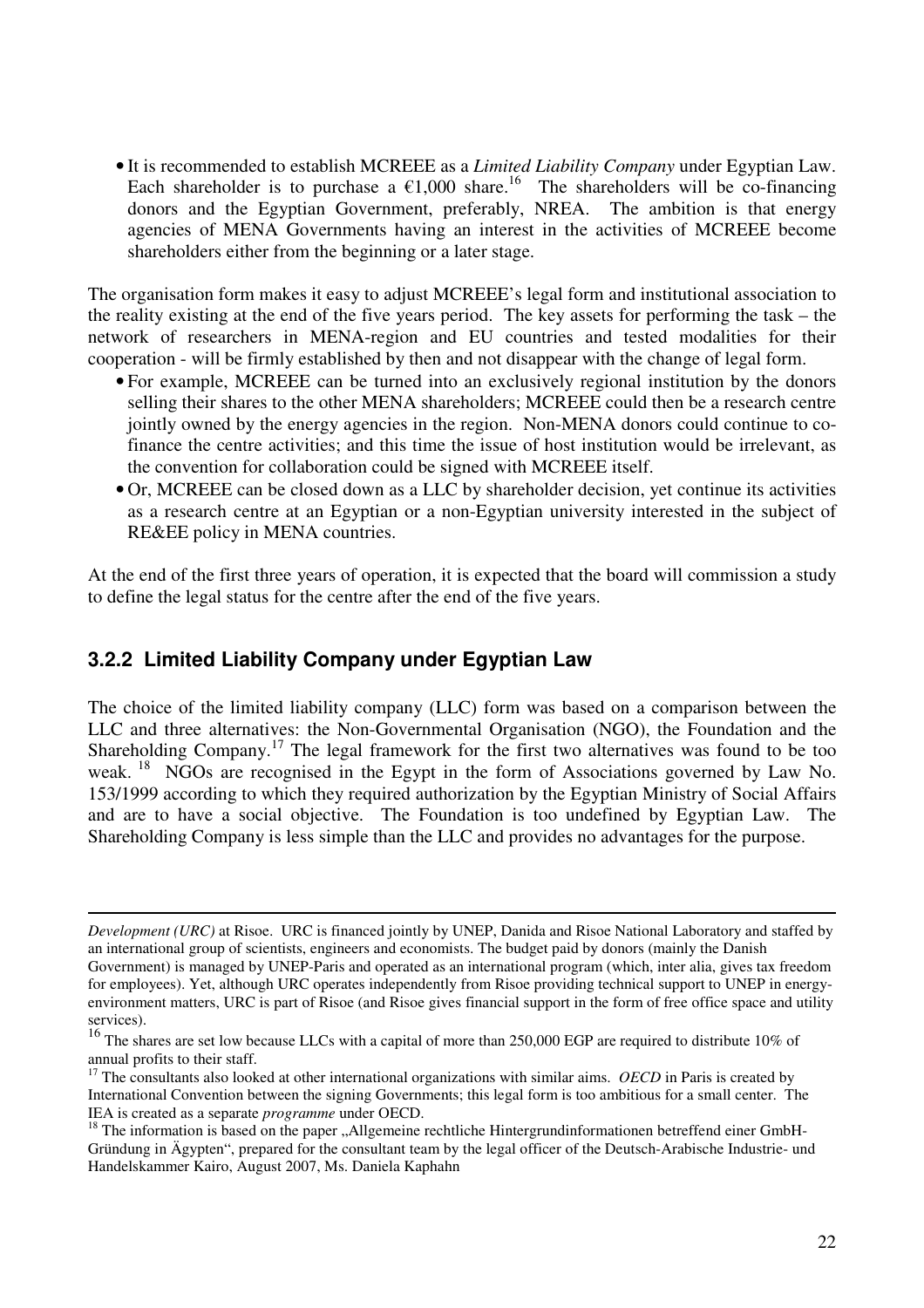A LLC must have a minimum of 2 and a maximum of 50 shareholders. The minimum founding capital is EG£ 1,000. A LLC can have several managing directors, one of which has to be Egyptian. The regulations of the company can establish that specific activities can be undertaken only with approval by the General Assembly; the document defining the restrictions must be registered with the Egyptian Trade Registry. The General Authority for Investment and Free Zones (GAFI) is a well-functioning one-shop-stop for foreign investors interested in founding a SC or LLC, including getting work permits for foreign staff. Resident Permits ("Aliens Permits") can be granted for up to five years. The profits of LLCs are subject to 20% company tax.<sup>19</sup>

# **3.3 Governance of MCREEE**

#### **3.3.1 An interim solution**

To comply with conventional practice for donor-financed projects, the project will be formally governed and monitored by a *Steering Committee* composed of representatives from Egyptian stakeholders and the two or three co-financing donors. $^{20}$ 

If MCREEE continues after its first five years, all functions normally performed by a *Steering Committee* would be entrusted to the annual meeting of shareholders. To prepare for the future, the annual meeting of shareholders modality will be tested already during the initial five years.

Detailed governance concerning Centre management, activities and monitoring of results will be executed by the *Board* of MCREEE.

#### **3.3.2 Responsibilities of the Steering Committee**

The *Steering Committee* for the five year pilot phase for MCREEE is composed of one representative from each of the co-funding authorities: the German Government, the Danish Government, EU-Commission (if it participates), Ministry of Electricity ( $\epsilon$ 2 million cash contribution) and NREA (financing of free office rental with associated building operating costs).

The Steering Committee's responsibilities will concern mainly the annual approval of transfer of donor funds to the bank account of MCREEE. The Steering Committee meets once per year in Cairo:

- to verify the status of program progress and use of funds;
- to verify that the program of activities and budget for the upcoming year approved by the Board of MCREEE are in accordance with MCREEE program objectives and procedures;
- to approve the transfer of annual donor funds to MCREEE's bank account.

 $\overline{a}$ 

<sup>&</sup>lt;sup>19</sup> Since RCEERE will not generate profits, the tax obligation is irrelevant. In addition, RCEERE performs research activities, for which according to Egyptian law tax exemption can be granted.

<sup>&</sup>lt;sup>20</sup> Three in case the EU should decide to join.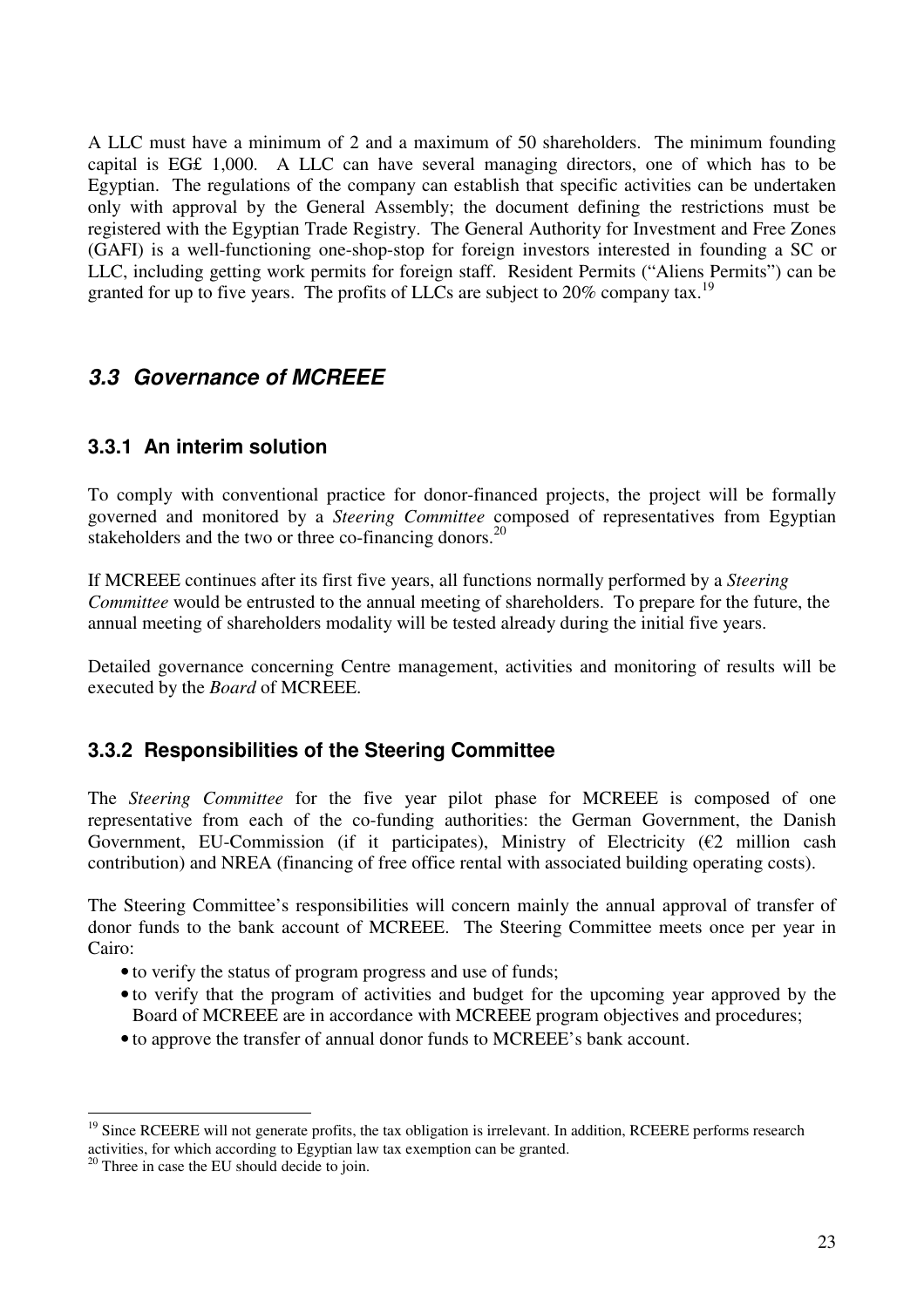# **3.3.3 Responsibilities of Annual Meeting of Shareholders**

The *Annual Meeting of Shareholders* is composed of *representatives of shareholders* in MCREEE LLC; one representative for each shareholder. It is expected that in addition to the three founding shareholders – KfW/BMZ, Danida, NREA/Ministry of Electricity – institutions from other MENA countries – most likely their national energy agencies – will become shareholders also.

In anticipation of this development and in order to make rational use of existing institutions, it is proposed that the annual meeting be held in connection with a *MEDENER meeting*: the MENA country agencies of MEDENER hold an *Annual Meeting of MCREEE Shareholders* session in which representatives of donor-shareholders participate too.<sup>21</sup> During the first five years pilot period *representatives from MENA countries that are not shareholders in MCREEE LLC* will be invited also to participate in the Annual Meeting of Shareholders with equal voting rights.

The responsibilities of the Annual Meeting are:

 $\overline{a}$ 

- based on a received list of nominated candidates to appoint five of the seven members of the Board: (i) the representative for the Energy Agencies of the Arabic MEDENER countries, (ii) the representative from Academia, (iii) the Private Sector representative for industry, (iv) the Private Sector representative for financial institutions involved in EE&RE; (v) the Private Sector representative for engineering/consulting services;
- to discuss MCREEE activities, progress and experiences during the previous year based on a draft Annual Report by MCREEE and an oral presentation by the Executive Director of MCREEE and the Chairman of the Board;
- to provide ideas, recommendations and proposals to MCREEE's program of activities and budget for the upcoming year.

It is recommended that a working group reviews the list of Board member nominations prior to the Annual Meeting and presents a recommended list of two candidates for each of the four positions for final decision taking by the Annual Meeting.

At least two of the five appointed Board members must come from the Maghreb-countries.

The consultants recommend that the list of nominees for Board positions for review by the working group be prepared through one of the two procedures outlined below:

- 1. Each MENA-country MEDENER representative proposes two nominees from the home country for each of the four positions.
- 2. Regional interest organisations are asked to present three candidates for each of the three non-MEDENER positions – the UAB Union of Arab Banks for the financial sector representative, the Union of Arab Engineers for the engineering/consulting services representative, the Arab Investors Union for the manufacturing representative, a regional organisation for the national Science and Technology Academies/Councils/universities for the Academia representative.

 $21$  The concerns leading to the proposal were (i) to make use of existing structures to the extent possible, (ii) to have stakeholder representatives and sector expertise directly represented on the Board, (iii) to lower the costs of transaction (of administration/management). The MENA agencies in MEDENER are (a) an important target group for outputs from the Centre, (b) represent an established regional energy organisation and (c) have some of the best energy expertise in the region in their staff.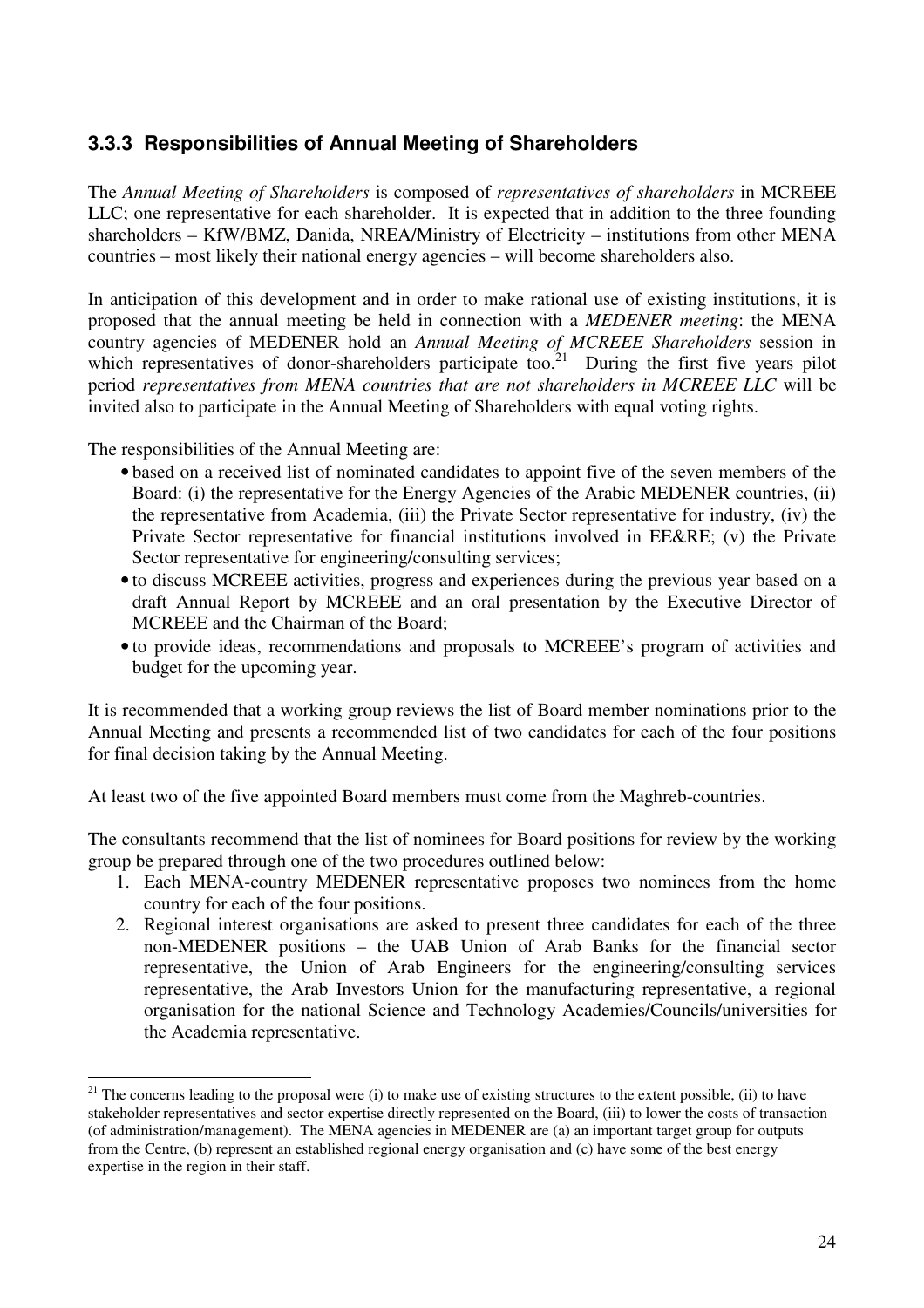It is expected that MEDENER would set up three work-groups – one for each Centre topic – to give a technical-political evaluation of proposed research topics for MCREEE's work program.

# **3.4 Board**

MCREEE's Board of Directors is composed of seven members representing<sup>22</sup>:

- 1. Regional Energy Agencies of the Arabic MEDENER countries
- 2. Academia
- 3. Private Sector industry
- 4. Private Sector financial institutions
- 5. Private Sector engineering/consulting services
- 6. Donors
- 7. Host Government (NREA)

The Arabic MEDENER countries appoint five board members, the Egyptian Minister of Energy appoints the host Government representative, donors appoint jointly the donor representative.

Normally, Board members are appointed for three years. However, in order to ensure later smooth changes in the Board's composition, the first time three of the members appointed by the Arabic MEDENER countries will be appointed for a two years period only.

The *Chairman of the Board* is elected by the Board Members for a period of two years.

The *responsibilities* of the Board are:

 $\overline{a}$ 

- to hire and fire the Executive Director of MCREEE;
- to hire the other two professional MCREEE staff members the first time staff for the start-up of MCREEE is recruited, in the following years staff will be hired by the Executive Director only;
- to approve the annual work program and budget of MCREEE prepared by the Executive Director and his staff:
- to contract the annual audit of MCREEE accounts;
- to provide ideas to MCREEE about new activities and new cooperation networks;
- to approve the Annual Report of MCREEE;
- to monitor the productivity and quality of MCREEE and the relevance of MCREEE work;
- to contract performance reviews of MCREEE

<sup>&</sup>lt;sup>22</sup> An alternative option, apparently favoured by the Ministry of Electricity in Egypt is to have a "political board" composed of representatives (public officials) from participating MENA countries, which is assisted by a "technical Advisory Council". The consultants preparing this study believe in the value of a mixed private/public/academic Board. The "political control" function is well taken care of by the Annual "Shareholders/Medener Meeting. Provided that the "advisory board" is the de facto decision taker with the Board only acting to give the official rubber stamp to its recommendations, the alternative would work as well, but be more expensive – have higher costs of transaction for meetings and travel.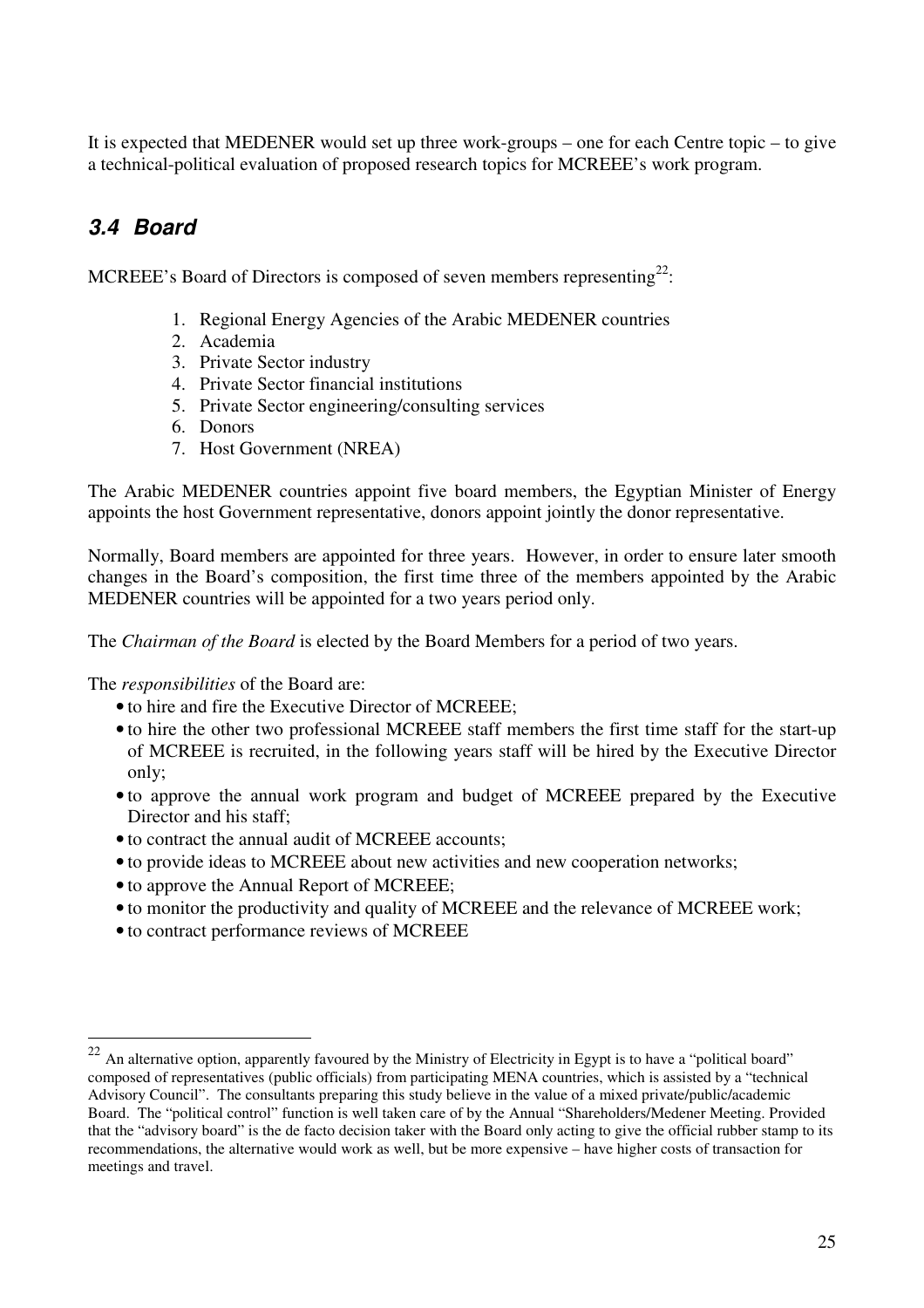# **3.5 Staff of MCREEE**

The two key considerations that let to the proposed staff size and composition outlined below are (i) cost consciousness and (ii) flexibility to handle peaks in work load and for specialist inputs.

# **3.5.1 Staff working at the Centre in Cairo**

Initially, MCREEE will have a *core staff of three full time professionals*, each in charge of one of MCREEE's three core activities:

- Expert in RE & EE policies and instruments (who is also Executive Director)
- Expert in R&D in RE&EE and in related education & training needs
- Expert in PPP-Concepts for EE+RE

The three staff will be recruited from MENA-countries; preferably from three different countries.

The professional staff will be assisted by secretaries and administrative staff and by *students* working as research assistants.

The Executive Director will be assisted by an *international consultant* working 12 months for MCREEE during its first year, 6 months during the second year, two months during the third and one month per year during the fourth and fifth years.

Once MCREEE starts getting commercial contracts, there will arise a need for recruiting more fulltime professional staff.

#### **3.5.2 Part-time staff working locally in each collaborating country**

MCREEE will sign a retainer contract with one first class *researcher* in each participating MENA country *to work part-time (25% on an annual basis) as local MCREEE staff member*. When performing work that goes beyond the retainer contract's terms of reference, the researcher will be paid by an add-on contract.

#### **3.5.3 Short-term contracts with specialists**

The staff at the centre in Cairo will be reinforced on an ad hoc basis by *specialists working on short term contracts.*

### **3.5.4 Outsourced work**

The bulk of MCREEE research will be *outsourced*, being performed through tendered contracts by researchers/experts/consulting firms from MENA and from EU countries.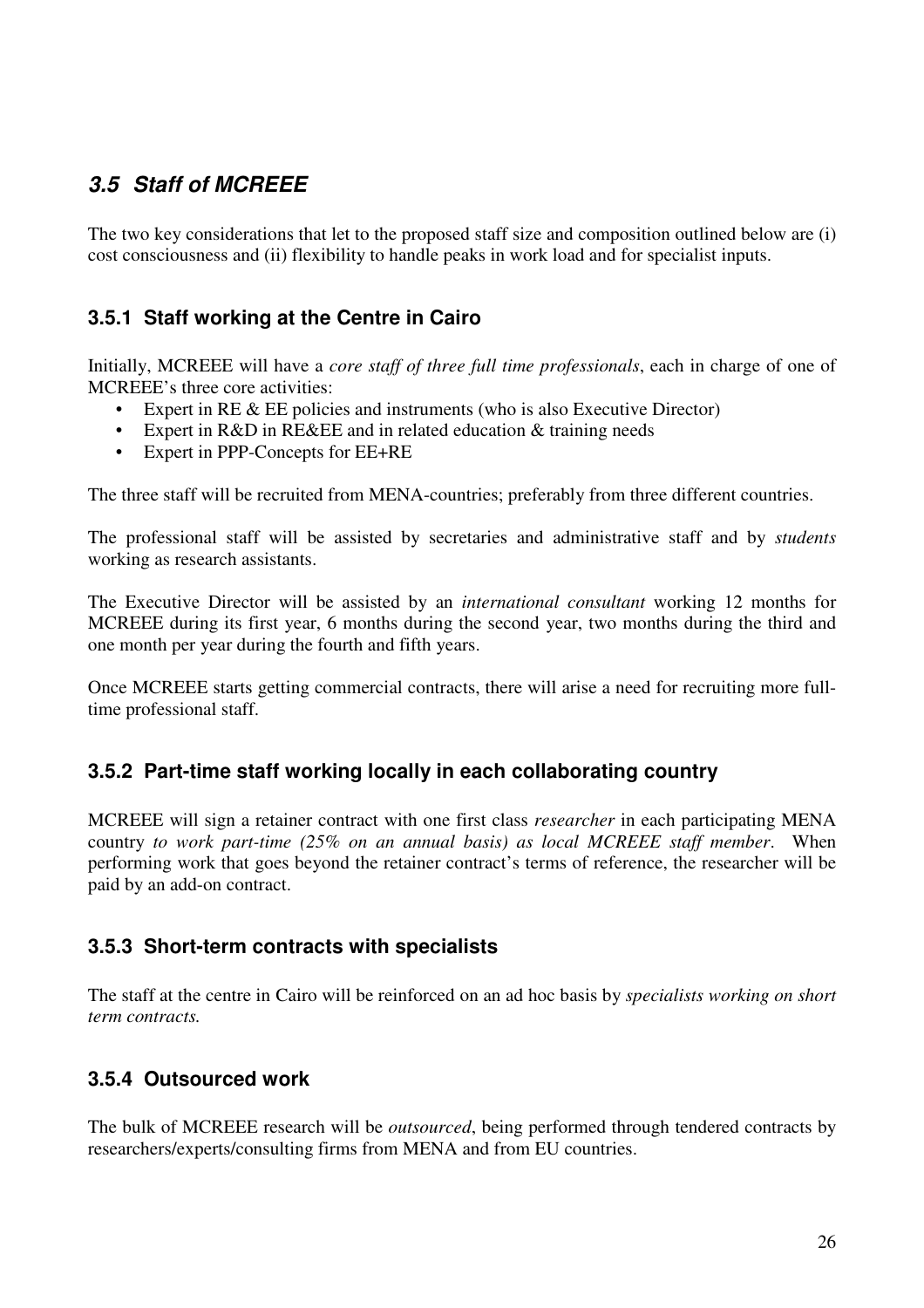### **3.5.5 Core Research Staff**

All three core research staff must have (i) a Ph.D., (ii) be fluent in Arabic and English and have as a minimum a working knowledge of French; (iii) have communication & networking skills, (iv) have management and team building skills.

Maximum age by the signing of the contract is 45 years for the Executive Director and 40 years for the two other staff.

#### *Expert in RE & EE policies and policy instruments / Executive Director*

The **Expert in RE & EE policies and policy instruments** who also serves as **Executive Director** must have a strong background in energy economics with a university background in either economics or in engineering with an additional MBA or equivalent in Finance. The expert must have a strong track record in providing high level advice in energy policy and policy instruments to national governments, and national and international agencies.

The technical responsibilities as expert in RE&EE policies and instruments comprise:

- to have an in-depth knowledge of and keep abreast with developments in energy laws and regulations in MENA countries collaborating with MCREEE;
- to have an in-depth knowledge of and keep abreast with developments in energy laws and regulations issued by the EU;
- to monitor world-wide developments in novel financing and incentive instruments and their effectiveness;
- to implement the studies which the Board of MCREEE assigns to the energy policy unit within the overall annual work program for MCREEE, draft the detailed TOR for the studies, organise the tenders for the studies, sign the contracts with the winning bidders, and monitor the quality of their performance from start to finish, and authorise disbursements to these according to the milestones defined in the contract;
- to organise the work leading to the bi-annual Status Report on RE&EE in MENA and be responsible for final editing;
- to develop proposals for topics to be included in the following year's work programme;
- to build a network of contacts with leading MENA and EU experts working on RE&EE policy issues;
- to formulate recommendations for energy laws, regulations and policy instruments to MENA governments based on the results of the studies that have been finalized during the year.

As Executive Director, the responsibilities of the staff member include:

- to hire and fire MCREEE staff, including staff on retainer contracts;
- the preparation of the annual report on MCREEE achievements during the year;
- the preparation of annual budgets and audits;
- to brief the Board about MCREEE issues.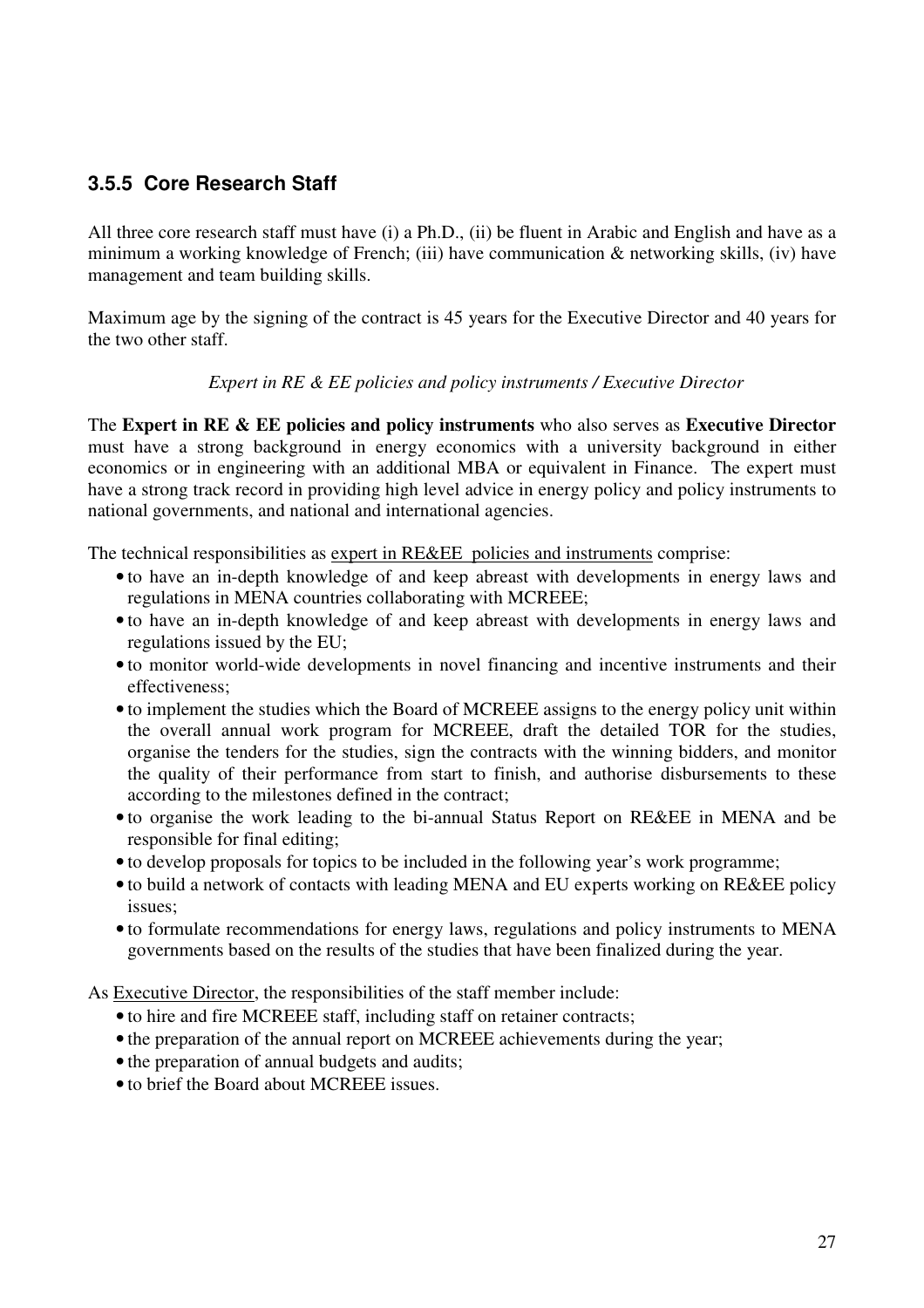#### *Expert in R&D in EE & RE and in related education & training needs*

The **expert in R&D policies for RE&EE** must have a technical background in science (e.g. physics) or in engineering, preferably with strong exposure to system analysis. The expert must have a strong track record in analyzing and advising about R&E policies for EE&RE.

The responsibilities of the expert comprise:

- to have an in-depth knowledge of and keep abreast with developments in MENA countries in R&D policies for RE&EE and public & private R&D in EE&RE;
- to have an in-depth knowledge of and keep abreast with developments in R&D programs of the EU and relevant EU tenders legal persons from MENA countries can participate in;
- to monitor world-wide developments in R&D in EE&RE;
- to monitor world-wide developments in R&D policies for EE&RE;
- to implemented the studies which the Board of MCREEE assigns to the R&D unit within the overall annual work program for MCREEE, draft the detailed TOR for the studies, organise the tenders for these, sign the contracts with the winning bidders, monitor the quality of their performance from start to finish, and authorise disbursements to them according to the milestones defined in the contract;
- the final editing of the sections dealing with energy R&D in the bi-annual Status Report on RE&EE in MENA;
- to develop proposals for topics to be included in the following year's work programme;
- to build a network of contacts with leading MENA and EU experts working on energy R&D policy issues;
- to formulate energy R&D policy recommendations to MENA governments based on the results of the studies that have been finalized during the year;
- identify institutions with best practices in capacity building for RE and EE in the MENA region (inter alia the National Agencies for RE & EE);
- facilitate surveys in companies and government agencies to identify manpower needs in RE & EE in quantitative and qualitative terms;
- initiate working groups with representatives from education and training institutions, governments, science ( R+D in educational sciences , labor market and job analysis) and industry for the development/amendment, implementation and accreditation of professional profiles and curricula, modules and teaching aids in RE & EE;
- organize North-South-North transfer of technology in RE & EE capacity building;
- develop a website with information about the results of these activities.

#### *Expert in PPP-Concepts for EE & RE*

The **expert in PPP-Concepts for RE&EE** can have a university background in business, finance, engineering, political science or economics. The expert must have a strong track record in analyzing PPPs for RE&EE and in advising about the development and implementation of PPPs.

The responsibilities of the expert in PPPs for RE&EE comprise:

• to have an in-depth knowledge of and keep abreast with developments in PPPs for RE&EE that are implemented or under development in MENA countries collaborating with MCREEE;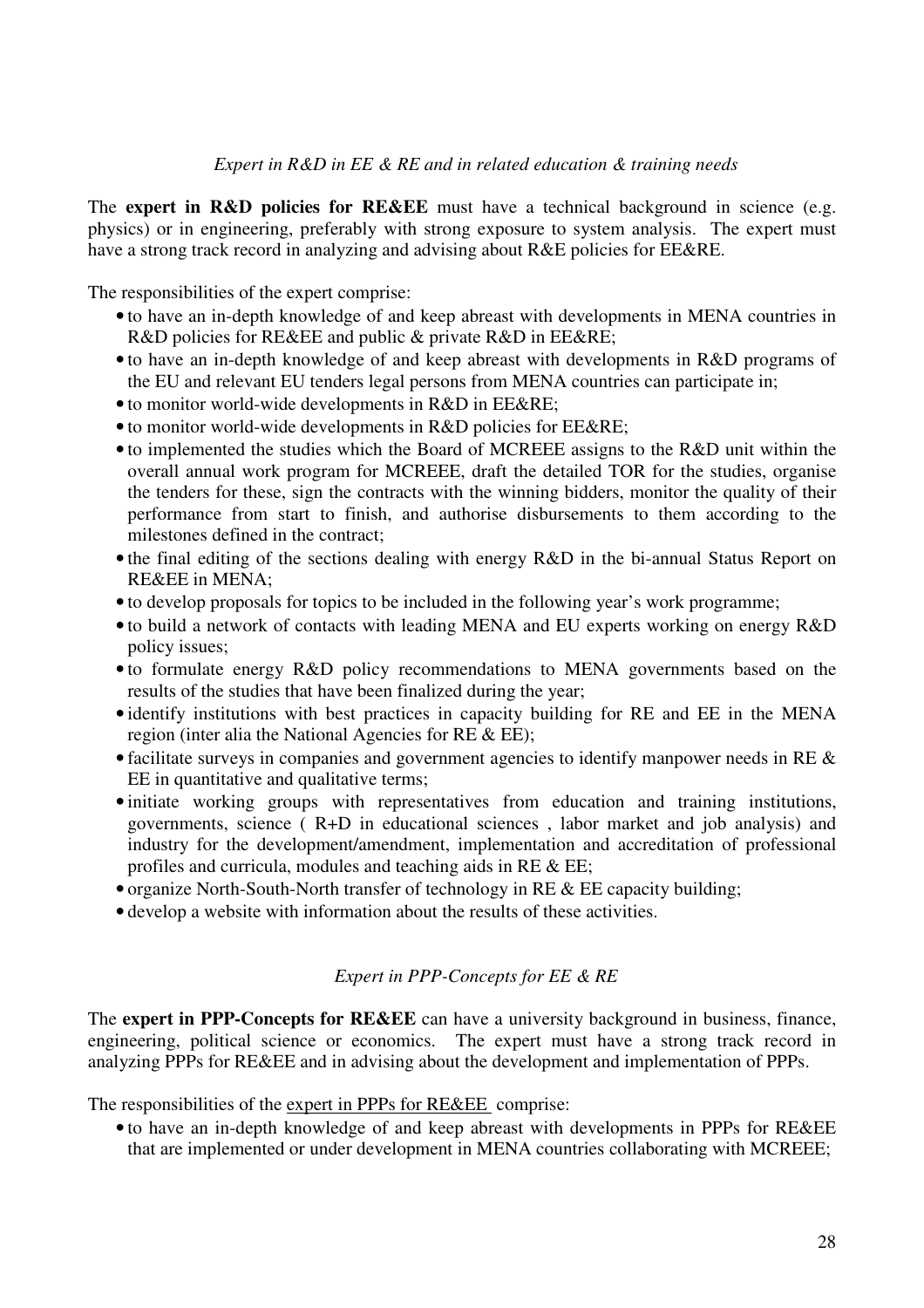- to monitor world-wide developments in PPP-concepts for EE&RE, their results and costs;
- to implemented the studies which the Board of MCREEE assigns to the PPP unit within the overall annual work program for MCREEE, draft the detailed TOR for the studies, organise the tenders for these, sign the contracts with the winning bidders, monitor the quality of their performance from start to finish, and authorise disbursements to them according to the milestones defined in the contracts;
- the final editing of the sections dealing with energy PPPs in the bi-annual Status Report on RE&EE in MENA;
- to develop proposals for topics to be included in the following year's work programme;
- to build a network of contacts with leading MENA and EU experts working on PPPs for EE&RE;
- to provide practical advice about the design of successful PPPs for RE&EE to MENA governments based on the results of studies that have been finalized during the year.

#### **3.5.6 Associated Research Staff in each MENA country on retainer contracts**

The Centre will make a retainer contract (25% of annual working hours) with one prominent energy expert in each collaborating MENA country to work part-time as national MCREEE staff.<sup>23</sup> The expert must have in-depth knowledge of energy policies in his/her country. MCREEE will in its retainer contracts seek to sign contracts with experts having different expertise: e.g. wind energy, solar PV, concentrated solar power, EE, incentive policies, R&D policies, PPPs, etc. in order to have an all-round breadth of expertise attached to the centre.

The responsibilities of the national MCREEE staff members are:

 $\overline{a}$ 

- to feed updated information to MCREEE's data base about new laws, regulations, policy papers and valuable research papers about RE&EE conditions in their country;
- to be local liaison officer for MCREEE contracted consultants arriving on short-term missions in the country, helping them with establishing relevant local contacts;
- to peer review sections related to his/her specific expertise in draft reports submitted to MCREEE;
- to organize the national seminar, where the results of the bi-annual RE&EE status report are presented;
- to feed ideas to MCREEE's core staff about new research topics to take up in work programs;
- to scout for talented national students for writing Master and Ph.D. thesis on MCREEE topics.

<sup>&</sup>lt;sup>23</sup> The two donors expect that Algeria, Egypt, Jordan, Lebanon, Morocco, Palestine, Syria, Tunisia, Yemen will be partners.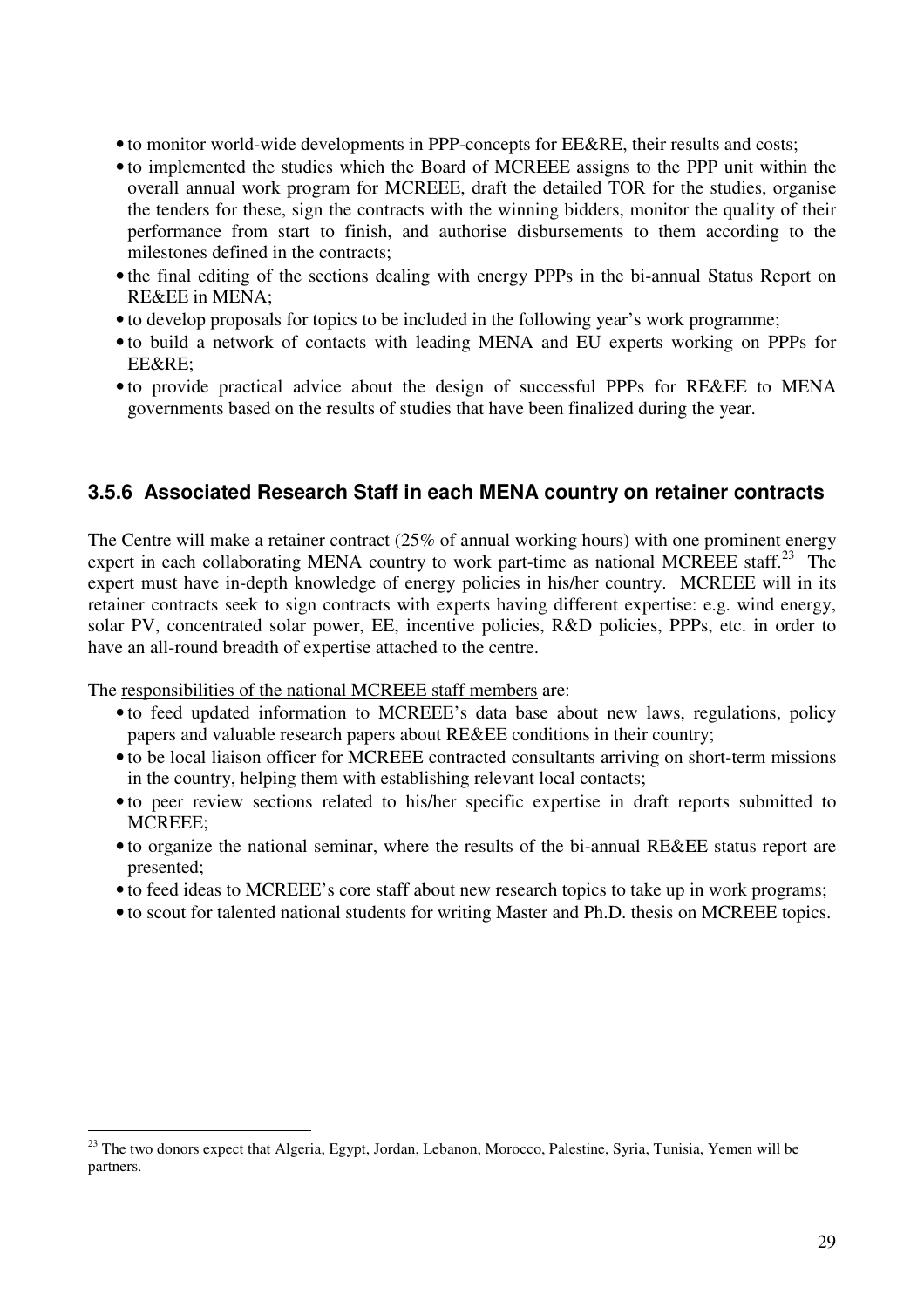### **3.5.7 Non-Research Staff at the Centre**

The non-research staff at MCREEE will consist of the following:

- One **Administrative Officer/ Financial Controller** responsible for supervising all expenditures, daily administrative issues and daily accounting. MCREEE will use double signature for signing of all contracts and all payments (checks): one of the three research staff plus the Administrative Officer.
- Two **administrative assistants/secretaries** to assist the three research staff and the Administrative Officer. The secretaries must together be fluent in Arabic, English and French.

It is expected that **receptionist staff, guards**, **cleaning staff**, etc. are provided by NREA, the owner of the building where office space is let to the Centre free-of-charge.

#### **3.5.8 Specialist-researchers on ad-hoc short-term contracts**

MCREEE will sign short term ad-hoc contracts (maximum two-man-months) with researchers to assist MCREEE core staff during peak periods and/or provide specialist inputs to the preparation of ideas for new research topics (briefs for Board of MCREEE), TOR and contracts for major policy studies, to peer review draft reports, formulate policy conclusions to MENA Governments, etc.

### **3.5.9 Research assistants: students**

 $\overline{a}$ 

The professional staff will for assistance in data collection, data entry, basic analytical work, charts, and design and maintenance of the MCREEE website make intensive use of part-time research assistants recruited among top-students who study energy issues at university. Each of the three researchers will have at least one student attached to him/her working part-time on a weekly basis at the Centre.

In addition, MCREEE is expected to make intensive use of students writing their Master Degrees  $\&$ Ph.D.s about topics of interest to the Centre.

### **3.5.10 Long-term consultant from EU country**

The MCREEE core staff in general and the Executive Director in particular will be assisted by a *consultant from an EU country*, preferably from one of the two donor countries*. 24*

<sup>&</sup>lt;sup>24</sup> Partly because Denmark and Germany have some of the most advanced RE&EE policies, partly for donor interest.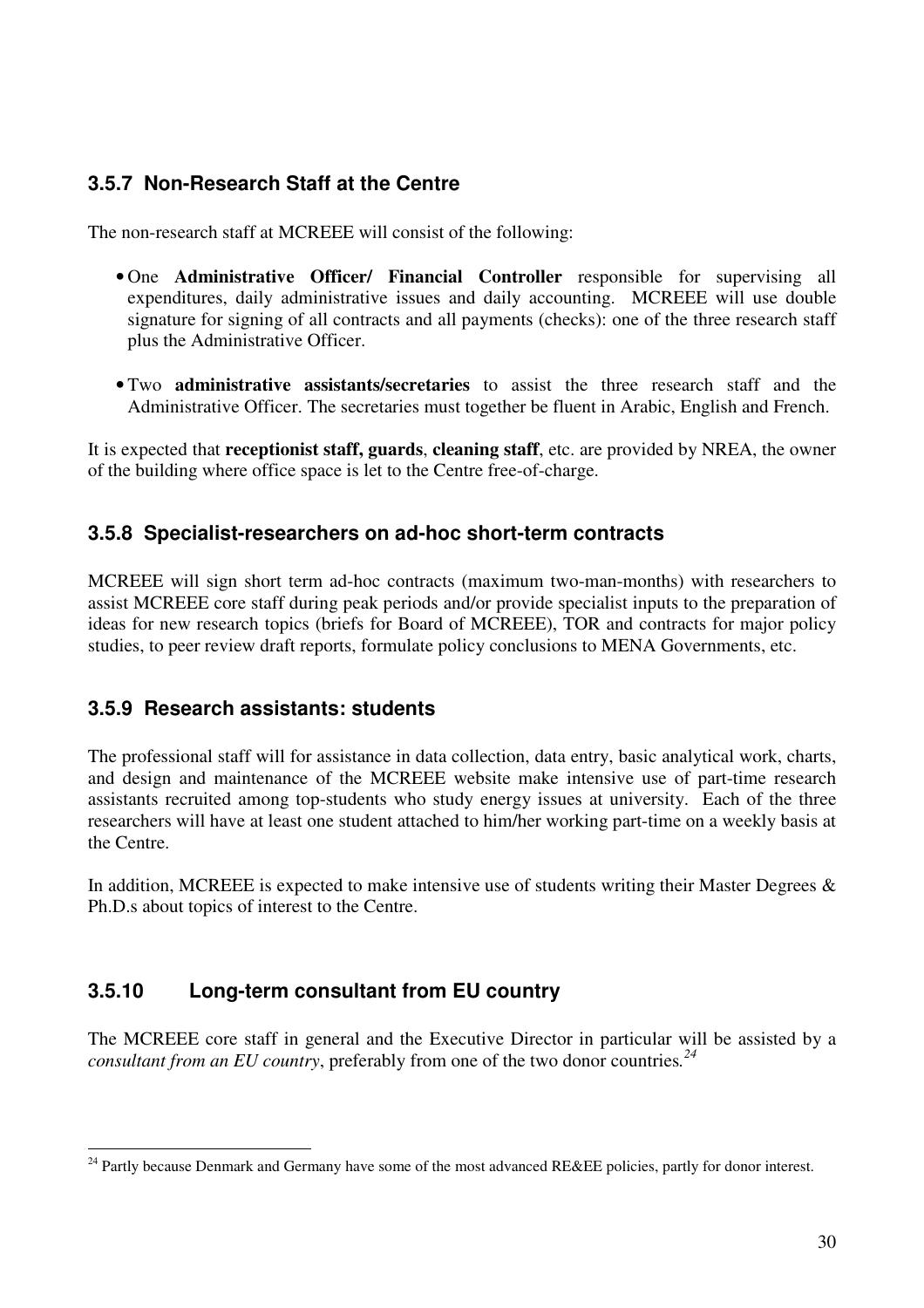The EU consultant must have a Ph.D. in energy economics and/or RE&EE technology issues and have in-depth all-round knowledge of RE&EE policy issues and experience in providing policy advice to Governments and international organisations.

It is expected that the contract with the consultant would ask him/her to work full-time in Cairo at MCREEE during its first year of operation and then part-time in Cairo, part time in his/hers home country 6 months during the second year, two months during the third and one month per year during the fourth and fifth years.

The responsibilities of the EU-consultant include:

- to assist the core staff in building up collaboration networks and information exchange with top-quality energy experts and institutions from EU countries;
- to assist the Executive Director in the initial administrative work involved in setting up the routines and administrative systems;
- to assist the core staff in preparing TOR and contracts for studies;
- to assist the core staff in the quality control of draft papers presented by contracted consultants, performing peer-reviews of the work;
- to assist in the organisation of workshops and the identification of world-class lecturers;
- to provide inputs to policy recommendations and to the structure of the bi-annual RE Status in MENA countries reports;
- to assist the Executive Director in developing revenue-generating activities for the centre.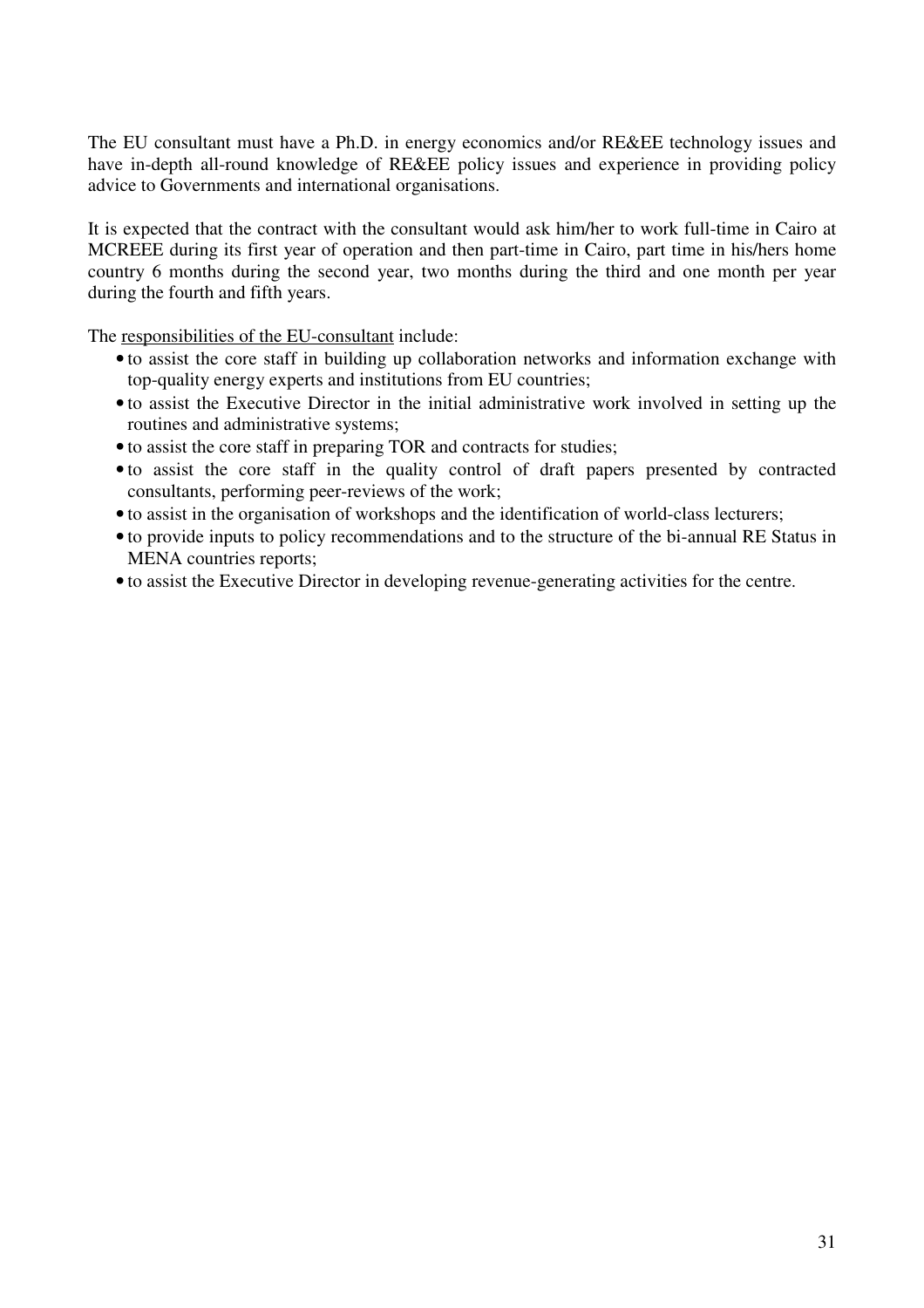# **4 FINANCE**

# **4.1 Distinction between Core Finance and Commercial Finance**

If MCREEE is to perform its think tank function, stakeholders must provide the center with *core finance* on a multi-annual basis. The core finance must as a minimum cover: (i) the costs of the permanent staff at the centre in Cairo and at country level; (ii) the basic operating costs of MCREEE logistics; (iii) the costs of the biannual status report on RE&EE policy in MENA countries, (iv) the costs of at least one major study in each of the three major topics covered by MCREEE.

In addition, MCREEE is expected to prove its value as a think tank by attracting *commercial contracts* for studies with governments and international institutions. The net revenue from the commercial contracts is expected as a minimum to cover MCREEE's total costs in performing and administering these contracts including a reasonable share of overhead costs.

Full commercial liability cannot be reconciled with the continued operation of MCREEE as a think tank. In that case, MCREEE would become indistinguishable from a normal consulting firm. The long-term financial viability of MCREEE depends on the ability of the management team through high quality outputs to convince MENA governments, the EU and EU-country donors of its indispensability. If it turns into a high quality research institution, there is little doubt that MCREEE will be able to secure the required core finance also after the end of the first five years.

# **4.2 Sources of Funds in Kind and in Cash**

### **4.2.1 Funds for first 5-years allocated by Donors and Egyptian Government**

The presently relatively firm funding for MCREEE is shown in table 1 below.

|                             | $\epsilon$ per year |
|-----------------------------|---------------------|
| <b>KfW</b>                  |                     |
| Danida $^{1)}$              | () 5                |
| Egyptian Government in kind | 04                  |
| Egyptian Government in cash | 04                  |
| TOTAL                       |                     |

| Table 1: Presently available total funding for MCREEE |  |  |
|-------------------------------------------------------|--|--|
|                                                       |  |  |

1) Estimated contribution, not yet committed

The total in kind and in cash amounts to  $\epsilon$ 12 million, equal to  $\epsilon$ 2.4 million per year.

BMZ is ready to make available another  $2m \in \mathfrak{f}$  for a Master Program for RE&EE management. This program might serve the objectives of MCREEE, but is not part of the Centre's program.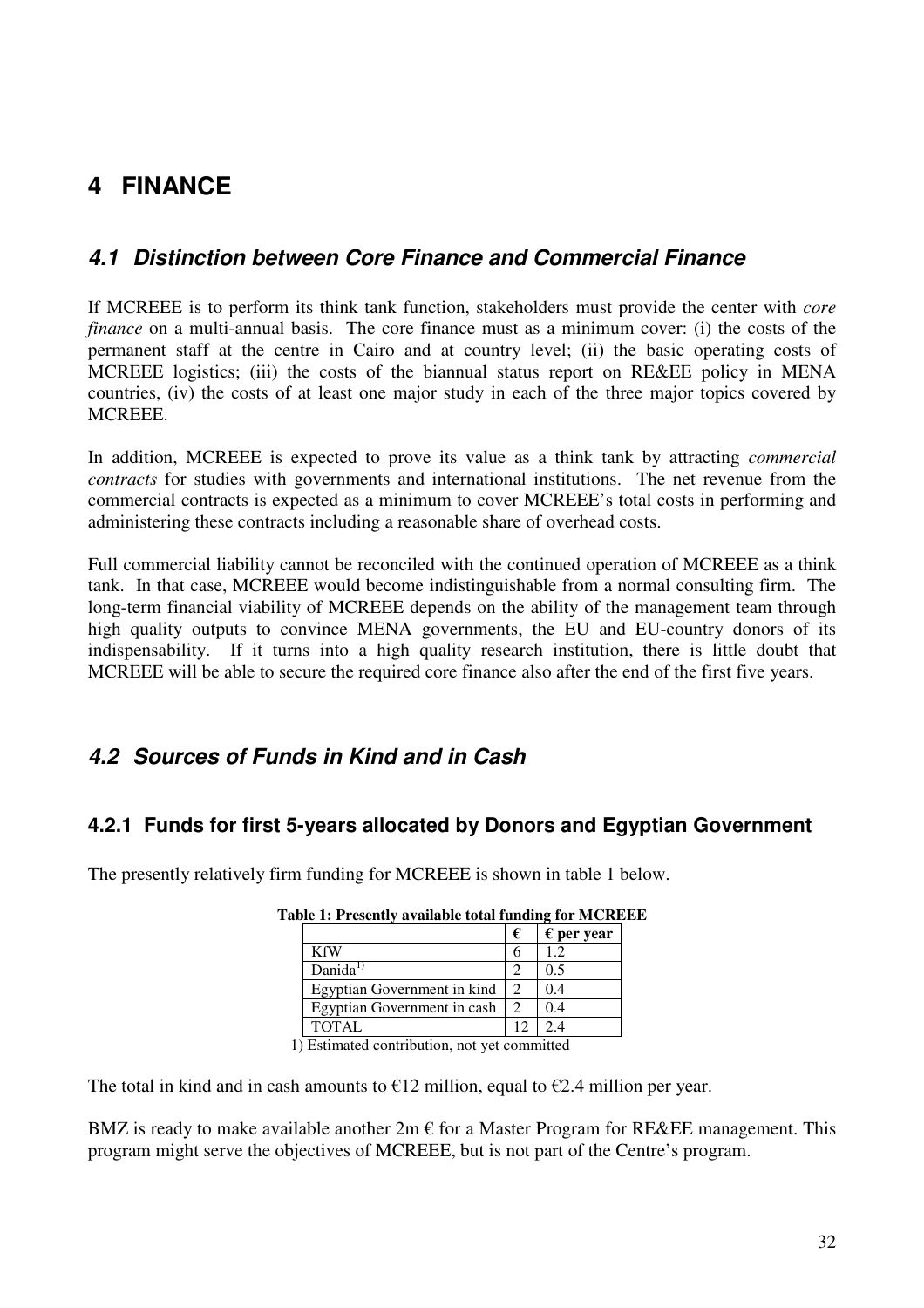# **4.2.2 Funds from participating MENA countries**

The MENA countries that the donors expect as participating/collaborating partners for MCREEE are: Algeria, Egypt, Jordan, Lebanon, Morocco, Palestine, Syria, Tunisia, Yemen.

MCREEE workshops are held to discuss the results of major studies that are included in the annual work programs of MCREEE. Once a study exists in final or draft report form, MCREEE will invite each collaborating MENA country to send two to three experts to the workshop. The cost of travel, accommodation and per diems for these experts will in the long term not be covered by MCREEE. In order to ensure that the work of MCREEE meets genuine political and expert interest; these costs will at the end of the five years period have to be paid for by the Governments that send experts and officials to attend these workshops. In the short term, when MCREEE still needs to acquire client recognition, MCREEE will co-finance the cost of participation. It is recommended that the cofinancing share during the first two years is 100%, in the third year 75% and the last two years 50%.

MCREEE will pay for the costs of fees, travel, per diems and accommodation for experts that are contracted by MCREEE to make the key presentations at a workshop.

As part of the "regional Centre" modality, MCREEE will hold its workshops not only in Cairo, but in any MENA country that is interested in and willing to organise the regional workshop in their own country. In Cairo, NREA is expected to organise the workshops at its premises or at rented premises, bearing the costs of that (the physical premises and light snacks) under the Egyptian host country contribution. Similarly, countries/organisations that host a MCREEE workshop in their country will pay for the cost of the physical premises, light snacks and logistics that arise from the event.

This financing modality ensures that MCREEE's work is demand driven. The willingness of MENA countries to send experts to MENA workshops and the number of workshops that are organised by MENA countries other than Egypt are both included as performance indicators.

### **4.2.3 Self-generated revenue**

Being a legal person, MCREEE can participate in the bidding for studies under international tenders. MCREEE can, therefore, bid a research topics included in its work program into e.g. one of the open tenders under EU's  $7<sup>th</sup>$  Research Program.

Or, MCREEE can be contracted directly by an international or a bilateral organisation to execute a study. Since the staff of MCREEE is very small, the work would be undertaken by contracted consultants under supervision and the final responsibility of a MCREEE staff member.

The net revenue (total revenue minus total expenses) from these activities would be part of MCREEE's annual budget. If MCREEE becomes successful, it can contract more staff and expand its participation in the bidding for studies. When MCREEE is the lead agent in a bidding consortia, it could charge 10-15% of the fee-revenue from contracts as administration and success fee.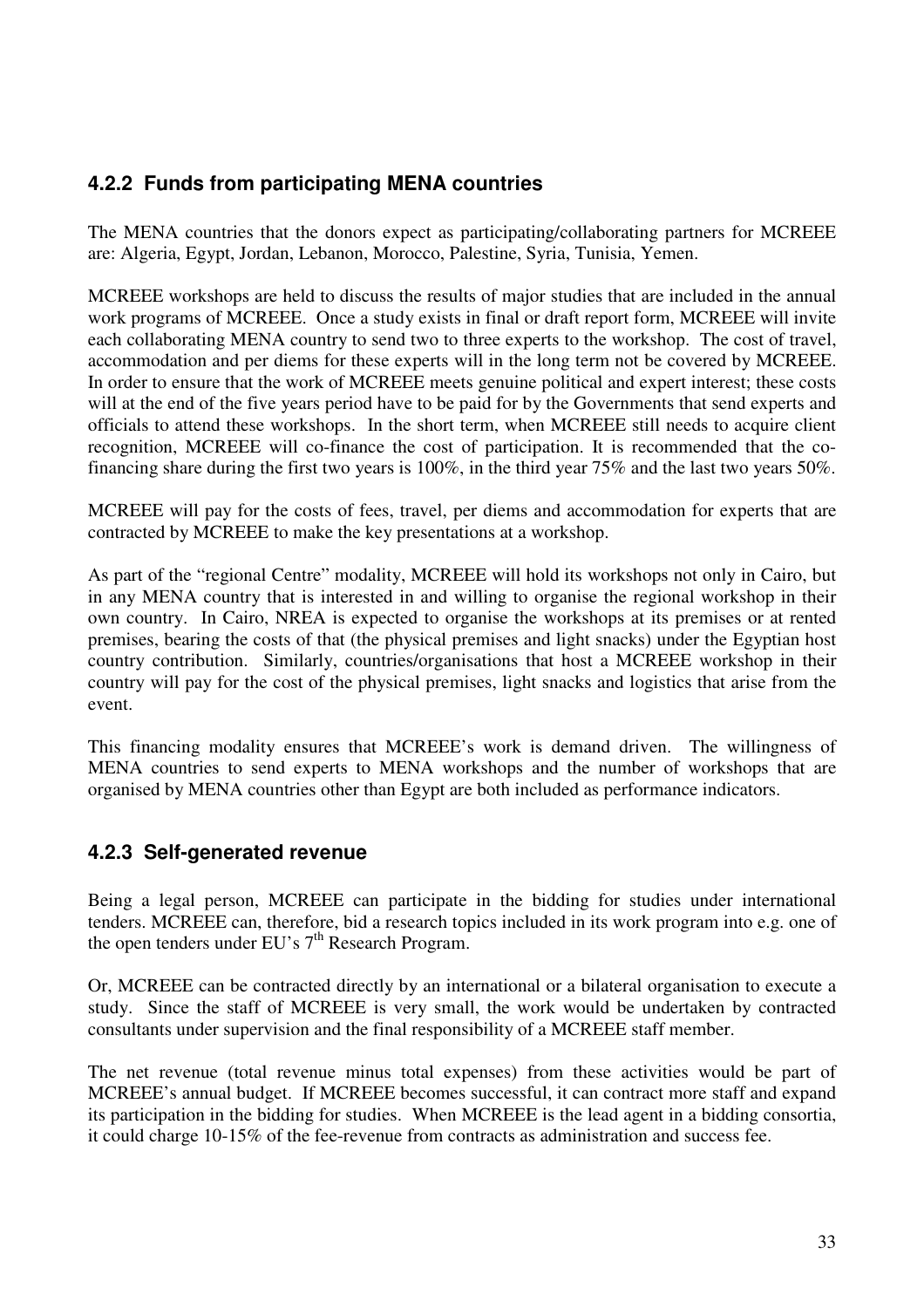The share of self-generated revenue as a percentage of MCREEE's operating costs (not including the cost of out-contracted studies) is a success indicators for MCREEE.

Ideally, the aim should be that MCREEE as far as its operating budget is concerned could be selffinancing after the initial phase of five years, donor grants from that period onward should go exclusively for the co-financing of regional and MENA-EU collaboration programs.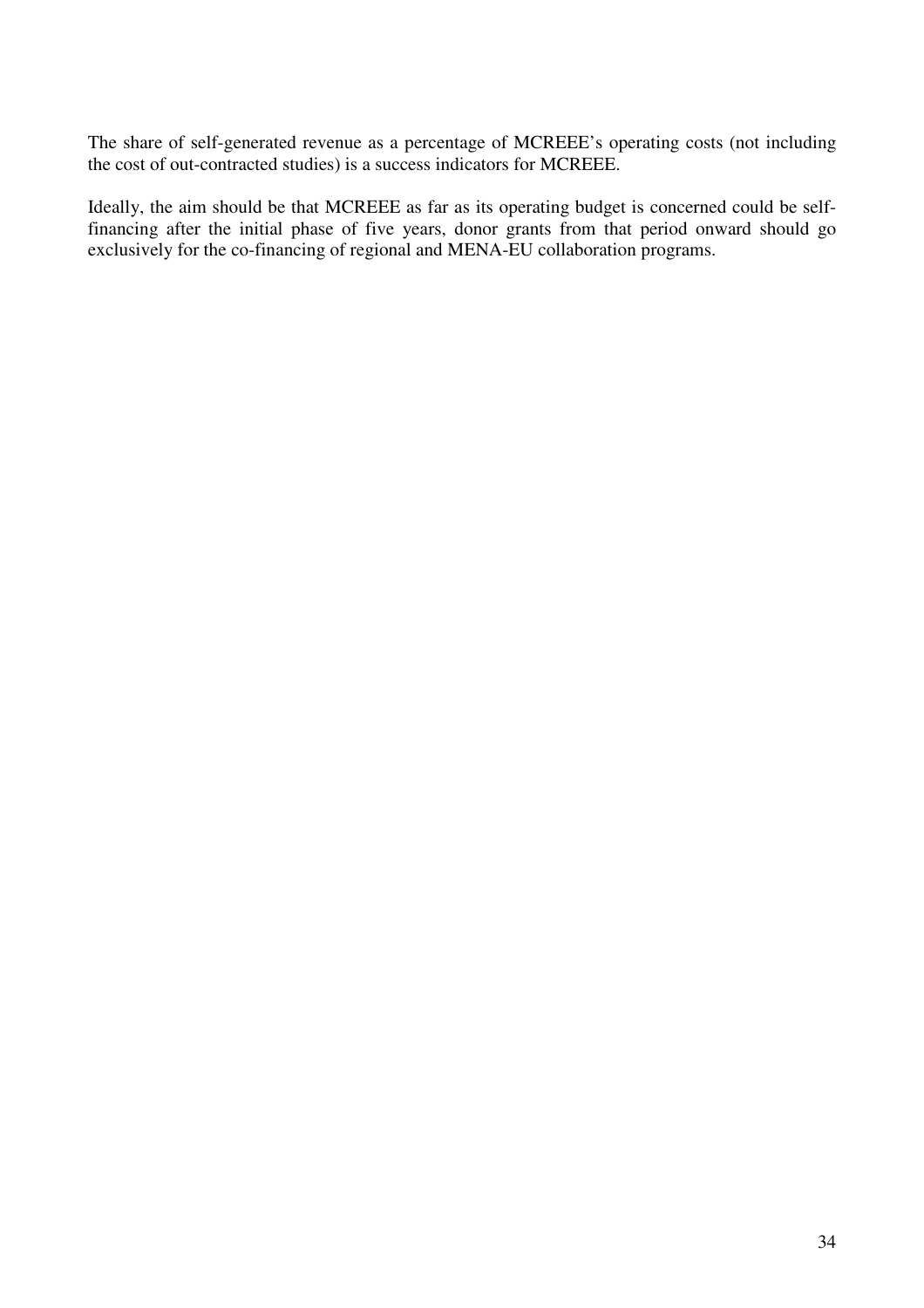# **4.3 Use of Funds**

#### **4.3.1 Annual costs of Staff and of Board meetings**

The annual staff costs, not including adjustment for annual inflation estimated at 2.5% per year from years 2-5 are in table 2 estimated at around €360,000 per year.

|                                            | unit cost mm | Number         | Cost/year |
|--------------------------------------------|--------------|----------------|-----------|
| 1. MCREEE Staff                            |              |                |           |
| <b>Executive Director</b>                  | 4500         | 1              | 54,000    |
| Core Research Staff                        | 4000         | $\overline{2}$ | 96,000    |
| Administrative Officer                     | 1000         | 1              | 12,000    |
| Secretaries                                | 500          | $\overline{2}$ | 12,000    |
| Associated staff (retainers) <sup>1)</sup> | 3000         | 8              | 72,000    |
| Research assistants                        | 400          | 3              | 7,200     |
| Sub-TOTAL                                  |              | 17             | 253,200   |
| EU-Consultant (average for 5 years)        | 10,000       | 1              | 46,000    |
| Short-term research staff (2 mm each)      | 5,000        | $\overline{4}$ | 40,000    |
| <b>TOTAL Staff</b>                         |              | 19             | 341,600   |
| 2. Board Meetings                          |              |                |           |
| - travel                                   | 500          | 5              | 2,500     |
| - accommodation + per diem                 | 120          | 10             | 1,200     |
| - fee including preparation + travel       | 700          | 15             | 10,500    |
| Sub-total                                  |              |                | 14,200    |
| <b>TOTAL</b>                               |              |                | 355,800   |

**Table 2: MCREEE Annual Staff Costs and Costs of Annual Board Meeting** 

1) Please note that the monthly salary for local-national staff is lower than for staff in Cairo

### **4.3.2 Annual non-staff operating costs**

The non-staff cost of operation for MCREEE are estimated at roughly  $€110,000$  per year, again before adjusting for annual inflation estimated at 2.5% per year from years 2-5.

| 1. Travel                                    | $\frac{1}{2}$ and $\frac{1}{2}$ and $\frac{1}{2}$ are $\frac{1}{2}$ and $\frac{1}{2}$ and $\frac{1}{2}$ and $\frac{1}{2}$ and $\frac{1}{2}$ and $\frac{1}{2}$ and $\frac{1}{2}$ and $\frac{1}{2}$ and $\frac{1}{2}$ and $\frac{1}{2}$ and $\frac{1}{2}$ and $\frac{1}{2}$ and $\frac{1}{2}$ a<br>Unit price $\epsilon$ | number | $\epsilon$ per year |
|----------------------------------------------|------------------------------------------------------------------------------------------------------------------------------------------------------------------------------------------------------------------------------------------------------------------------------------------------------------------------|--------|---------------------|
| Travel to EU-countries                       |                                                                                                                                                                                                                                                                                                                        |        |                     |
| - economy class tickets                      | 1,200                                                                                                                                                                                                                                                                                                                  | 6      | 7,200               |
| - accomodation + per diems                   | 150                                                                                                                                                                                                                                                                                                                    | 24     | 3,600               |
| Travel to MENA-countries                     |                                                                                                                                                                                                                                                                                                                        |        |                     |
| - economy class tickets                      | 500                                                                                                                                                                                                                                                                                                                    | 21     | 10,500              |
| - accomodation + per diems                   | 120                                                                                                                                                                                                                                                                                                                    | 63     | 7,560               |
| sub-total Travel                             |                                                                                                                                                                                                                                                                                                                        |        | 28,860              |
| 2. Office costs                              |                                                                                                                                                                                                                                                                                                                        |        | 15,000              |
| - Office rental per month                    | 5,000                                                                                                                                                                                                                                                                                                                  | 12     | 60,000              |
| - Office operating (utilities, etc) month    | 1,000                                                                                                                                                                                                                                                                                                                  | 12     | 12,000              |
| - Car (depreciation + operation + insurance) | 600                                                                                                                                                                                                                                                                                                                    | 12     | 7,200               |
| Sub-total office                             |                                                                                                                                                                                                                                                                                                                        |        | 79,200              |
| <b>TOTAL</b>                                 |                                                                                                                                                                                                                                                                                                                        |        | 108,060             |

**Table 3: MCREEE non-staff operating costs**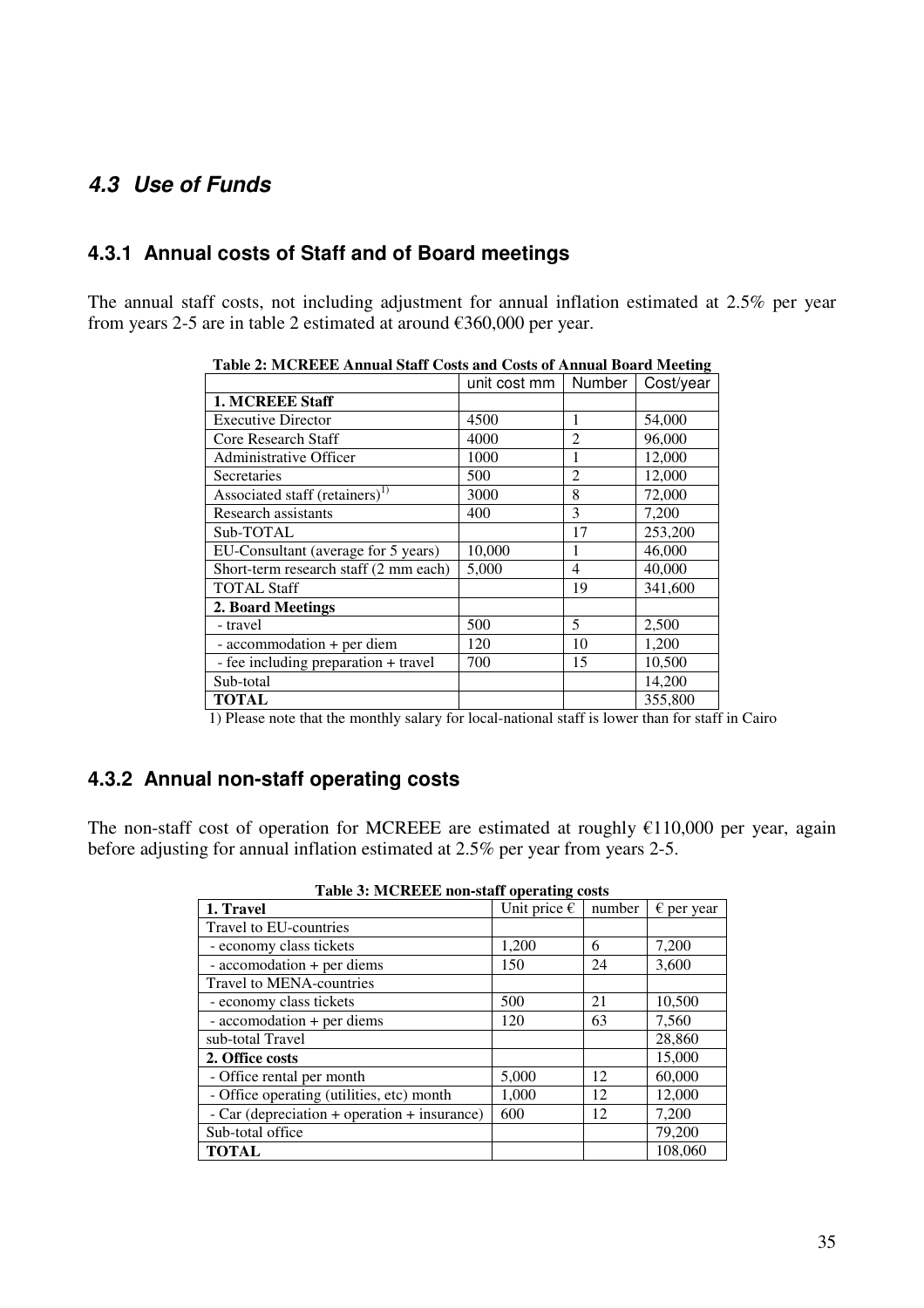#### **4.3.3 Annual costs for contracted outputs: studies and seminars**

MCREEE's annual costs for studies and for workshops are in table 4 estimated at  $\epsilon$ 1 million per year, again before adjusting for annual inflation estimated at 2.5% per year from years 2-5.

| Table 4: Allitual costs for contracted outputs |                       |        |                     |  |  |
|------------------------------------------------|-----------------------|--------|---------------------|--|--|
|                                                | Unit price $\epsilon$ | number | $\epsilon$ per year |  |  |
| 1. Studies                                     | 70,000                | 12     | 840,000             |  |  |
| 2. Seminars/workshops                          |                       |        |                     |  |  |
| - seminar place + logistics                    | 1,500                 | 12     | 18,000              |  |  |
| - travel of experts                            | 1,200                 | 36     | 43,200              |  |  |
| - per diems & accomodation experts             | 120                   | 108    | 12,960              |  |  |
| - fees, experts                                | 700                   | 108    | 75,600              |  |  |
| sub-total workshops                            |                       |        | 149,760             |  |  |
| <b>TOTAL</b>                                   |                       |        | 989,760             |  |  |

**Table 4: Annual costs for contracted outputs** 

#### **4.3.4 Funding of implementation of pilot PPPs**

The consultants recommend that the in-cash contribution of the Egyptian Government be paid into a PPP-fund administered by NREA. The fund will be used to finance the support costs of PPPconcepts that are developed by NREA in collaboration with MCREEE and to be tested in practice in Egypt.

#### **4.3.5 Total budget break-down for five years**

The total budget shown in table 5 does not include self-generated income by MCREEE. It shows a reserve margin of almost  $\epsilon$ 2.4 million or of 24%.

| Table 3. Total Duuget for that $3-1$ can Terrou   |           |         |  |  |
|---------------------------------------------------|-----------|---------|--|--|
|                                                   | €         | in $\%$ |  |  |
| <b>Staff and Board costs</b>                      | 1,779,000 | 21%     |  |  |
| Non staff operating costs                         | 540,300   | 6%      |  |  |
| Cost of contracted outputs (studies and seminars) | 3,748,800 | 45%     |  |  |
| Inflation adjustment, years 2-5                   | 303,405   | $4\%$   |  |  |
| Sub-total                                         | 6,371,505 | 76%     |  |  |
| Cost of PPPs                                      | 2,000,000 | 24%     |  |  |
| <b>TOTAL</b>                                      | 8,371,505 | 100%    |  |  |
| <b>Budget Reserve</b>                             | 2,368,495 | 25%     |  |  |

| Table 5: Total Budget for first 5-Year Period |  |  |  |
|-----------------------------------------------|--|--|--|
|                                               |  |  |  |

One should note though, that  $\epsilon$ 2 million of MCREEE's budget are Egyptian Government contribution in kind. The "free cash" reserve margin, therefore, is much smaller.

Yet, overall the comparison of total budget needs and present budget commitments shows that the intention of going ahead with the MCREEE-project based on present funding is sound.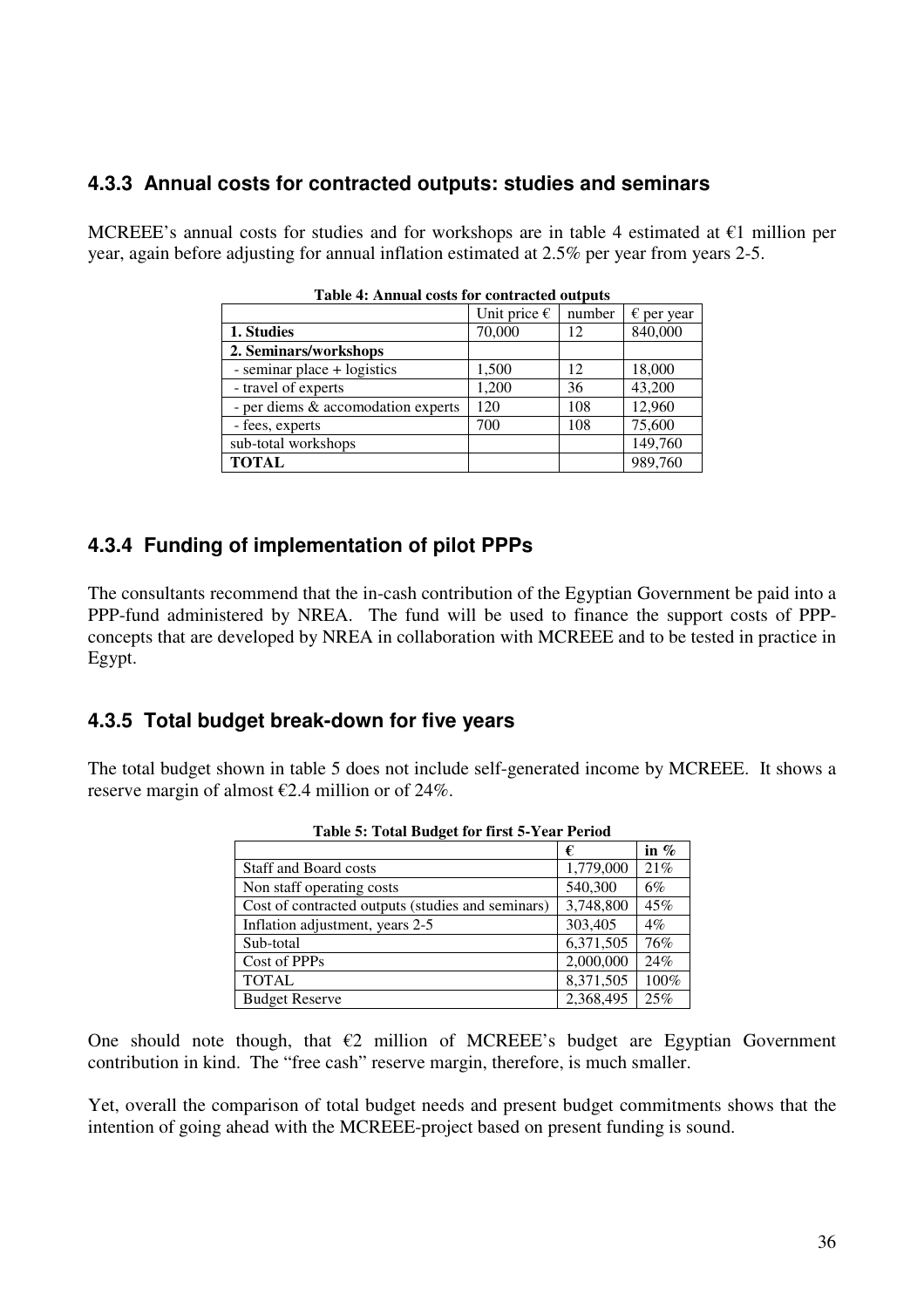# **5 RECOMMENDED FOLLOW-UP FOR IMPLEMENTATION**

# **5.1 Seminar in Cairo**

If Minister of Electricity**,** H.E. Hassan Younes, invites representatives from MENA governments to a seminar in Cairo for a discussion of the findings and recommendations of this report, then it would be convenient to invite the team of consultants for the final feasibility study for MCREEE to attend the seminar as observers. This would enable the consultants immediately after the seminar to adjust the structure for MCREEE, job descriptions, budget, etc, in accordance with the findings and recommendations of the seminar.

# **5.2 Organisation of Follow-Up Work for Implementation**

The most important outstanding issue is: "who will ensure the implementation of MCREEE after the seminar?"

This will obviously depend on the outcome of the seminar. But what might be envisaged and discussed at the seminar is that NREA is entrusted with the practical preparatory work under the guidance of a small four-persons Steering Committee consisting of:

- one representative from the Ministry of Electricity;
- two representatives from MEDENER, one from Maghreb, one from Mashrek;
- one donor representative.

The Executive Director of NREA would appoint staff for the work. The contract with the consultant doing the feasibility study should include work as "process-consultants" to assist NREA it is work responding to requests made by NREA, as well as by donors.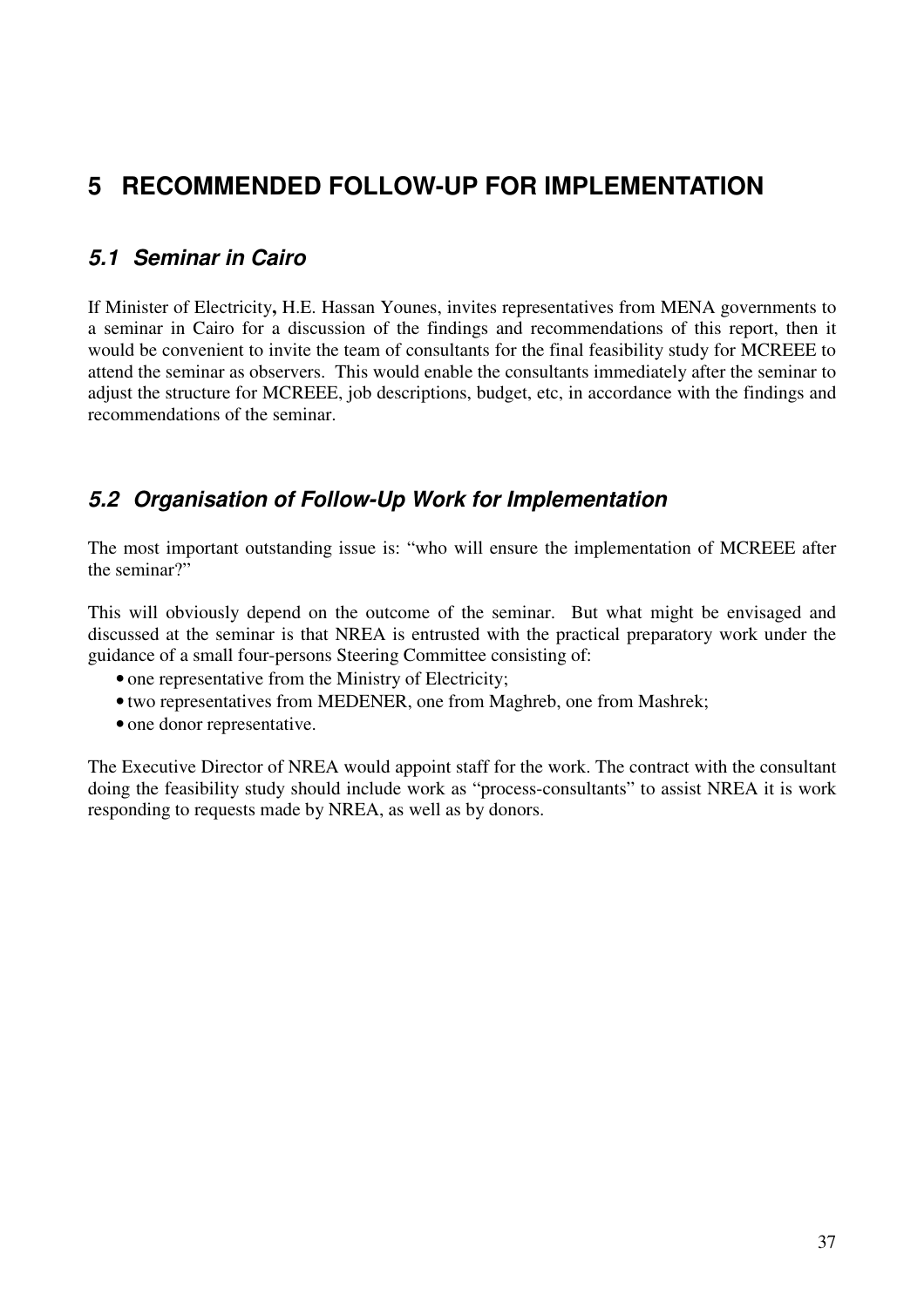# **ANNEXES**

### **Annex 1: Inputs to the Statutes of MCREEE**

The Egyptian National Authority for Shareholding Companies sells model statutes for LLCs that must be used for the founding of the company in order to be registered. Details are filled in according to the specifics of the LLC. Below some very incomplete inputs to the detailing.

#### **Objective**

The objective of the Centre is to accelerate the implementation of cost-effective RE&EE policies, strategies and technologies in countries of the MENA region and to intensify RE&EE regional cooperation.

#### **Core activities**

In order to reach this objective, the Centre is acting as a think tank in three closely interrelated core areas:

#### ° RE&EE policies

Analysis of RE&EE policies and strategies in order to identify best practices and key obstacles both in the regional and the international context; development of new policies and strategies on this basis.

#### ° Research and Development in RE&EE

Initiation and facilitation of research on new and the adaption of existing technologies in the socio-economic context.

#### ° PPP initiatives

Based on the results of R&D and policy analysis, initiation and facilitation of the identification of "best practices" and the development of new cost-effective RE&EE PPP concepts; assistance to private companies and government agencies in designing and implementing PPP-programs for RE&EE .

In addition to the core activities the Centre facilitates RE&EE training and education. This includes the commissioning of demand studies, evaluation of best practices and the networking of best practice RE&EE education and training institutes of the MENA region and the North.

The main focus of the Centre is a regional view of RE&EE , beyond national interests but serving national interests by mobilising the benefits of exchange of know how and regional cooperation. Both this concept of "regional" and the degree at which the "objective" of the centre are reached are the criteria for the Centre's success.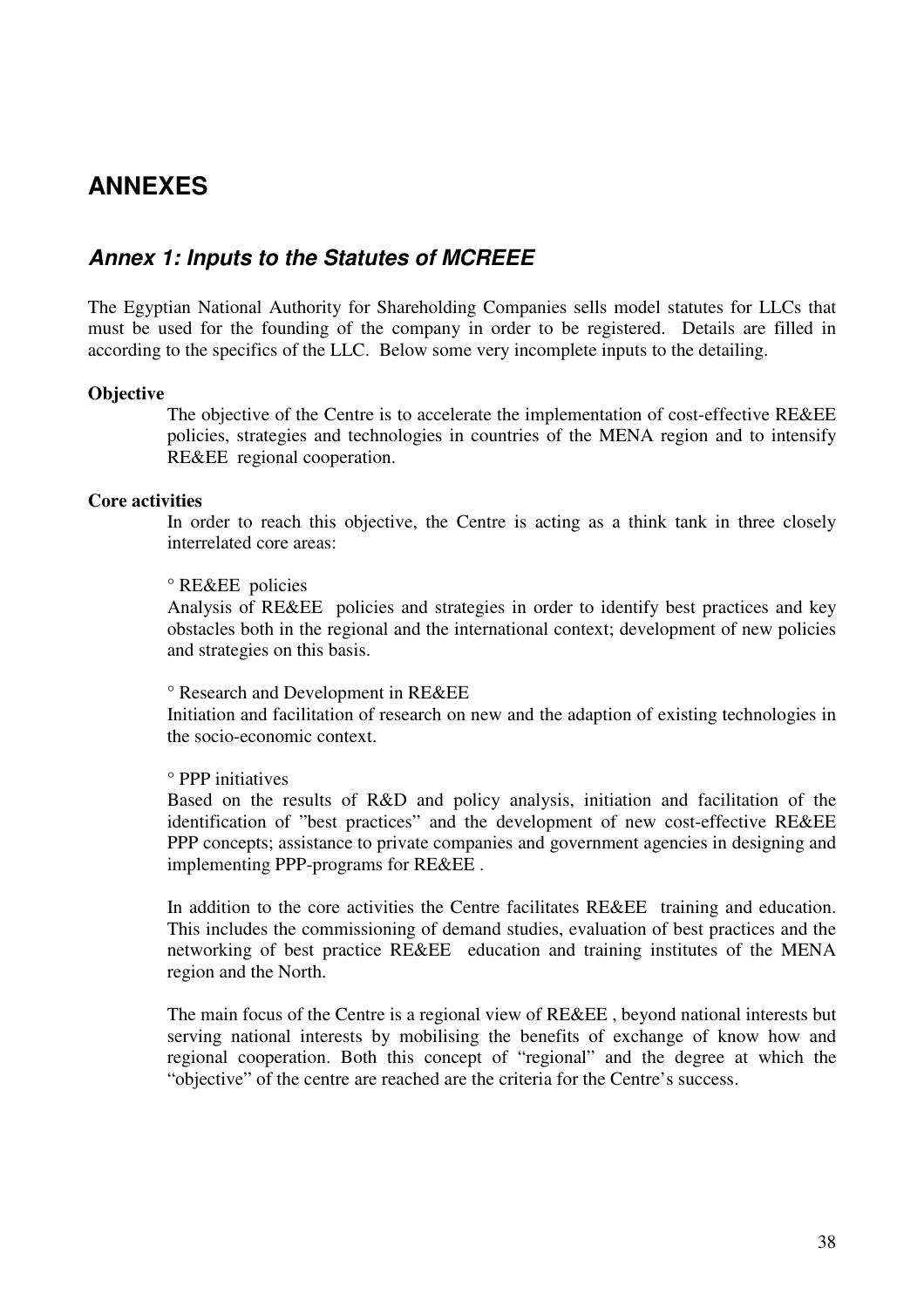# **Annex II: Draft TOR Follow-Up Feasibility Study/ Process Consultants**

#### **1 Objective of the feasibility study / work of process consultants**

The demand study report "MENA Centre for Renewable Energy and Energy Efficiency, Demand Study, May 2007", this follow-up report "MENA Centre for Energy Efficiency and Renewable Energy (MCREEE), Organisation and Work Programs, August 2007" and the results of the seminar of MENA experts by the Egyptian Minister of Electricity and Energy on these reports are the basis for the feasibility study and/or work of the process consultants.

The objective of the assignment is to control the quality of the reports and the results of the seminar and to deal in more depth and detail with the items listed below. In addition, the consultants are to assist NREA (which is expected, depending on the outcome and recommendations of the seminar to be entrusted with the task of getting MCREEE established in practice) with follow-up work leading to the establishment of MCREEE.

#### **2 Agenda for negotiations between donors and the GoE on the agreement on the MCREEE**

An agenda has to be prepared for the negotiations and an agreement drafted which ensure the independence of the Centre, sets rules for the participation of donors, GoE and other MENA countries in the project, defines the role of the board, the core staff and the executive director and gives the frame for the financing of the centre including the exemption from taxes. The consultants are to prepare a draft charter for MCREEE.

#### **3 Organization of Centre**

An organization chart has to be drafted to reflect the core activities as described in chapter 2.3 with necessary adjustments and revisions depending on the outcome of recommendations of the seminar.

#### **4 Infrastructure of Centre**

Evaluate and examine the availability of offices, office infrastructure, housing facilities, transport and communication; visa, import regulations, driver licences, taxes, insurance for expatriates and local staff should be negotiated as under the frame agreement for Egyptian German Technical Cooperation.

#### **5. Draft Tender documents for contracting core staff for MCREEE**

Review job description and qualification profiles in accordance with recommendations made at the seminar. Prepare draft documents for publication of call for job applications.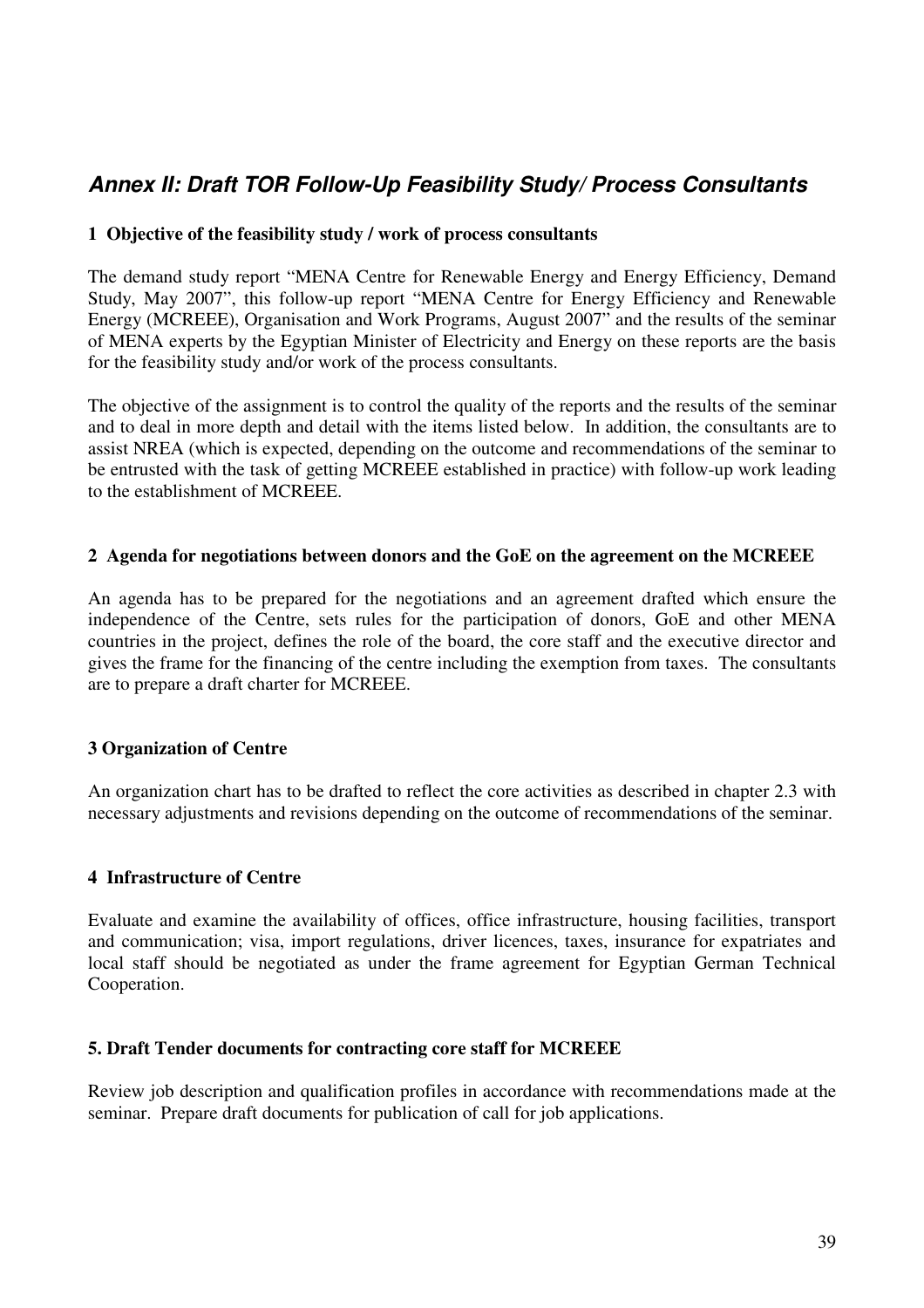#### **6 Associated research staff (part time)**

Prepare draft contracts / cooperation agreements for MCREEE's associated part-time staff in MENA countries. Suggest, with reference to recommendations made at the seminar the approach to use for the identification of relevant candidates and selection procedure.

#### **7 Detailed budget for the first two years**

With reference to observations and recommendations made at the seminar, review the draft budget for the first two years, in particular the realism of proposed salaries for staff members – core and associated - and attendance allowances for Board members. Suggest changes to the budget estimates that are deemed appropriate.

#### **8 Draft work program for first two years of activities**

With reference to observations and recommendations made at the seminar, review the review the draft program and make required changes.

#### **9 Act as process consultant during follow-up work as requested by NREA**

Within the amount of mandays allocated in the contract for the activity, assist NREA with specific issues and advice reacting to requests by NREA.